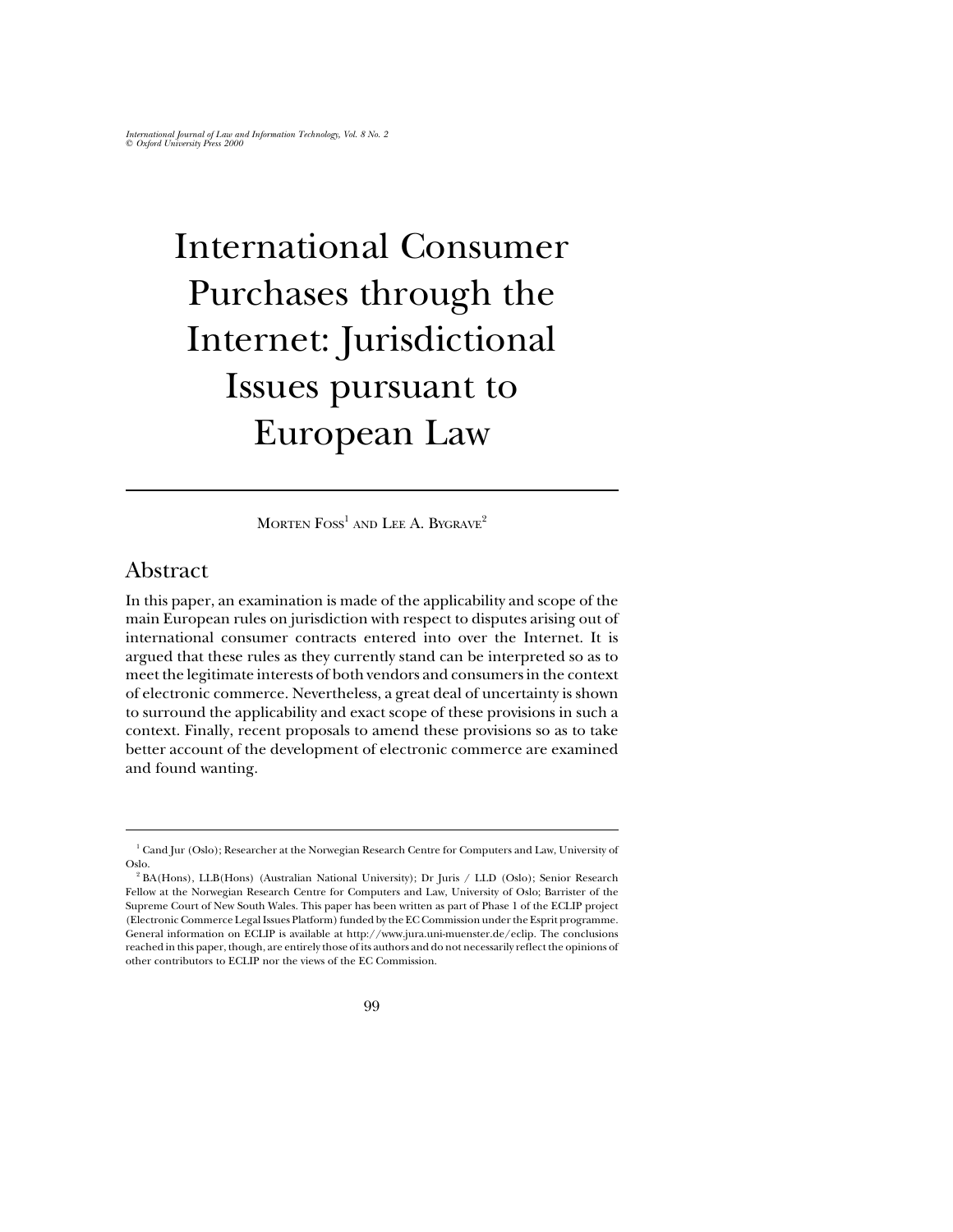## 1 Introduction

It is increasingly common for businesses to enter into contracts, via the Internet, for the sale and purchase of goods or services to consumers who are domiciled in countries other than those in which the businesses are based. Such contracts are international in the sense that the legal relationships between consumer/purchaser and business/vendor are connected – actually and/or potentially – to the legal systems of more than one country. Should a legal dispute arise in relation to this sort of contract, it will first be necessary to determine which country's court has jurisdiction to hear and determine the dispute. Thereafter, it will be necessary to work out which country's law should be applied to determine the substantive issues involved. Should the convicted party fail to honour its liabilities pursuant to the court judgement, it will also be necessary to determine the extent to which the terms of the judgement may be enforced across national borders.

The focus of this paper is on the threshold issue of court jurisdiction in relation to the settlement of disputes arising out of the above type of Internet-based consumer contract. The issue has recently attracted considerable debate on account of a proposal from the Commission of the European Communities to revise the rules on jurisdiction found in the Brussels Convention of  $1968$ ,<sup>3</sup> in order partly to reflect the development of electronic commerce (e-commerce). $4$  As elaborated upon below, these rules make special provision for certain consumer contracts on account of the fact that consumers are typically weaker than the businesses with whom they contract. Debate has largely revolved around whether or not these special rules in favour of consumers, along with equivalent rules governing choice of law with respect to consumer contracts, $5$  should be expressly extended into the online environment, with many businesses strongly critical of such an extension.<sup>6</sup> Unfortunately, the debate has threatened to swamp the crucial question of the degree to which the existing rules of the Brussels Convention, together with the rules found in other instruments of private international law, may be sensibly applied in the context of e-commerce. This paper is primarily an attempt to address aspects of the latter question.

<sup>3</sup> Convention on Jurisdiction and the Enforcement of Judgements in Civil and Commercial Matters (Official Journal 1990 C 189, p. 2).

<sup>4</sup> See Proposal for a Council Regulation (EC) on jurisdiction and enforcement of judgements in civil and commercial matters (COM (1999) 348 final, 14.07.1999).

 $^5$  See 1980 Rome Convention on the law applicable to contractual obligations (Official Journal 1980 L 266, p. 1), Art. 5.

<sup>&</sup>lt;sup>6</sup> See especially the numerous submissions made by business groups to a public hearing on 'Electronic Commerce: Jurisdiction and Applicable Law', arranged by the EC Commission in Brussels, 4–5. November 1999. See also, *inter alia*, Pullen, 'Proposed amendments to the Brussels and Rome Conventions: European e-commerce industry threatened' (1999) *Commercial Communications*, August, pp. 11–17; and, to a lesser extent, Powell & Turner-Kerr, 'Putting the E- in Brussels and Rome' (2000) 16 *Computer Law & Security Report*, pp. 23–27.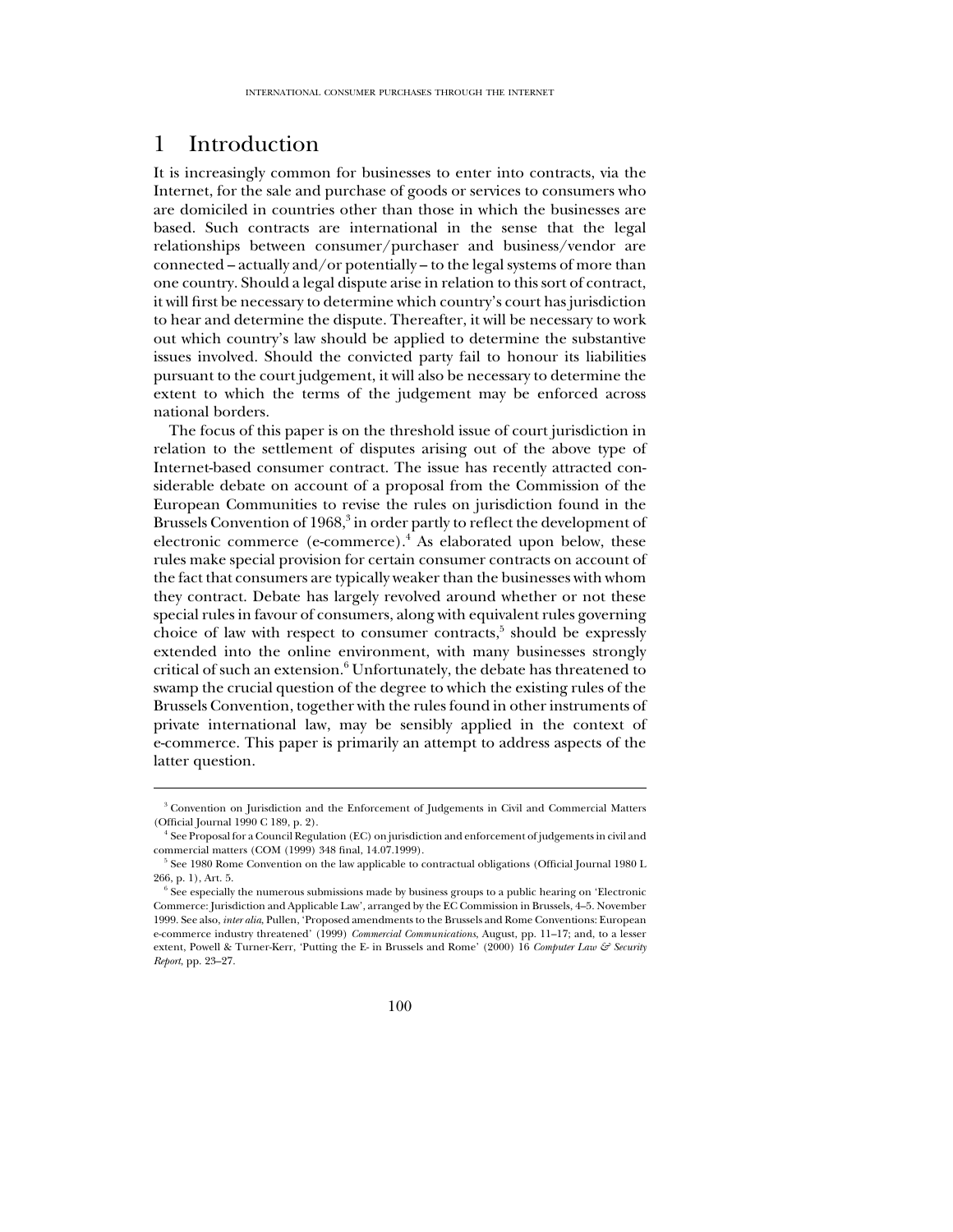The scope of analysis in the paper is delimited along the following lines:

1 only contracts for the purchase of goods or services by consumers are analysed;

2 it is assumed that the vendors of the goods or services are not, in the context of the contracts concerned, consumers themselves;

3 it is further assumed that the vendors are not, in the context of the contracts concerned, public authorities acting in exercise of their powers;

4 consideration is only given to contracts entered into by parties that are domiciled or established within the European Economic Area  $(EEA);$ 

5 it is assumed that the vendor is based in an EEA State other than that in which the consumer is domiciled;

6 only contracts in which the contract has been concluded over the Internet are canvassed;

7 there is no discussion of choice-of-law issues (i.e. issues as to which country's law should be applied to resolve the dispute in question);

8 discussion of issues concerned with cross-national enforcement of judicial decisions is also omitted.

It follows from the above delimitation that the basic point of departure for discussion in the paper of jurisdictional issues is the legal systems of Western Europe. More specifically, attention is directed at the provisions of the Brussels Convention of 1968, together with those of the Lugano Convention of 1988.7 The former Convention contains, *inter alia*, rules for the resolution of jurisdictional issues arising between Member States of the European Union (EU) with respect to civil and commercial matters – including the type of consumer contracts that are the focus of this paper – while the Lugano Convention addresses these issues also for Member States of the European Free Trade Association (EFTA).<sup>8</sup> The provisions of each Convention are identical with respect to consumer contracts. For the sake of brevity, reference in the following is made only to the provisions of the Brussels Convention.

The basic jurisdictional rule laid down in the Convention is that a defendant shall be sued in the State where he/she/it is domiciled (Art.  $2(1)$ ). The application of this rule – and of most of the rules treated below (Arts.  $5(5)$ ,  $13-15$ ) – presupposes that the defendant is domiciled in a Contracting State to the Convention.<sup>9</sup> If the defendant is not so domiciled, the issue of jurisdiction is to be determined by domestic law (Art. 4).

<sup>7</sup> Convention on Jurisdiction and the Enforcement of Judgements in Civil and Commercial Matters (Official Journal 1988 L 319, p. 9).

<sup>&</sup>lt;sup>8</sup> The members of EFTA are currently Norway, Iceland, Switzerland and Liechtenstein.

 $9$  Note, however, the exception provided under Art. 13(2), dealt with in section 2.6 of this paper.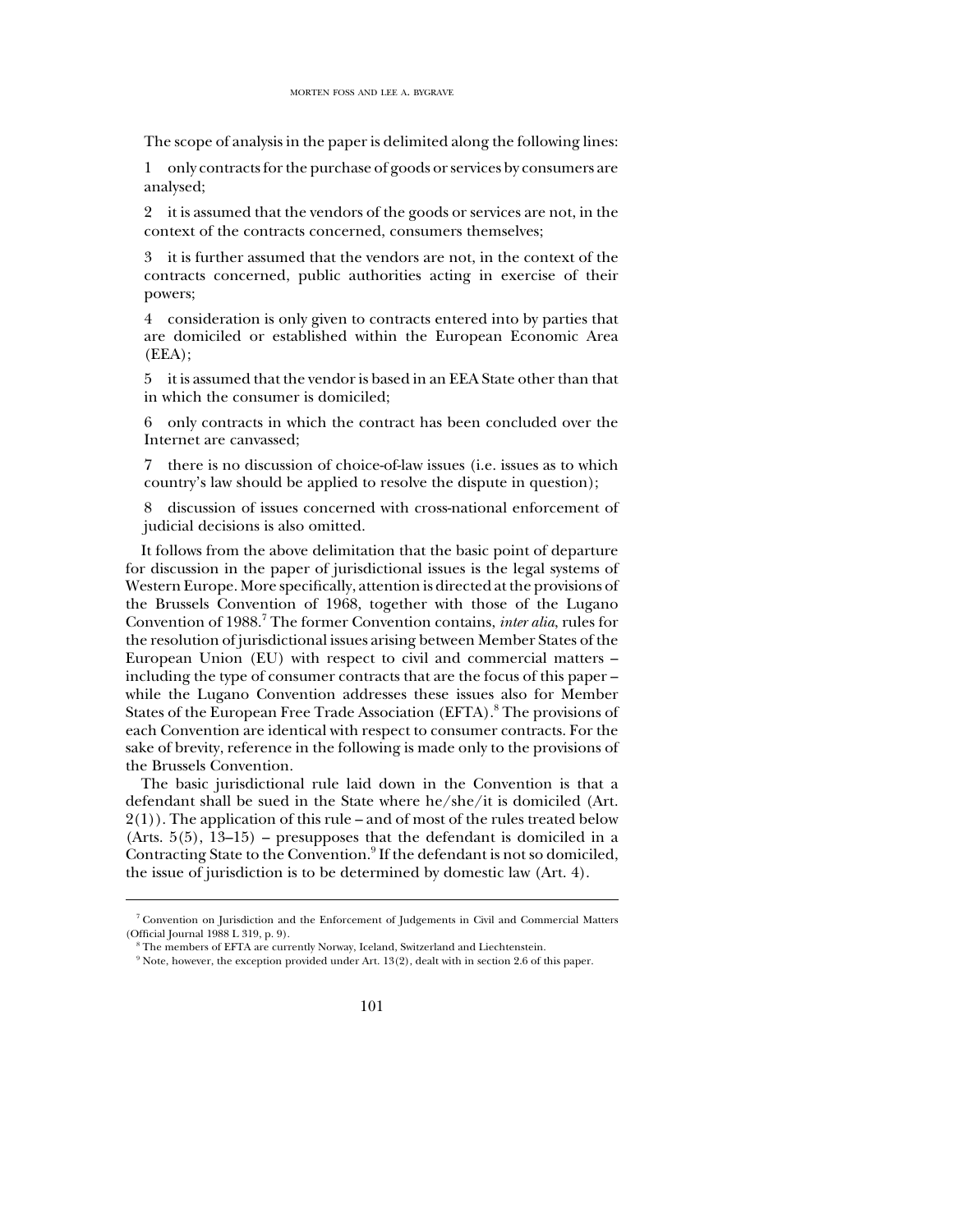The Convention allows for some derogation from the rule in Art. 2(1). One important derogation is in order to give effect to what is commonly termed the principle of party autonomy; i.e. that parties are free to make a binding agreement as to which country's courts shall be competent to judge a dispute between them. If such agreement has been reached (and fulfils certain formal requirements), it shall be determinative of jurisdiction  $(Art. 17(1))$ .

However, a multiplicity of other rules in the Convention take precedence over such an agreement. One set of rules (Arts. 13–15) concerns particular kinds of consumer contracts. Another set (Art. 5(5)) concerns disputes arising out of branch operations. Both sets lay down special rules on jurisdiction which also permit derogation from the rule in Art. 2(1). Articles 13–15 read as follows:

#### *Article 13*

In proceedings concerning a contract concluded by a person for a purpose which can be regarded as being outside his trade or profession, hereinafter called 'the consumer', jurisdiction shall be determined by this Section, without prejudice to the provisions of Articles 4 and 5(5), if it is:

- 1. a contract for the sale of goods on instalment credit terms, or
- 2. a contract for a loan repayable by instalments, or any other form of credit, made to finance the sale of goods, or
- 3. any other contract for the supply of goods or a contract for the supply of services, and

(a) in the State of the consumer's domicile the conclusion of the contract was preceded by a specific invitation addressed to him or by advertising; and

(b) the consumer took in that State the steps necessary for the conclusion of the contract.

Where a consumer enters into a contract with a party who is not domiciled in a Contracting State but has a branch, agency or other establishment in one of the Contracting States, that party shall, in disputes arising out of the operations of the branch, agency or establishment, be deemed to be domiciled in that State.

This Section shall not apply to contracts of transport.

#### *Article 14*

A consumer may bring proceedings against the other party to a contract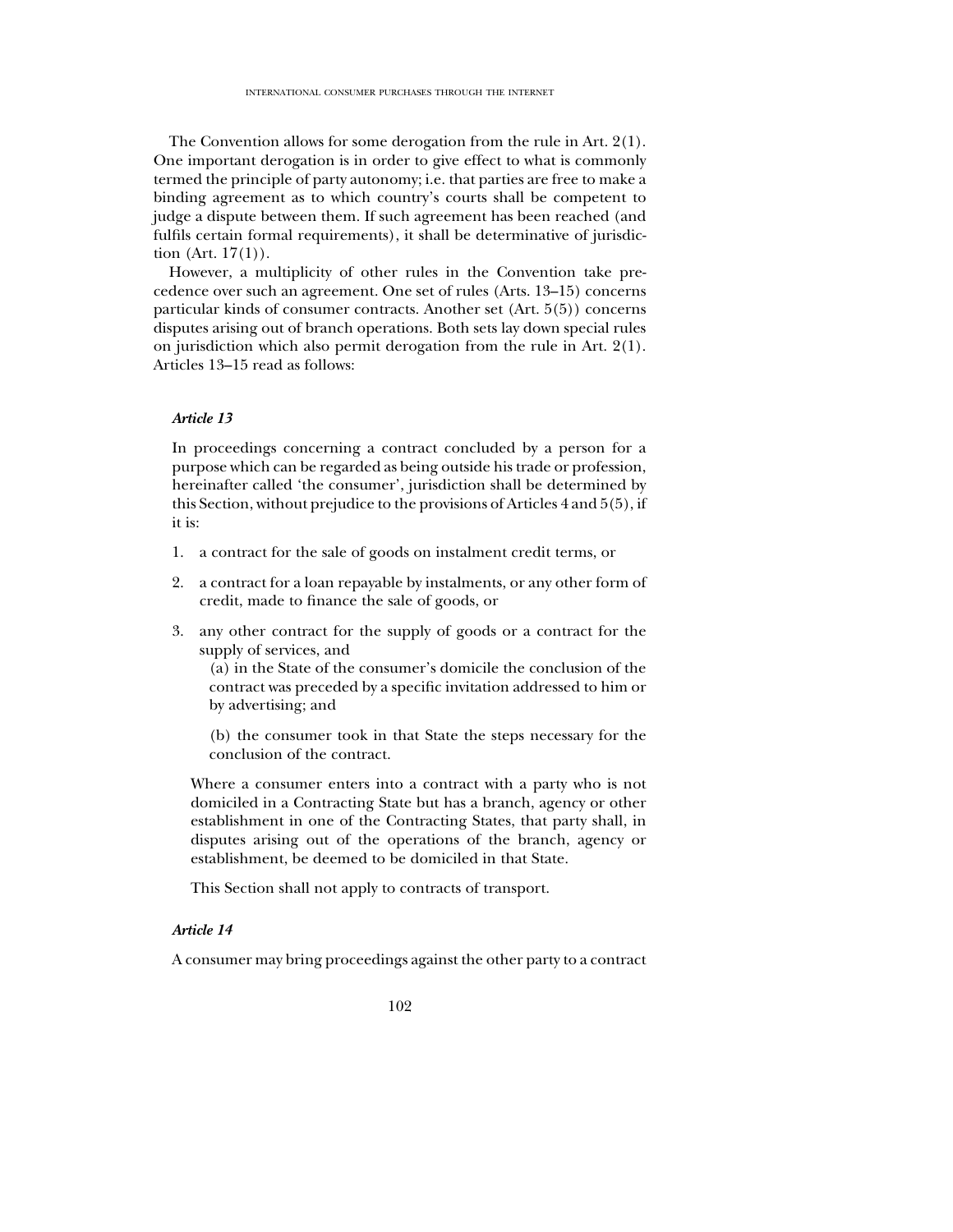either in the courts of the Contracting State in which that party is domiciled or in the courts of the Contracting State in which he is himself domiciled.

Proceedings may be brought against a consumer by the other party to the contract only in the courts of the Contracting State in which the consumer is domiciled.

These provisions shall not affect the right to bring a counter-claim in the court in which, in accordance with this Section, the original claim is pending.

#### *Article 15*

The provisions of this Section may be departed from only by an agreement

- 1. which is entered into after the dispute has arisen, or
- 2. which allows the consumer to bring proceedings in courts other than those indicated in this Section, or
- 3. which is entered into by the consumer and the other party to the contract, both of whom are at the time of conclusion of the contract domiciled or habitually resident in the same Contracting State, and which confers jurisdiction on the courts of that State, provided that such an agreement is not contrary to the law of that State'.

In summary, the effect of Arts. 13–15 is that, in relation to disputes connected to consumer contracts falling within the ambit of Art. 13, the vendor may only sue the consumer in the country where the latter is domiciled, while the consumer may always sue the vendor in the consumer's country of domicile. Further, these rules cannot be altered by agreement between the parties unless the agreement fulfils one or more of the conditions laid down in Art.  $15^{10}$  Once the dispute has been settled by the court in question, a variety of rules in Title III of the Convention (see especially Arts. 26, 28 and 31) are applicable to ensure the efficacious recognition and enforcement of the court's judgement in the State where the defendant/vendor is situated.

As for Art. 5(5), this states that the defendant party to a dispute 'arising out of the operations of a branch, agency or other establishment' may be sued 'in the courts for the place in which the branch, agency or other establishment is situated'. It should be noted that Arts. 13–15 do not limit application of the rule in Art. 5(5).

The bulk of this paper is concerned with the application of Arts. 13 and

 $10$  It seems reasonable to construe Art.  $15(2)$  as covering agreements that do not prevent consumers from bringing proceedings in the courts listed in Art. 14 (at the same time as the agreements also allow consumers to bring proceedings in other courts).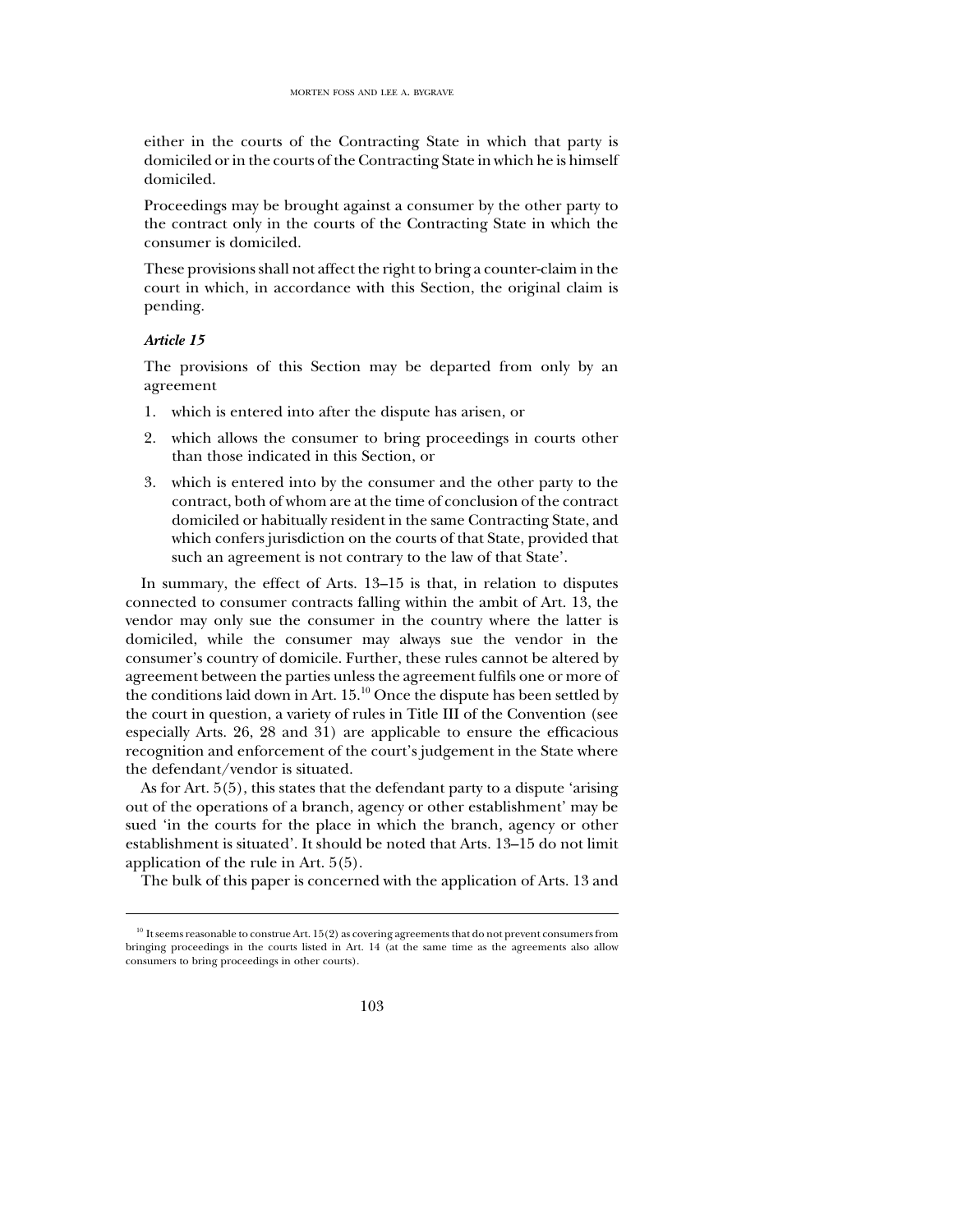5(5) to consumer contracts as defined at the beginning of this section. Articles 14 and 15 are not examined further as they do not raise special problems with respect to Internet transactions.

When analysing the proper reach of Arts. 13 and 5(5) *de lege lata*, it is endeavoured to adopt the method and perspective typical of the European Court of Justice (ECJ). The ECJ has been accorded jurisdiction to rule on interpretation of the Brussels Convention.<sup>11</sup> The case law of the ECJ on this Convention also carries significant weight in interpretation of the Lugano Convention, though is not wholly determinative for construing the latter.<sup>12</sup>

In its case law on the Brussels Convention, the ECJ has taken the purposive, teleological approach to rule interpretation that characterizes its decision making generally.<sup>13</sup> The Court holds that the concepts employed in the Convention are to be interpreted, as a point of departure, autonomously of the meaning they are given in the domestic law of one or more of the Contracting States. They are to be construed 'by reference, first, to the objectives and scheme of the Convention and, secondly, to the general principles which stem from the corpus of the national legal systems'.<sup>14</sup> In contrast, though, to its general approach to rule interpretation, the ECJ also tends to place significant weight on the intentions of the drafters of the Brussels Convention as evidenced in several published reports by *rapporteurs* of Convention drafting groups.15

<sup>&</sup>lt;sup>11</sup> See Protocol on the interpretation by the Court of Justice of the Convention of 27 September 1968 on jurisdiction and the enforcement of judgements in civil and commercial matters, signed at Luxembourg on 3.6.1971 (Official Journal 1990 C 189, p. 25).

<sup>12</sup> See further Second Protocol to the Lugano Convention; Jenard & Möller, *Report on the Convention on jurisdiction and the enforcement of civil and commercial matters done at Lugano on 16 September 1988* (Official Journal 1990 C 189, p. 57, 90, point 112 *et seq*.); Pålsson, *Luganokonvensjonen* (Stockholm/Oslo 1992), p. 30 *et seq*.

<sup>13</sup> See further Kaye, *Civil Jurisdiction and Enforcement of Foreign Judgements* (Abingdon 1987), p. 1697 *et seq*. More generally, see Hartley, *The Foundations of European Community Law* (Oxford 1998, 4<sup>th</sup> ed.), p. 77 *et seq.* 

<sup>&</sup>lt;sup>14</sup> Case 29/76, *LTU Lufttransportunternehmen GmbH & Co. KG v. Eurocontrol* [1976] ECR, p. 1541, para. 3. See also, *inter alia*, Case 150/77, *Société Bertrand v. Paul Ott KG* [1978] ECR, p. 1431, paras. 14–16, 19; Case C-26/91, *Jakob Handte & Co. GmbH v. Traitements Mecano-Chimiques des Surfaces SA* [1992] ECR, p. I-3967, para. 10.

<sup>15</sup> See Jenard, *Report concerning the Convention on jurisdiction and the enforcement of judgements in civil and commercial matters* (Official Journal 1979 C 59, p. 1 – hereinafter termed the Jenard Report); Jenard, *Report on the 1971 Interpretation Protocol* (Official Journal 1979 C 59, p. 66); Schlosser, *Report on the Convention on the Association of the Kingdom of Denmark, Ireland and the United Kingdom of Great Britain and Northern Ireland to the Convention on jurisdiction and the enforcement of judgements in civil and commercial matters and to the Protocol on its interpretation by the Court of Justice* (Official Journal 1979 C 59, p. 71 – hereinafter termed the Schlosser Report). With respect to the Lugano Convention, see Jenard & Möller, *Report on the Convention on jurisdiction and the enforcement of civil and commercial matters done at Lugano on 16 September 1988* (Official Journal 1990 C 189, p. 57 – hereinafter termed the Jenard/Möller Report). As shown further on in this paper, another report of relevance is Giuliano & Lagarde, *Report on the [Rome] Convention on the law applicable to contractual obligations* (Official Journal 1980 C 282, p. 1 – hereinafter termed the Giuliano/Lagarde Report).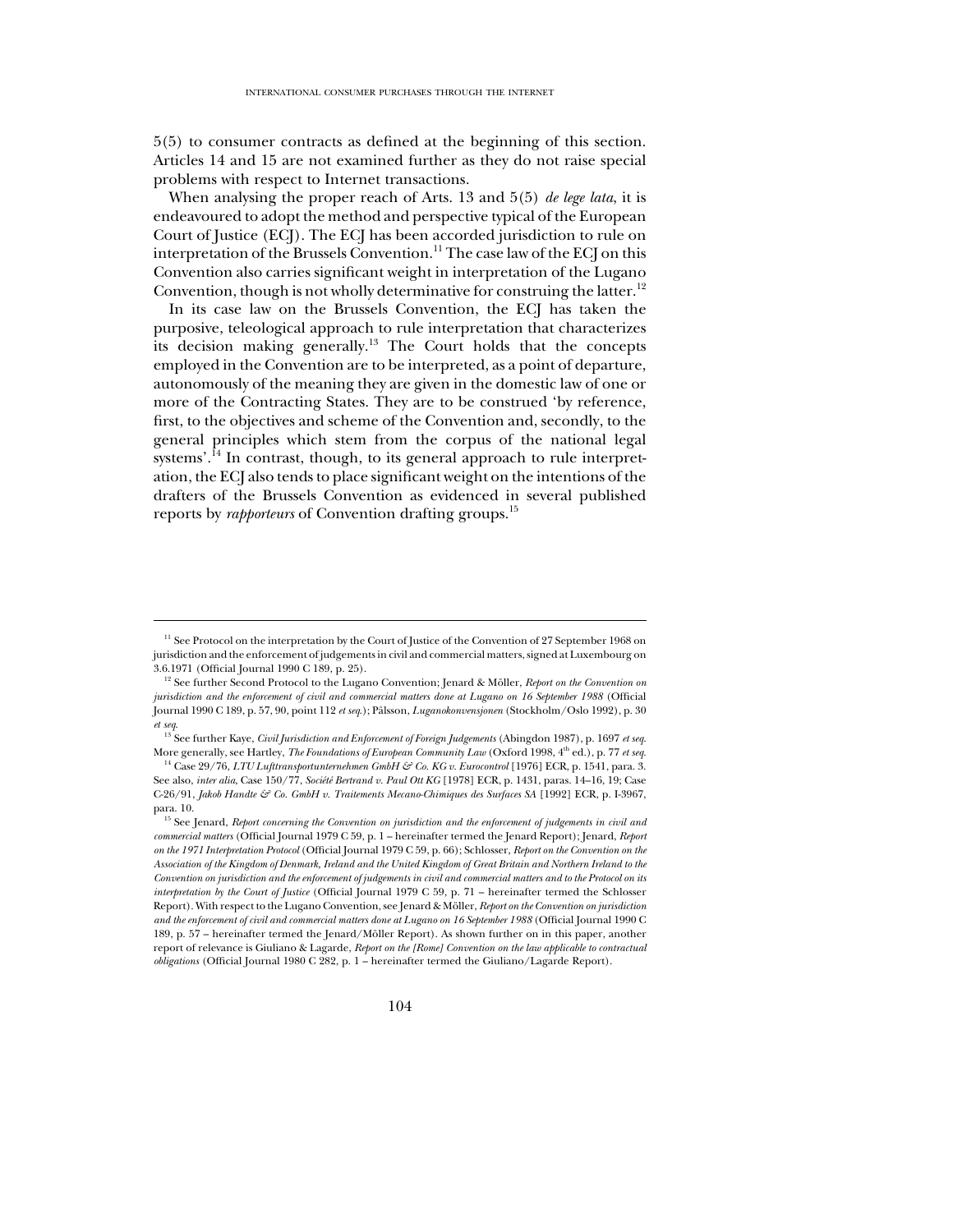## 2 Article 13

#### 2.1 *The purpose of Article 13*

The purpose of Art. 13 (together with Arts. 14 and 15) is succinctly described by the ECJ as follows:

the special system established by Article 13 et seq. of the Convention is inspired by the concern to protect the consumer as the party deemed to be economically weaker and less experienced in legal matters than the other party to the contract, and the consumer must not therefore be discouraged from suing by being compelled to bring his action before the courts in the Contracting State in which the other party to the contract is domiciled.16

#### 2.2 *The concept of consumer*

Like most other concepts in the Brussels Convention, the concept of 'consumer' in Arts. 13–15 is to be given an autonomous meaning.17 It is also to be defined strictly, as it appears in provisions derogating from the basic rule on jurisdiction in Art.  $2(1).^{18}$  Concomitantly,

the protective role fulfilled by these provisions [Arts. 13–15] implies that the application of the rules of special jurisdiction . . . should not be extended to persons for whom that protection is not justified.<sup>19</sup>

It follows from Art. 13(1) that a consumer is a person who concludes a contract 'for a purpose which can be regarded as being outside his trade or profession'. According to the ECJ, determination of whether a person has the capacity of a consumer rests on an objective appraisal of the relationship between the person and the contract concerned:

reference must be made to the position of the person concerned in a particular contract, having regard to the nature and aim of that contract, and not to the subjective situation of the person concerned.<sup>20</sup>

Focus is to be put on the *purpose* of the contract, not the actual use made of the products purchased. The ECJ holds that 'only contracts concluded for the purpose of satisfying an individual's own needs in terms of private

<sup>16</sup> Case C-89/91, *Shearson Lehmann Hutton Inc v. TVB Treuhandgesellschaft für Vermögensverwaltung und Beteiligung mbH* [1993] ECR, p. I-0139, para. 18.

<sup>17</sup> Shearson Lehmann Hutton decision, *supra* n. 16, para. 13; Case C-269/95, *Francesco Benincasa v. Dentalkit Srl* [1997] ECR, p. I-3767, para. 12.

<sup>18</sup> Shearson Lehmann Hutton decision, *supra* n. 16, paras. 15–17; Benincasa decision, *supra* n. 17, paras. 13–14; Case C-99/96, *Hans-Herman Mietz v. Intership Yachting Sneek BV*, judgement of 27.4.1999 (unreported as yet), para. 27.

<sup>19</sup> Shearson Lehmann Hutton decision, *supra* n. 16, para. 19.

<sup>20</sup> Benincasa decision, *supra* n. 17, para. 16.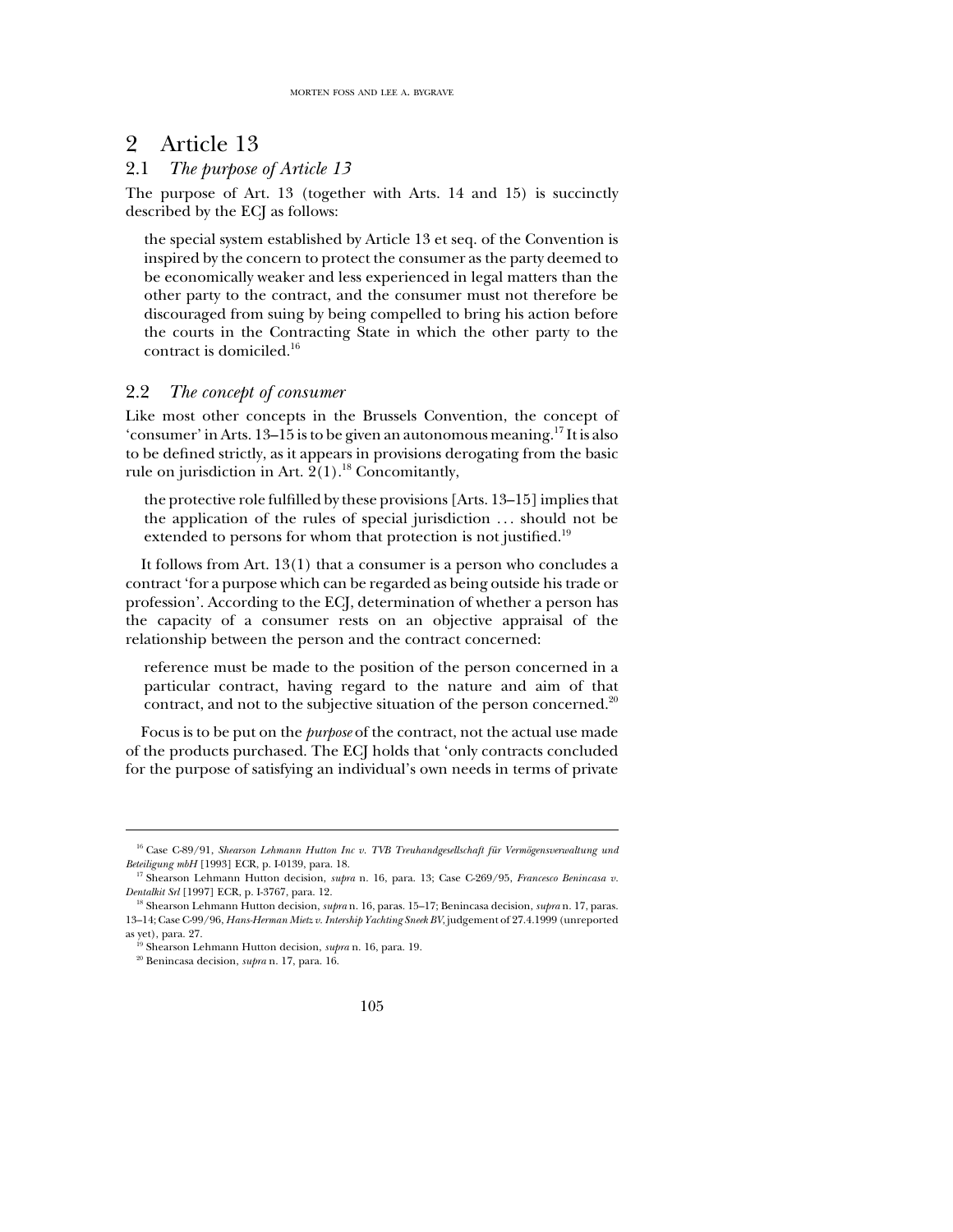consumption' are embraced by Arts.  $13-15$ <sup>21</sup> Moreover, the concept of consumer does not encompass a person who has entered into a contract 'with a view to pursuing a trade or profession, not at the present time but in the future'.<sup>22</sup>

If part of the purpose of a contract lies within the purchaser's trade or profession while the other part of the purpose is to satisfy the private consumption needs of the purchaser, the contract is likely to fall within the protective scope of Arts. 13–15 only when the *main* purpose of the contract can objectively be found to lie outside the purchaser's trade or profession.23

#### 2.3 *The vendor's good faith*

An important question is whether Arts. 13–15 may be applied when the vendor neither knows nor ought to have known that the other party with which he/she/it contracts is in fact a consumer. This question is especially important in an e-commerce context, where the ability of vendors to accurately determine the status of purchasers will frequently be made difficult by a lack of direct contact with purchasers. $24$ 

There is no direct answer to the question in the Brussels and Lugano Conventions or their *travaux préparatoires*. Arguably, this could indicate that the good faith of vendors is not protected. However, many, if not most, legal scholars appear to share the view that the application of Arts. 13–15 is most likely contingent upon the vendor being aware, actually or imputedly, of the purchaser's consumer status.<sup>25</sup> This view builds upon the following comments in the Giuliano/Lagarde Report concerning Art. 5 of the Rome Convention on the law applicable to contractual obligations:

<sup>&</sup>lt;sup>21</sup> Id., para. 17. It may be queried whether these provisions also embrace contracts concluded in order to satisfy the private consumption needs of a family or domestic household. The ECJ has indicated that the concept of consumer in the 1985 Directive on door-to-door sales (Directive 85/577/EEC of 20 December 1985 to protect the consumer in respect of contracts negotiated away from business premises) extends to contracts concluded 'for family or personal requirements': Case C-361/89, *Pinto* [1991] ECR, p. I-1189, para. 16. Hertz sensibly submits that the above references to 'individual' in the Benincasa decision and to 'family or personal' in the Pinto decision 'should not be understood too restrictively': Hertz, *Jurisdiction in Contract and Tort under the Brussels Convention* (Copenhagen 1998), p. 195.

<sup>22</sup> Benincasa decision, *supra* n. 17, para. 19.

<sup>23</sup> Giuliano/Lagarde Report, *supra* n. 15, p. 23, para. 2. As noted in the Schlosser Report (*supra* n. 15, p. 118, para. 155), the concept of 'consumer' in Art. 13 of the Brussels Convention is taken from Art. 5 of an early draft of the Rome Convention on the law applicable to contractual obligations. That draft was later adopted without any amendments to the provisions in focus here.

<sup>24</sup> See also Torvund, 'Elektronisk handel via Internett', in Punsvik (ed.), *Elektronisk handel – rettslige aspekter* (Oslo/Stockholm 1998), p. 7. Further on such difficulties (albeit in the context of purchases carried out using the television as medium), see Benno, *Consumer Purchases through Telecommunications in Europe – Application of Private International Law to Cross-Border Contractual Disputes* (Oslo 1993), p. 81 *et seq*.

<sup>&</sup>lt;sup>25</sup> See e.g. Hertz, *supra* n. 21, p. 195 and references cited therein; Philip, *EU-IP* (København 1994, 2<sup>nd</sup> ed.), p. 152; Kaye, *The New Private International Law of Contract of the European Community* (Aldershot 1993), p. 206; Rognlien, *Luganokonvensjonen: Internasjonale domsmyndighet i sivile saker* (Oslo 1993), p. 174 *et seq*.; Nielsen, *International privat- og procesret* (København 1997), p. 516; Pålsson, *Romkonventionen* (Stockholm 1998), p. 73; Bogdan, *Svensk Internationell privat- och prosessrätt* (Stockholm 1999), p. 243.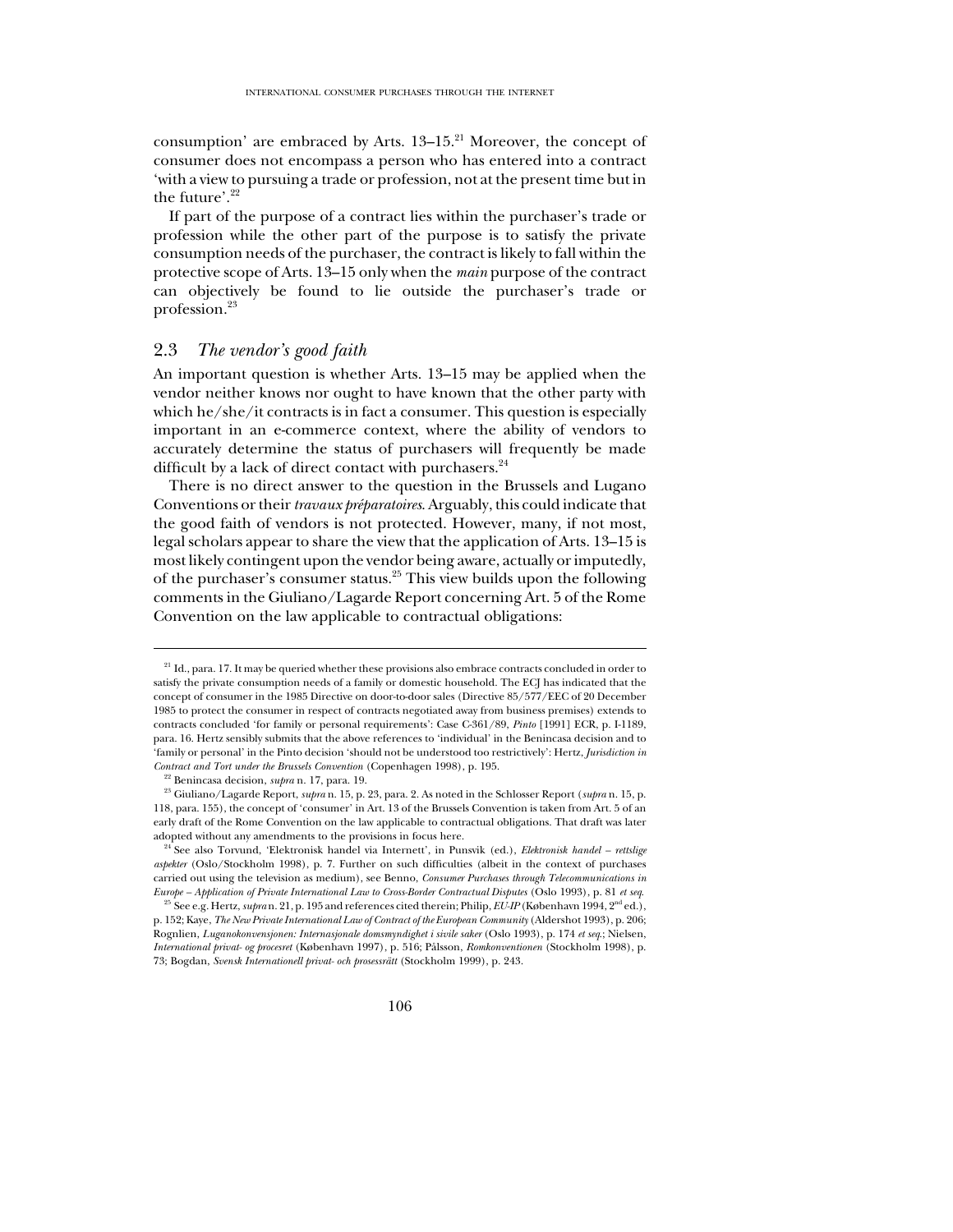Where the receiver of goods or services or credit in fact acted primarily outside his trade or profession but the other party did not know this and, taking all the circumstances into account should not reasonably have known it, the situation falls outside the scope of Article 5. Thus, if the receiver of goods or services holds himself out as a professional, e.g. by ordering goods which might well be used in his trade or profession on his professional paper, the good faith of the other party is protected and the case will not be governed by Article 5.26

As already noted, the commentary of the Giuliano/Lagarde Report concerning Art. 5 of the Rome Convention is regarded as relevant for construing the proper ambit of Arts. 13-15 of the Brussels Convention.<sup>27</sup> Thus, if a purchaser represents him-/herself as acting in the course of his/her business, it is most probable that the contract will be excluded from the protective scope of Arts. 13–15, especially if the (mis)representation is deliberate. $28$  The same would seem to apply with regard to (mis) representation of a purchaser's country of domicile.<sup>29</sup> Less certain is who has the onus of proving that the vendor did not know or, in the circumstances, ought not to have known the purchaser's true status. Nevertheless, it seems relatively clear that when establishing what a vendor ought to know, account should be taken of the character of the goods or service purchased and the manner in which the buyer presents him-/herself.

#### 2.4 *The scope of Articles 13(1)(1) and 13(1)(2)*

Articles  $13(1)(1)$  and  $13(1)(2)$  cover two types of contracts:

contracts for the sale of goods on instalment credit terms; and

contracts for loans repayable by instalments, or any other form of credit, made to finance the sale of goods.

The main issue arising with respect to the application of these two provisions in the context of e-commerce concerns the meaning of the term

<sup>26</sup> Giuliano/Lagarde Report, *supra* n. 15, p. 23, para. 2.

<sup>27</sup> Schlosser Report, *supra* n. 15, p. 117 *et seq*.

<sup>&</sup>lt;sup>28</sup> Indirect support for this conclusion may also be drawn from several decisions of the ECJ in which weight has been placed on the vendor's good faith when applying Art. 17 of the Brussels Convention: see Case 25/76, *Galeries Segoura SPRL v. Societe Rahim Bonakdarian* [1976] ECR, p. 1851; Case 71/83, *Tilly Russ and Ernest Russ v. NV Haven- & Vervoerbedrijf Nova and NV Goeminne Hout* [1984] ECR, p. 2417; and Case 221/84, *F. Berghoefer GmbH & Co. KG v. ASA SA* [1985] ECR, p. 2699. Also relevant is the decision in Case C-26/91, *Jakob Handte & Co. GmbH v. Traitements Mecano-chimiques des Surfaces SA* [1992] ECR, p. I-3967, especially para. 18 ('The objective of strengthening legal protection of persons established in the Community, which is one of the objectives which the Convention is designed to achieve, also requires that the jurisdictional rules which derogate from the general principle of the Convention should be interpreted in such a way as to enable a normally well-informed defendant reasonably to predict before which courts, other than those of the State in which he is domiciled, he may be sued').

<sup>29</sup> See again the case law referred to *supra* n. 28. See also Stone, 'Internet Consumer Contracts and European Private International Law' (2000) 9 *Information & Communications Technology Law*, p. 5, 9.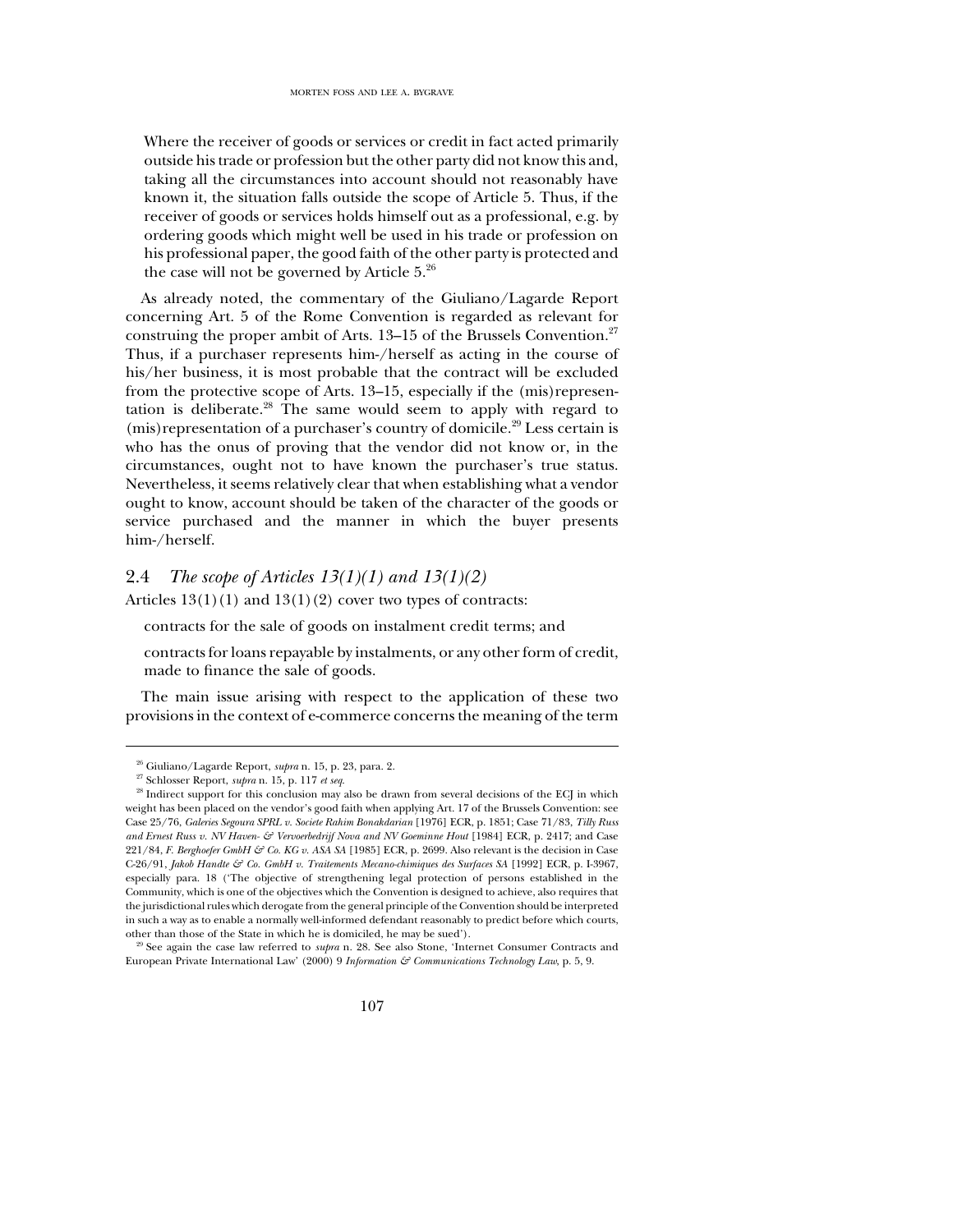'goods'. In many instances, interpretation and application of the term 'goods' will not be difficult in an e-commerce context. For instance, an Internet-based contract for the sale and purchase of a boat will clearly remain a contract for the sale and purchase of a good.<sup>30</sup> However, more complex questions arise when products that have been traditionally delivered in the form of a physically tangible object (good) are instead delivered through the Internet in digital, non-tangible form. Such transactions are hereinafter termed as (online) delivery of *digitized products*. To spell out the obvious, a digitized product is a product that has been transformed from a physically tangible object to a purely digital combination of binary code.

Not all physically tangible objects – nor, concomitantly, all goods – can become digitized products, only those objects/goods that essentially have no other function than to serve as a physical medium for information.<sup>31</sup> Typical examples of objects/goods that can be digitized are books, videos, CDs, cassette tapes and computer programs. Common for such products is that intellectual property rights tend to attach to them. What is of concern in the following is the appropriate legal status of the digitized product itself, not the physical medium to which it was linked before digitization or to which it might later be linked.

#### *2.4.1 The status of digitized products*

The question of whether digitized products may constitute goods has not yet been addressed by the ECJ or, it would seem, by other major courts in Europe. Neither is it addressed in any of the *travaux préparatoires* to the Brussels, Lugano and Rome Conventions nor other major treaties dealing with the international sale of goods. Outside the field of taxation, there are few other legal or policy documents dealing with the question.

Complicating matters further is that the term 'goods' is not defined in the Brussels, Lugano and Rome Conventions or their *travaux préparatoires*. At the same time, though, one can plausibly interpret the lack of a definition as indicating that the notion of goods should be understood in its ordinary sense. Even so, the notion remains fairly vague. Nevertheless, a reasonably accurate approximation of the notion in its ordinary sense is to define goods as physically tangible objects (other than real estate) to which tradable, personal property rights attach. This is an approximate definition

 $30$  Much the same will apply with respect to the sale and purchase of many types of services. For example, online advice given by a lawyer to his/her client will undoubtedly constitute a service.

<sup>&</sup>lt;sup>31</sup> It should also be noted that vendors who/which have earlier been engaged in the selling of goods may instead choose to offer services when they take their business online. One example is the online version of Encyclopaedia Britannica (see www.Britannica.com). Clearly, when distributed in the form of (paper) books, each copy of the encyclopaedia must be classified as a good. Yet when a customer requests information from the website of Britannica.com, the effectuation of the request would seem to be more appropriately classified as a service.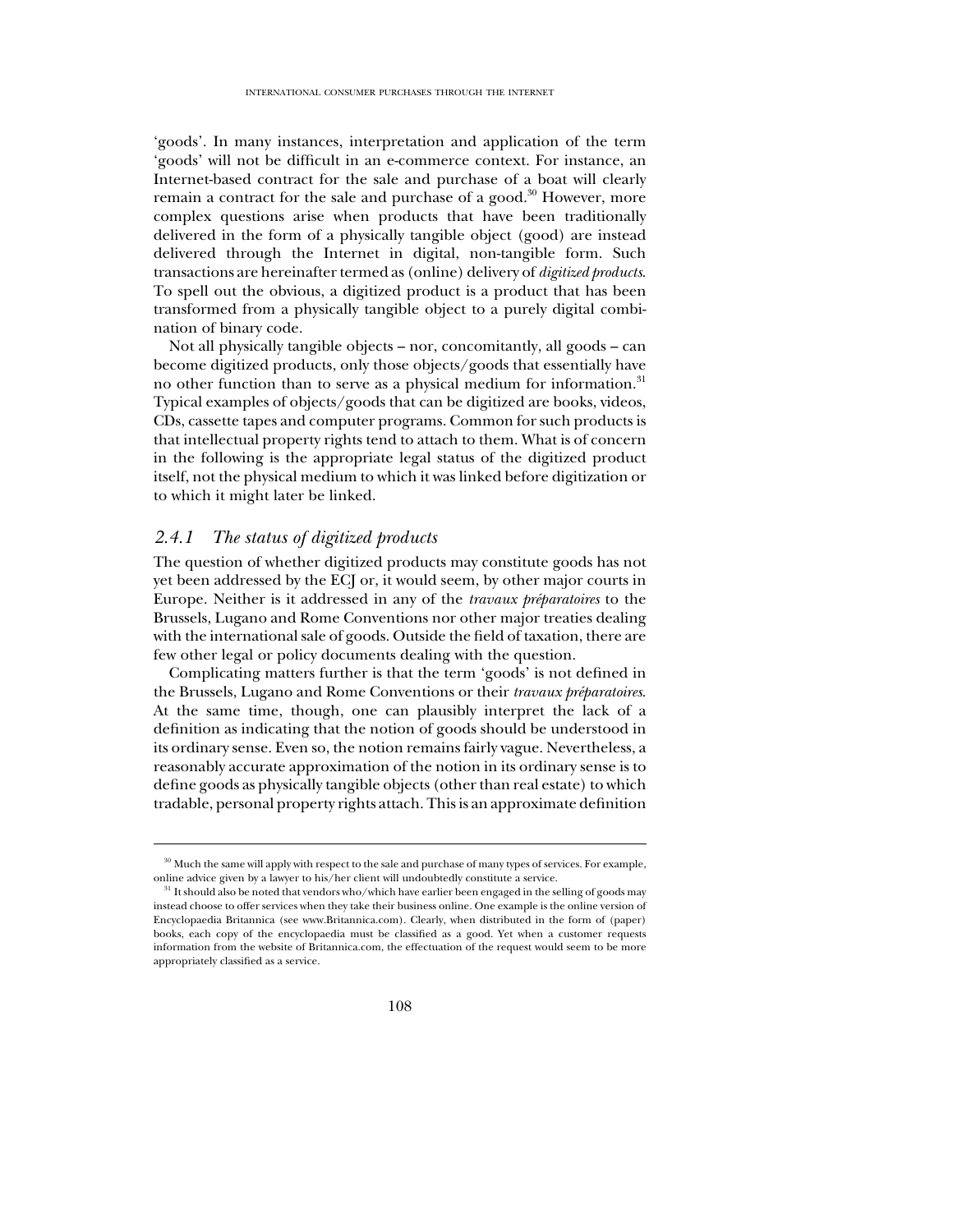only; somewhat differing definitions may be adhered to across jurisdictions and under various laws.<sup>3</sup>

If one accepts such a definition of goods, it would seem at first sight that digitized products fall outside the ambit of the goods concept as they are not physically tangible objects. Yet this need not be decisive for resolving the issue at hand. There are examples of relatively intangible commodities that are regarded as goods for the purposes of certain legislation.<sup>33</sup>

Arguably, what is important is whether there exist other legal classifications under which it is more appropriate to place digitized products. One obvious alternative classification is 'services'. In the area of taxation, it is popular amongst legal policy documents to classify digitized products as services rather than goods. $34$  The line taken in the area of taxation, however, should not be determinative for the question of concern here though it is certainly relevant.

A problem with the approach taken in the field of taxation is that it tends to classify *all* online deliveries of products as services. Such a line underplays the fact that online transactions in general, and the delivery of digitized products in particular, are far from uniform. Certainly, online transactions consisting essentially of services rendered to the customer, must be classified as delivery of services. An example here is the delivery of radio-broadcast over the Internet. However, when the products which are delivered would not be classified as services if they were to be delivered by other (offline) means, it is hard to see why they should be classified as services simply because they are delivered online. An example is computer games. When bought offline in an ordinary shop, such games are usually classified as goods. Why should an online purchase of such games in purely digitized format then be classified as a purchase of services, particularly when the digitized product is functionally the same as the product bought offline?

Another way of classifying digitized products and the contractual transactions to which they are linked is to focus on the intellectual property rights involved. Under this approach, one could argue that the sale and purchase of digitized products are essentially concerned with the limited transfer of certain intellectual property rights that attach to the products

<sup>&</sup>lt;sup>32</sup> E.g. under Anglo-Australian law, the notion of goods may embrace money for the purposes of life insurance policies (see e.g. *Prudential Staff Union v. Hall* [1947] KB, p. 685), whereas it may not embrace money under, *inter alia*, consumer protection legislation (see e.g. Victoria's Hire-Purchase Act 1959,  $s.2(1)$ .

 $^{33}$  See e.g. the Sixth Council Directive  $77/388/EEC$  of 17.05.1977 on the harmonization of the laws of the Member States relating to turnover taxes – Common system of value added tax: uniform basis of assessment (Official Journal L 145, 13.06.1977, p. 1). Article 5(2) of the Directive classifies electrical power, gas and heating as goods.

<sup>34</sup> See e.g. EC Commission, *E-Commerce and Indirect Taxation* (COM(98) 374, 17.06.1998), p. 5, Guideline 2; Organisation for Economic Cooperation and Development (OECD), *Electronic Commerce: A Discussion Paper on Taxation Issues*, 17.09.1998, available at http://www.oecd.org//daf/fa/e–com/discusse.pdf (last visited 4.4.2000), p. 20; Smith, *Internet Law and Regulation* (London 1998, 2nd ed.), p. 280.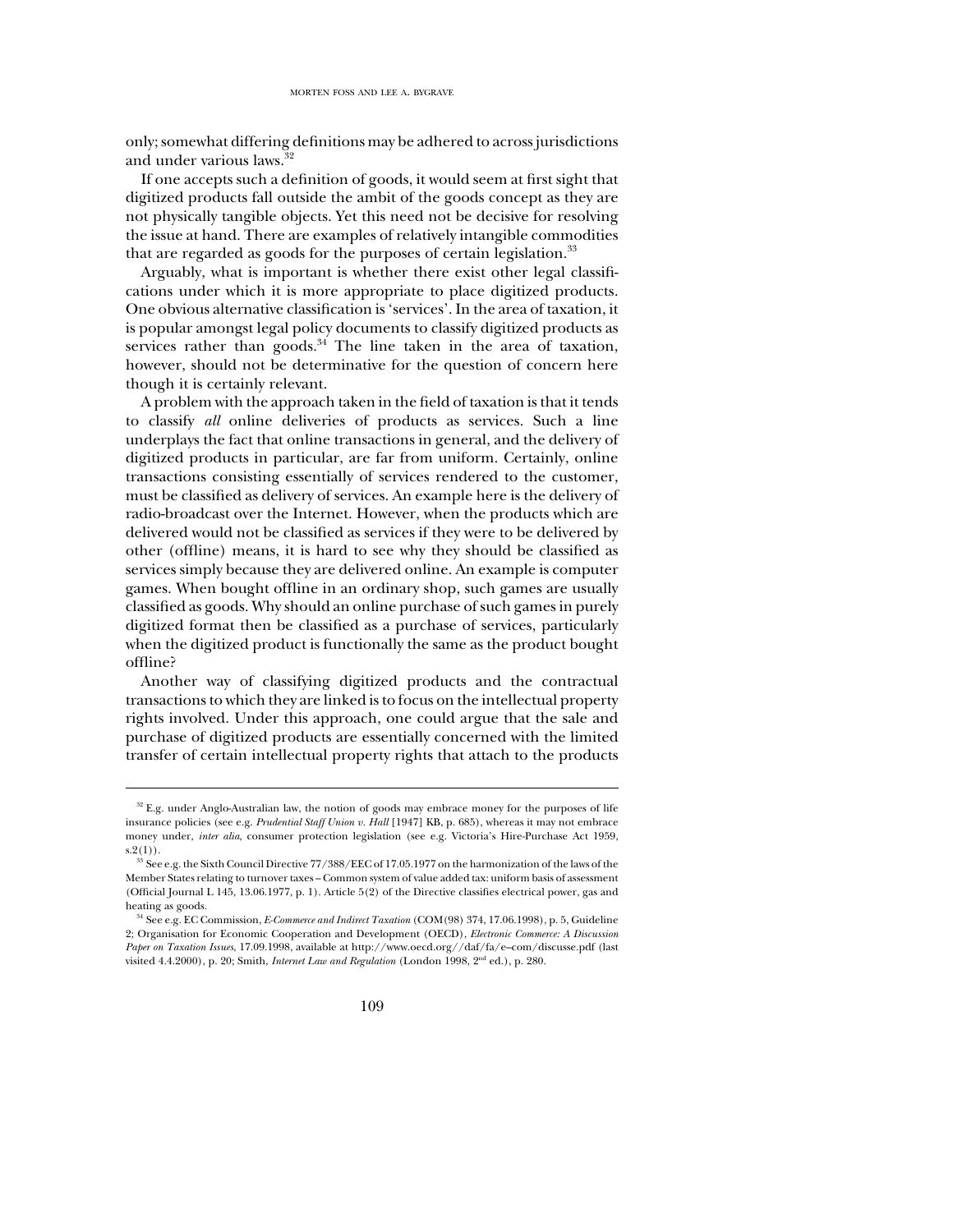and restrict product usage. This sort of approach has been taken by some scholars when analysing the legal character of the sale and purchase of computer programmes.<sup>35</sup> The approach is based on the assumption that the digitized product will normally constitute a copy (for the purposes of copyright law) as soon as it is (re)attached to a physical object/medium by the consumer.<sup>36</sup>

Purchases of *some* digitized products – or, perhaps more accurately, usage rights in relation to such products – can plausibly be viewed as essentially a limited transfer of intellectual property rights (e.g. where the purchaser is given a right to commercially exploit the product by copying it for resale, licensing or the like).<sup>37</sup> However, purchases of many other such products – indeed, probably the majority of them – are more difficult to view in this manner because the major aim of the purchases is not so much to make copies of the products in question (this being merely a means to an end) but to exploit the functionality of the products in other ways.<sup>38</sup> Another problem with the approach is that the legal assumptions upon which it is based might not be shared in all jurisdictions.<sup>39</sup> It is also noteworthy that the approach has not been explicitly endorsed by major international policy-makers in the field of e-commerce such as the EU, OECD or World Trade Organization (WTO).

To sum up so far, a differentiated, individualized approach should be taken when resolving the question at hand. Such an approach should attempt to analyse each product and product transaction in order to

<sup>35</sup> See e.g. Bing, *Merverdiavgift og EDB* (Oslo 1990), p. 54 *et seq*. (cf. pp. 28, 30).

<sup>&</sup>lt;sup>36</sup> Note that a digitized product per se is often regarded as not constituting such a copy. See e.g. EC Commission, *Green Paper on Copyright and Related Rights in the Information Society* (COM(95) 382 final, 19.07.1995), p. 47 *et seq*.; Directive 96/9/EC of the European Parliament and of the Council of 11.03.1996 on the legal protection of databases (Official Journal L 77, 27.03.1996, p. 20 *et seq*.).

<sup>&</sup>lt;sup>37</sup> In such a case, the purchase would tend to fall outside the scope of Arts. 13–15 of the Brussels Convention as the criteria for what constitutes a consumer transaction would not be met.

<sup>38</sup> Much the same line is taken in Thrap-Meyer, *Forbrukerkjøp og EDB* (Oslo 1989), p. 58 *et seq*. Compare also the situation in which one purchases a block of land, access to which is only possible via an easement over land owned by the neighbour. The purchase as a whole would usually still be characterized as a purchase of the block of land rather than as an acquisition of the easement.

 $^9$  In Europe, while the copying of some digitized products for private use may fall within the exclusive rights of the copyright-holder (such that a consumer would need the consent of the latter in order to make such copies), this might not be the case for other digitized products. Compare e.g. Council Directive 91/250/EEC of 14.05.1991 on the legal protection of computer programmes (Official Journal L 122, 17.05.1991, p. 42) – which refrains from exempting from the exclusive rights of the copyright-holder the copying of computer programmes for private use – with the Amended proposal for a European Parliament and Council Directive on the harmonization of certain aspects of copyright and related rights in the Information Society (COM(1999) 250 final, 21.05.1999) – which permits EU Member States to 'provide for limitations to the exclusive right of reproduction ... in respect of reproductions on audio, visual or audio-visual digital recording media made by a natural person for private and strictly personal use and for non-commercial ends ...' (Art. 5(2)(b)bis).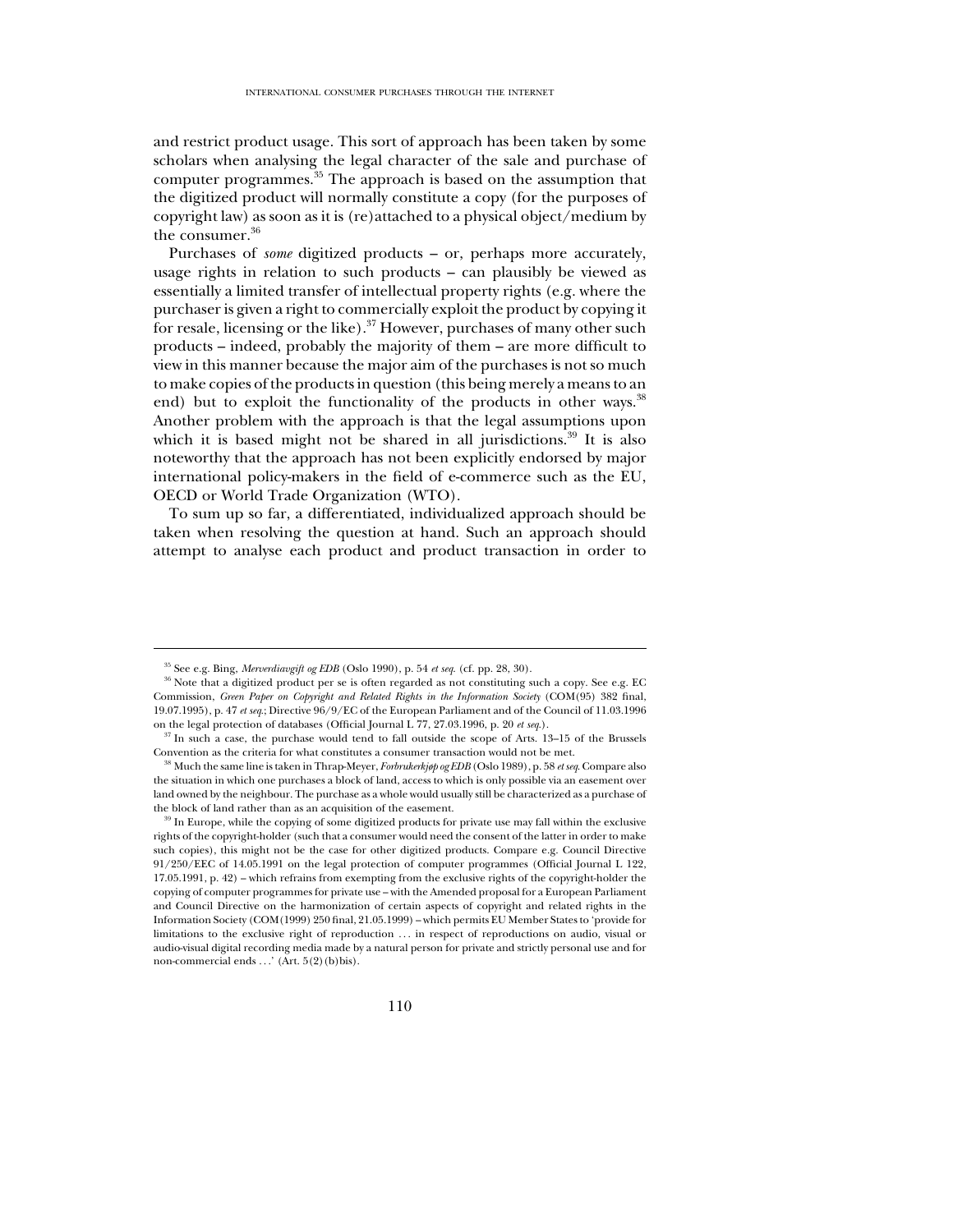identify their principal features.40 It should also be wary of making *a priori* assumptions. Hence, for instance, just because a product and transaction linked to it are difficult to classify as goods in the traditional sense of the term should not automatically mean that they can easily be classified as services. Concomitantly, just because the product being purchased and delivered online, functionally equates with or replaces a physically tangible object that is traditionally classified as a good, should not automatically mean that the digital product can or should also be classified as such. It needs to be kept in mind that some offline transactions qualifying as sale and purchase of goods can, when carried out online, end up resembling more closely the provision of services. For example, a consumer's purchase of an encyclopaedia in paper form is clearly a purchase of a good, whereas if the consumer enters into a contract with, say, Britannica.com Inc. for online access to the latter's database, he/she seems rather to be purchasing a service.<sup>41</sup>

At the same time, when subjecting the various types of digitized products and product transactions to closer analysis, it is by no means easy to subsume any of them under any one of the above-mentioned classifications. In view of this difficulty, one could argue that transactions involving digitized products cannot fall within the scope of Arts.  $13(1)(1)$ and  $13(1)(2)$ , and that an appropriate amendment to extend these provisions must be effected before such transactions can be covered. Such a result is far from satisfactory given the length of time typically taken to amend treaties like the Brussels Convention and given the fact that the sale and purchase of digitized products are rapidly growing in popularity and economic significance. If a regulatory vacuum is to be avoided, one must attempt to determine which of the existing legal classifications is best suited to apply to digitized products. $42$ 

In doing so, account should firstly be taken of any existing consensus amongst policy-makers as to which classification is most appropriate. In the present context, however, no such consensus exists. The closest one comes to finding such consensus is in the area of taxation, but even in that field there has been criticism of the idea that digitized products should be seen

<sup>40</sup> This approach fits with the line taken by the ECJ in Case C-231/94, *Faaborg-Gelting Linien A/S v. Finanzamt Flensburg* [1996] ECR, p. I-2395, especially para. 12 ('In order to determine whether [restaurant] transactions constitute supplies of goods or supplies of services, regard must be had to all the circumstances in which the transaction in question takes place in order to identify its characteristic features'). See also US Federal Treasury Department, *Selected Tax Policy Implications of Global Electronic Commerce* (Washington 1996), p. 26 (stating that, pursuant to US tax law, '[a]lthough many commercial transactions involve elements of both the provision of tangible property and the performance of services, these transactions are generally classified in accordance with their predominant characteristics').

<sup>41</sup> See *supra* n. 31.

<sup>&</sup>lt;sup>42</sup> This would also seem to accord with the general approach of the EU and OECD as manifested in their respective policy documents on taxation issues concerned with e-commerce: see *supra* n. 34.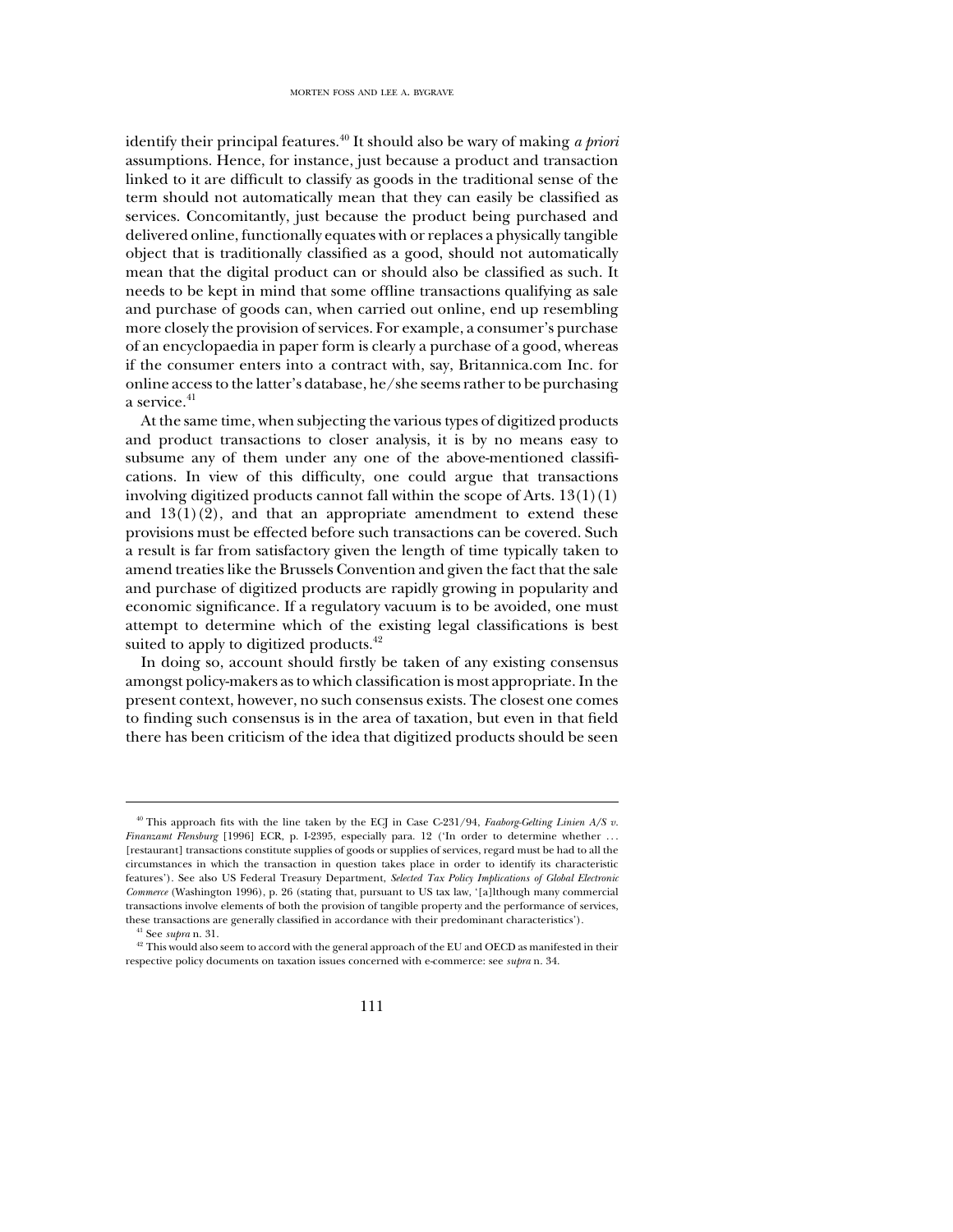as services.43 Given the lack of consensus, one is forced to move on to considering which classification is best in light of the purposes of Arts.  $13(1)(1)$  and  $13(1)(2)$  and the needs of the parties involved in selling/ buying digitized products.

When purchasing (on credit) digitized products from foreign vendors, consumers' need for protection pursuant to Arts.  $13(1)(1)$  and  $13(1)(2)$  is not significantly different from when they purchase (on credit) traditional goods. Moreover, the principle that like cases should be treated alike speaks in favour of classifying digitized products as goods pursuant to Arts.  $13(1)(1)$  and  $13(1)(2)$ . Comparing the sale and purchase of digitized products with the sale and purchase of traditional goods, both sorts of transactions are essentially similar in terms of their functional and economic purposes. For example, when a consumer buys and receives a computer programme online, he/she is usually interested in attaining a tool for the processing of data in various ways, and the programme's basic function is to facilitate such processing. The medium by which the programme is delivered to the consumer is of relatively marginal consequence for the ability of the programme to meet the consumer's wants and expectations. Given this marginality, it would seem unreasonable to make the choice of medium for delivery determinative of whether or not the transaction falls under Art.  $13(1)(1)$  or  $13(1)(2)$ . Indeed, most consumers would probably be unaware of, and hence surprised over, such a result.

At the same time, though, treating digitized products as goods might cause consternation for those vendors of such products who assume that the products cannot be goods due to their intangibility. However, this consternation cannot be accorded much weight given the basic purpose of Art. 13 (in conjunction with Arts. 14 and 15).

Further, if digitized products were deemed not to fall within the scope of the goods concept, one would risk a situation where a consumer of a digitized product would not be protected at all under Arts. 13–15 of the Brussels Convention, if the transaction failed to satisfy the criteria laid down in Art.  $13(1)(3)$ . The force of this last point, though, is weakened by the likelihood that the sale/purchase of a digitized product constitutes a 'contract for the supply of goods or . . . the supply of services' (Art.  $13(1)(3)$ .<sup>44</sup> Nevertheless, as returned to further on in this paper, Art.  $13(1)(3)$  contains several criteria which are not found in Arts.  $13(1)(1)$ and  $13(1)(2)$  and which could be difficult to satisfy in many cases.

<sup>43</sup> See, *inter alia*, Opinion of the Economic and Social Committee on the EC Commission Communication on electronic commerce and indirect taxation (Official Journal C 407, 28.12.1998, p. 288 *et seq*.), point 3.2; Dunahoo, 'Electronic Commerce and Tax Neutrality: Current VAT Issues' (1999) *Internet Law and Policy Forum*, available at http://www.ilpf.org/confer/present99/dunahoopr.htm (last visited 4.4.2000), section E.

<sup>44</sup> See infra section 2.5.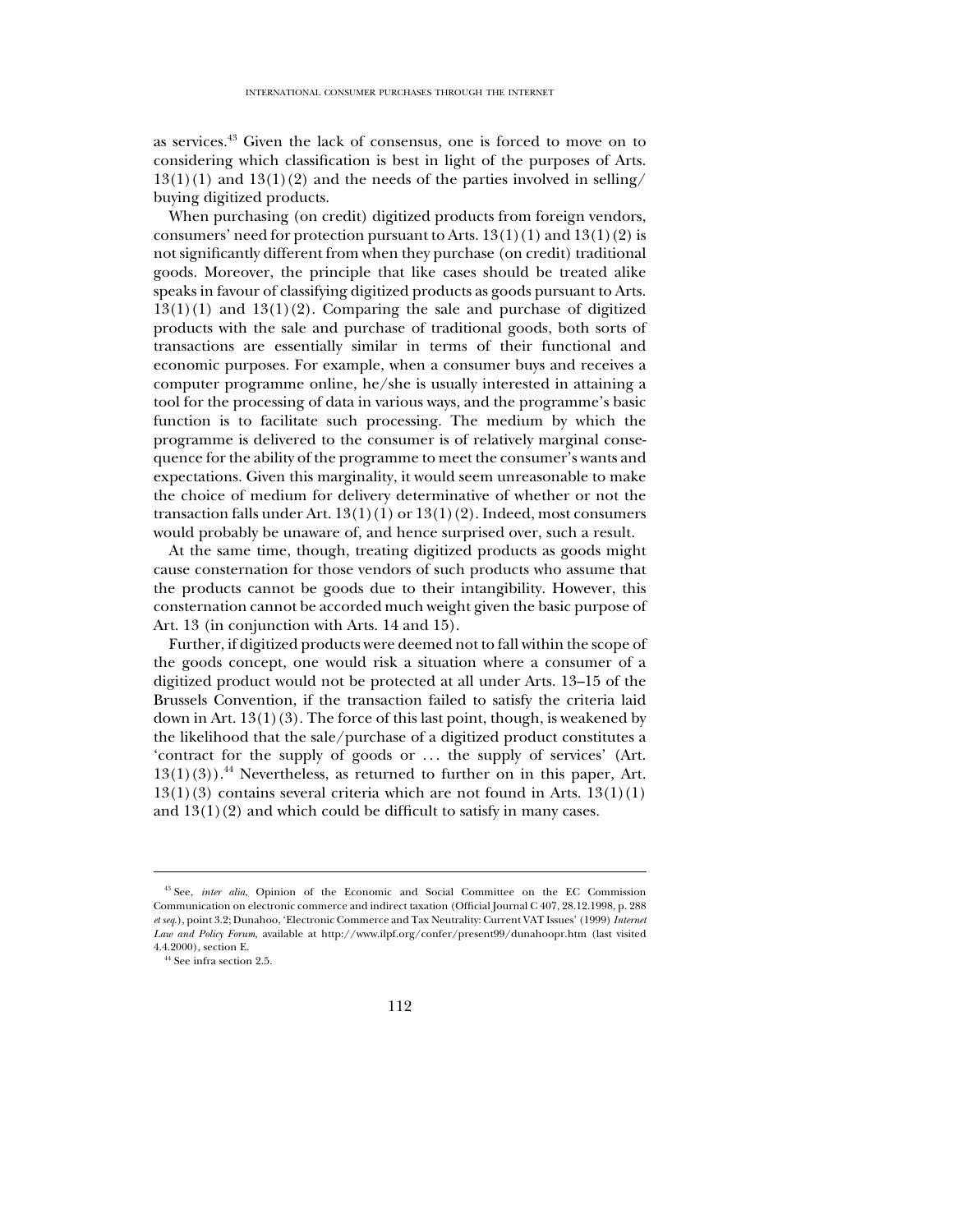#### *2.4.2 Requirement of sale*

It should be remembered that Arts.  $13(1)(1)$  and  $13(1)(2)$  only apply to cases involving the *sale* of goods. There is no intention to carry out in this paper a detailed analysis of the sales requirement as it does not raise problems unique for e-commerce. For present purposes, it suffices to say that while the exact scope of the concept of sale is not entirely clear,  $45$  there is little doubt that 'sale' denotes a transfer of property rights to the goods in question. Thus, if the delivery of a digitized product is to fall within the scope of the provisions, there must be a transfer of property rights to the product. With respect to some deliveries of digitized products, the rights transferred may not be sufficient to qualify as a transfer of property rights. This might be the case, for instance, with certain licensing schemes that place significant restrictions on a consumer's legal ability to dispose of the product(s) as he/she sees fit.

#### 2.5 *The scope of Article 13(1)(3)*

In order to fall within the scope of Art.  $13(1)(3)$ , a contract must not only be of a certain type, it must also have arisen in a designated manner.<sup>46</sup> Regarding contract type, this is formulated as 'any other contract for the supply of goods or a contract for the supply of services'. Of primary importance for electronic commerce is determining what is meant by the expression 'supply of goods or . . . services'. Resolution of this issue will depend on much the same considerations as are set out and discussed in section 2.4.1 above. In light of that discussion, there are solid grounds for concluding that the sale and purchase of digitized products may qualify as a 'supply of goods' pursuant to Art. 13(1)(3).

Even if the sale of digitized products may not qualify as a 'supply of goods', it is highly likely to qualify as a 'supply of services'. There can be little doubt that the expression 'supply of goods or . . . services' is largely commensurate with the expression 'supply of goods or services' commonly used in EU law. Thus, in working out the meaning of the expression employed in Art. 13(1)(3), the ECJ is likely (implicitly, if not explicitly) to have recourse to its rulings on the scope of the expression 'supply of goods or services' in EU/EC treaty provisions. A basic premise of these rulings is that the expression is intended to cover all activities of a commercial nature.<sup>47</sup> The sale of digitized products is clearly a commercial activity.

Moreover, it is likely that the ECJ will be moved to conclude that such a sale may fall within the scope of Art.  $13(1)(3)$  by the fact that an opposite conclusion (extending also to the scope of Arts.  $13(1)(1)$  and  $13(1)(2)$ ) would leave consumers of digitized products without any protection

<sup>45</sup> See generally Hertz, *supra* n. 21, p. 197 *et seq*.

 $46$  Cf. Arts.  $13(1)(1)$  and  $13(1)(2)$  which only require that a contract be of a certain type.

<sup>47</sup> See further Hertz, *supra* n. 21, p. 200 and references cited therein.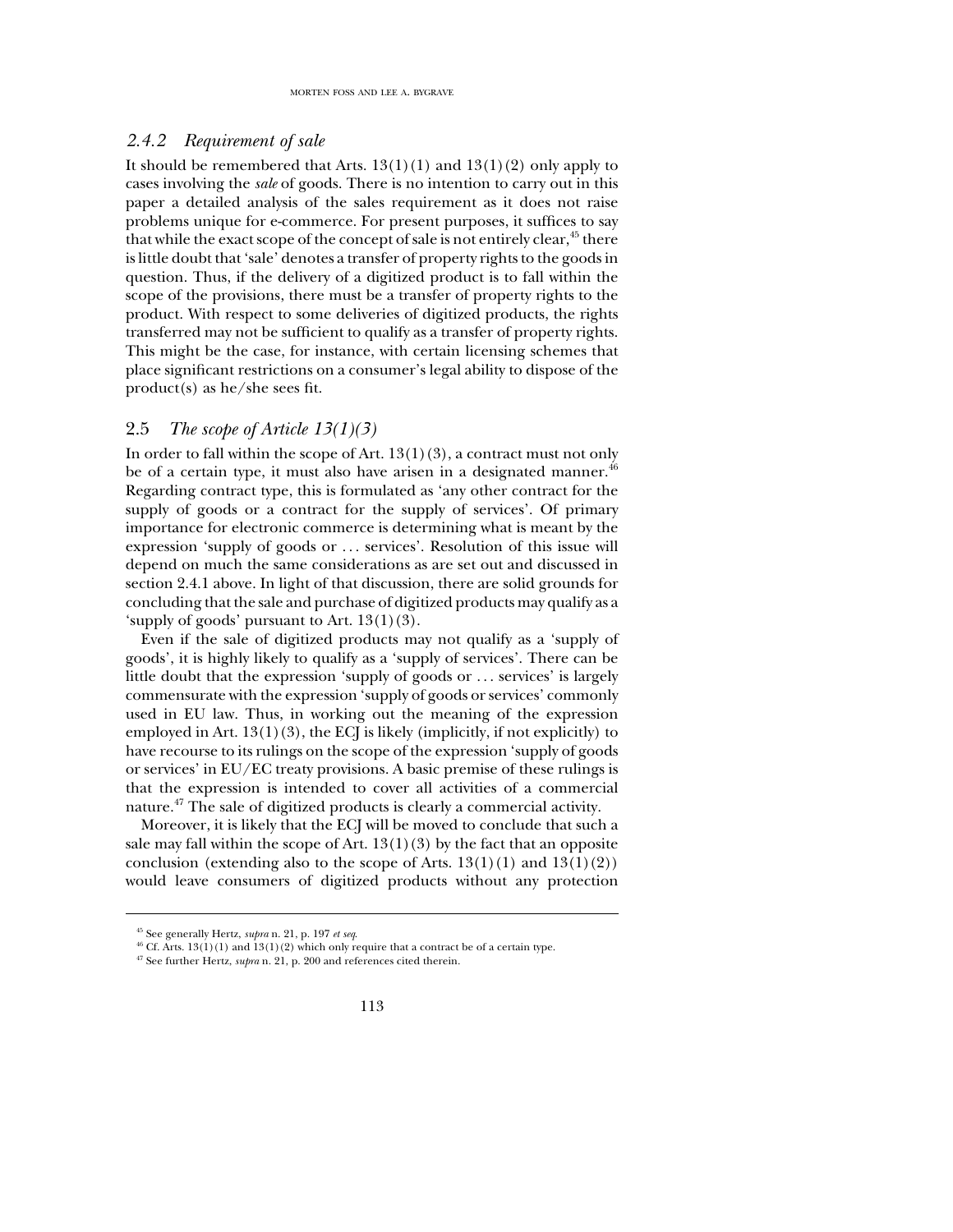pursuant to Arts. 13–15 of the Brussels Convention. The latter result would be difficult to justify in light of the basic purpose of these provisions as a whole.

As for the manner in which a contract arises, Art.  $13(1)(3)$  lists two cumulative requirements:

(a) in the State of the consumer's domicile the conclusion of the contract was preceded by a specific invitation addressed to him or by advertising; and

(b) the consumer took in that State the steps necessary for the conclusion of the contract.

These requirements are intended to ensure that the special protection accorded by Arts. 13–15 applies only to consumer contracts that have an adequate connection with the consumer's place of domicile.<sup>48</sup> The basic assumptions upon which the rules build are that a consumer may only sue a vendor in the courts of his/her own State when (i) the vendor has directed his/her/its commercial activity towards the State of the consumer's domicile, (ii) the consumer resided in that State at the time when he/she entered into the contract, and, accordingly, (iii) there is a close connection between the contract and the State of the consumer's domicile, such that (iv) the consumer has a reasonable expectation of being able to sue in his/her local courts in the event of a dispute. $49$ 

In the following, the application of the two requirements in Art.  $13(1)(3)(a)$ –(b) is discussed in the context of e-commerce.

## *2.5.1 What constitutes 'advertising' and 'specific invitation' under Article 13(1)(3)(a)?*

The analysis here focuses on the extent to which vendors' utilization of websites and electronic mail (e-mail) as communication channels with consumers may fall within the scope of Art.  $13(1)(3)(a)$ . No specific consideration is given to other Internet communication channels, such as Internet Relay Chat or Newsgroups/Usenet, though the analysis will be of some relevance for these as well.

To begin with, can a vendor's communication of information about his/her/its operations and/or products via a website constitute 'advertising' for the purposes of Art.  $13(1)(3)(a)$ ? In answering this question, it should be noted that the concept of 'advertising' is not defined in the Brussels, Lugano and Rome Conventions or their *travaux préparatoires*.

<sup>48</sup> Schlosser Report, *supra* n. 15, p. 118, para. 158. The report also states (id.) that this intention is in line with the intention behind the equivalent provisions dealing with consumer contracts under Art. 5(2) of the Rome Convention.

<sup>49</sup> See especially Giuliano/Lagarde Report, *supra* n. 15, p. 24–25, para. 5.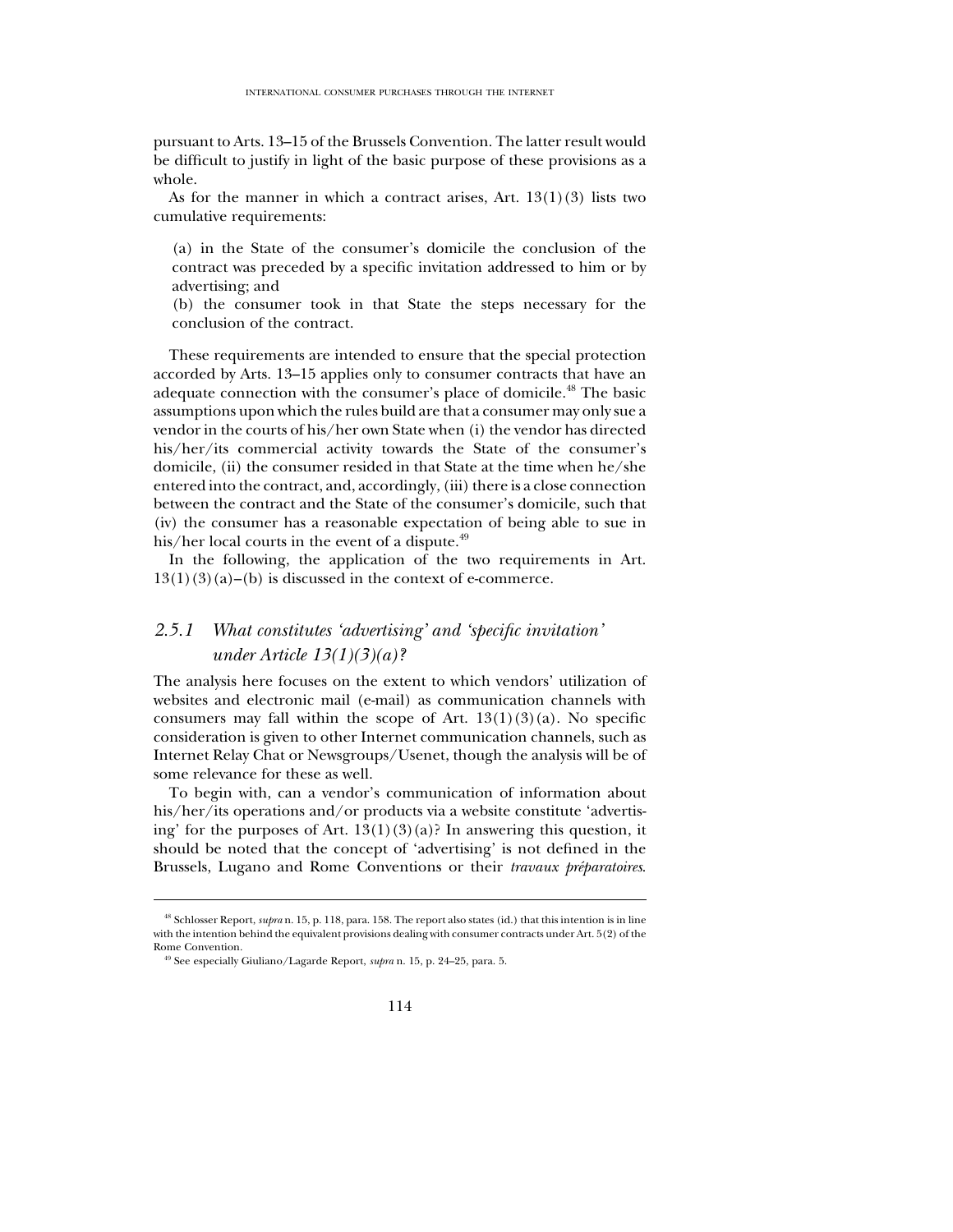Nevertheless, it is fairly safe to assume that the concept embraces some or other form of communication of information about a vendor's operations and/or products for the purpose of increasing product sales. It is possible that the term 'advertising' in Art.  $13(1)(3)(a)$  should be construed as requiring that the promotional information be spread to a certain size of population in the State of the consumer's domicile. Exactly how large the degree of spread should be is difficult to determine in the abstract but there arguably needs to be more than just a communication to one person if the reference to 'specific invitation' in Art.  $13(1)(3)(a)$  is not to be rendered superfluous.

Some writers claim that advertising on a vendor's website cannot fall within the scope of Art.  $13(1)(3)(a)$  because the website itself is analogous to the shop of the vendor.<sup>50</sup> It is argued that a shop is the place where a vendor receives purchase orders and conducts sales; a shop as such does not constitute advertising. Certainly, a website can resemble a conventional shop. However, it is questionable whether a shop or aspects of it cannot ever constitute advertising. Surely at least some shopfronts with their signs are forms of communication designed to attract customers.

In any case, advertising can undoubtedly occur through the transfer of web*pages* from a vendor's website to a consumer – assuming, of course, that the webpages contain information promoting the vendor's operations and/or products. This is so even if the transfer takes place only upon the consumer's request.51 The latter fact should not prevent the transfer from being classified as advertising under Art. 13.<sup>52</sup> There are many situations in which consumers must take active steps in order to receive information about a vendor's product(s) and yet where the information transfer would still seem to be generally viewed as advertising.<sup>53</sup> Further, Art. 13 does not operate with any express requirement that the advertising be sent to the consumer without the latter first requesting transfer of the information.

The fact that promotional information is sent online in digital form should also be immaterial to the issue of whether there is advertising for the purposes of Art.  $13(1)(3)(a)$ . Equally immaterial is the fact that the transfer of the webpage occurs *automatically* in response to the consumer's request: the technology facilitating the transfer operates on behalf of the

<sup>50</sup> See e.g. Schu, 'The Applicable Law to Consumer Contracts made over the Internet: Consumer Protection through Private International Law?' (1997) 5 *International Journal of Law and Information Technology*, p. 192, 213; Hultmark, *Elektronisk handel och avtalsrätt* (Stockholm 1998), p. 83.

<sup>&</sup>lt;sup>51</sup> The request is communicated via the consumer's browser programme to the server where the website is located. See further Gralla, *How the Internet Works* (Indianapolis 1998), p. 142 *et seq*.

<sup>52</sup> Cf. Hultmark, *supra* n. 50, p. 83.

<sup>&</sup>lt;sup>53</sup> Take, for instance, magazine advertisements (excluding those on the cover pages): a person will not see these unless he/she purchases or borrows the magazine and flicks through the pages. To take another example, if a person attending a trade fair approaches the stand of a vendor and asks for a brochure promoting the vendor's products, it is improbable that the handing over of the brochure would not generally be regarded as advertising.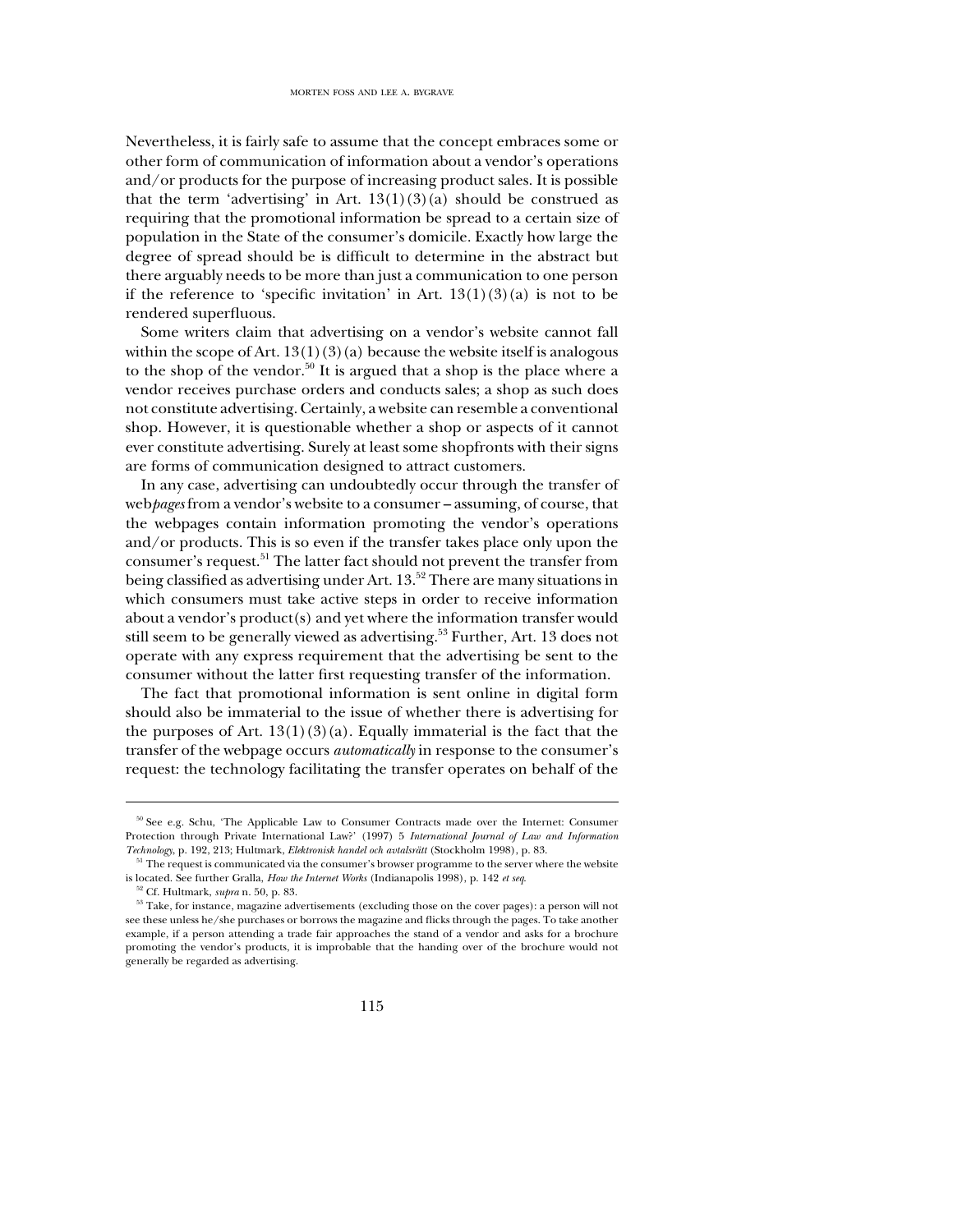vendor and with the vendor's imputed knowledge, even in cases when the vendor merely leases space on the server supporting the website.

To sum up, the transfer of webpages containing promotional information to consumers at the request of the latter can qualify as advertising pursuant to Art.  $13(1)(3)(a)$ . Naturally, the same conclusion applies when the webpages are transferred independently of a request by the consumer (i.e. through use of so-called 'push technology').<sup>54</sup> As for the communication of promotional information via e-mail, there can be little doubt that this also constitutes advertising pursuant to Art.  $13(1)(3)(a)$ .

Even if a vendor's communication of information about his/her/its operations and/or products via webpages or e-mail may constitute advertising for the purposes of Art.  $13(1)(3)(a)$ , it is necessary to assess whether such communication may also be classified as a 'specific invitation addressed to [the consumer]'. This is because the latter criterion does not operate with a requirement that the communication of the information attain a certain degree of diffusion amongst a populace – as opposed to the advertising criterion, which probably does. In the context of the Internet, it could be difficult to prove that such a requirement has been met. Hence, application of Art.  $13(1)(3)$  may be made easier if it can be shown that the vendor's communication of promotional information constitutes a 'specific invitation' to the consumer.

The only existing authoritative guidance (besides the academic literature) for construing the expression 'specific invitation addressed to [the consumer]' is to be found in the Giuliano/Lagarde Report.55 Although the guidance is meagre, it does indicate that the expression is intended to cover such activities as mail orders and door-step selling. It also indicates that the expression is intended only to cover communications that are addressed to specific persons, though there appears to be no necessity for the persons to be named. Moreover, the expression does not seem to require that the vendor operates with a predefined, limited set of persons to whom he/she/it wishes to send the promotional information. Thus, situations in which the vendor sends the information at the request of a consumer could probably fall within the ambit of the expression.<sup>56</sup>

A website as such is unlikely to qualify as a 'specific invitation addressed to [the consumer]'. However, the opposite result will probably obtain if a consumer (via his/her browser programme) contacts the server where the vendor's website is located and requests a transfer of webpages (containing promotional information) from the site, and the request is met. The same result will probably obtain even when the webpages do not make use of

<sup>54</sup> Further on push technology, see Gralla, *supra* n. 51, p. 188.

<sup>55</sup> Giuliano/Lagarde Report, *supra* n. 15, p. 24.

<sup>56</sup> See also Hertz, *supra* n. 21, p. 205 (especially n. 54); Stone, *supra* n. 29, p. 7; and the decision of 24.04.1993 by the District Court of Amsterdam in *Kuipers v. Van Kesteren* (1994) NIPR, p. 160 (also set out in Kaye (ed.), *European Case Law on the Judgements Convention* (Chichester 1998), p. 728 *et seq*.).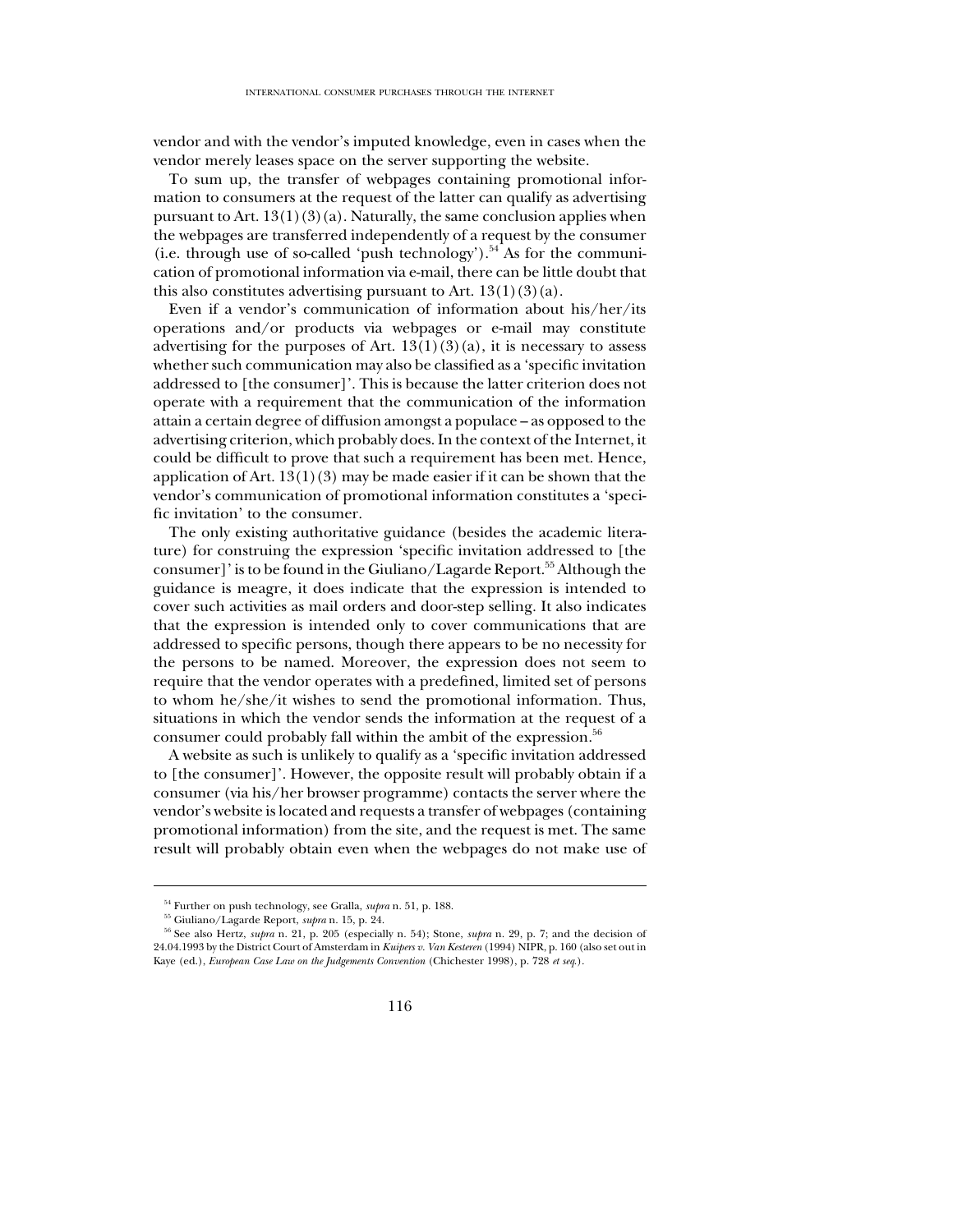automated profiling tools that ensure a customized offer, but simply contain relatively generalized invitations to purchase: the webpages would still be being sent to a specific set of persons (namely, those persons behind the IP address to which the webpages are transferred). $57$ 

As for invitations sent to a consumer via e-mail, these are highly likely to qualify as specific invitations addressed to the consumer. The fact that the invitation is sent to an electronic address as opposed to an ordinary street address should be immaterial here. So should the possibility that the name in the electronic address is actually a pseudonym for the addressee.

## *2.5.2 How to construe 'in the State of the consumer's domicile' in Article 13(1)(3)(a)?*

For Art.  $13(1)(3)(a)$  to apply, it is not enough that the activity concerned qualifies as advertising or a specific invitation; the activity must also occur in the State where the consumer is domiciled. According to the Giuliano/ Lagarde Report,

the trader . . . [needs to have] taken steps to market his goods or services in the country where the consumer resides. [. . .] The trader must have done certain acts such as advertising in the press, or on radio or television, or in the cinemas or by catalogues aimed specifically at that country.58

Some uncertainty exists as to whether this requirement in Art.  $13(1)(3)$ (a) means simply that marketing must *occur in* the State of the consumer's domicile or whether it also means that the marketing must be *directed to or at* that State. On its face, Art.  $13(1)(3)(a)$  seems to operate with the former requirement only. However, the above-cited commentary in the Giuliano/ Lagarde Report (together with the Report's commentary cited below) suggests that the latter requirement is also relevant, though it fails to clarify whether meeting this requirement is a sufficient alternative to meeting the former requirement. For the purposes of the following discussion, it is assumed that both requirements have to be met, though the validity of this assumption *de lege lata* is uncertain.

Accordingly, the safest approach is to undertake a two-step assessment of the marketing concerned, asking (i) to where is the marketing directed?, and (ii) where does the marketing occur? It should be recognized that the answer to the first question will aid in answering the latter question, though it will not be fully determinative.

 $\boldsymbol{^{57}}$  The situation is analogous to a case in which a consumer rings up the vendor's shop and asks that a standard offer be faxed to him/her. If the vendor accedes, he/she/it would most likely be regarded as making a specific invitation addressed to the consumer.

<sup>58</sup> Giuliano/Lagarde Report, *supra* n. 15, pp. 23–24.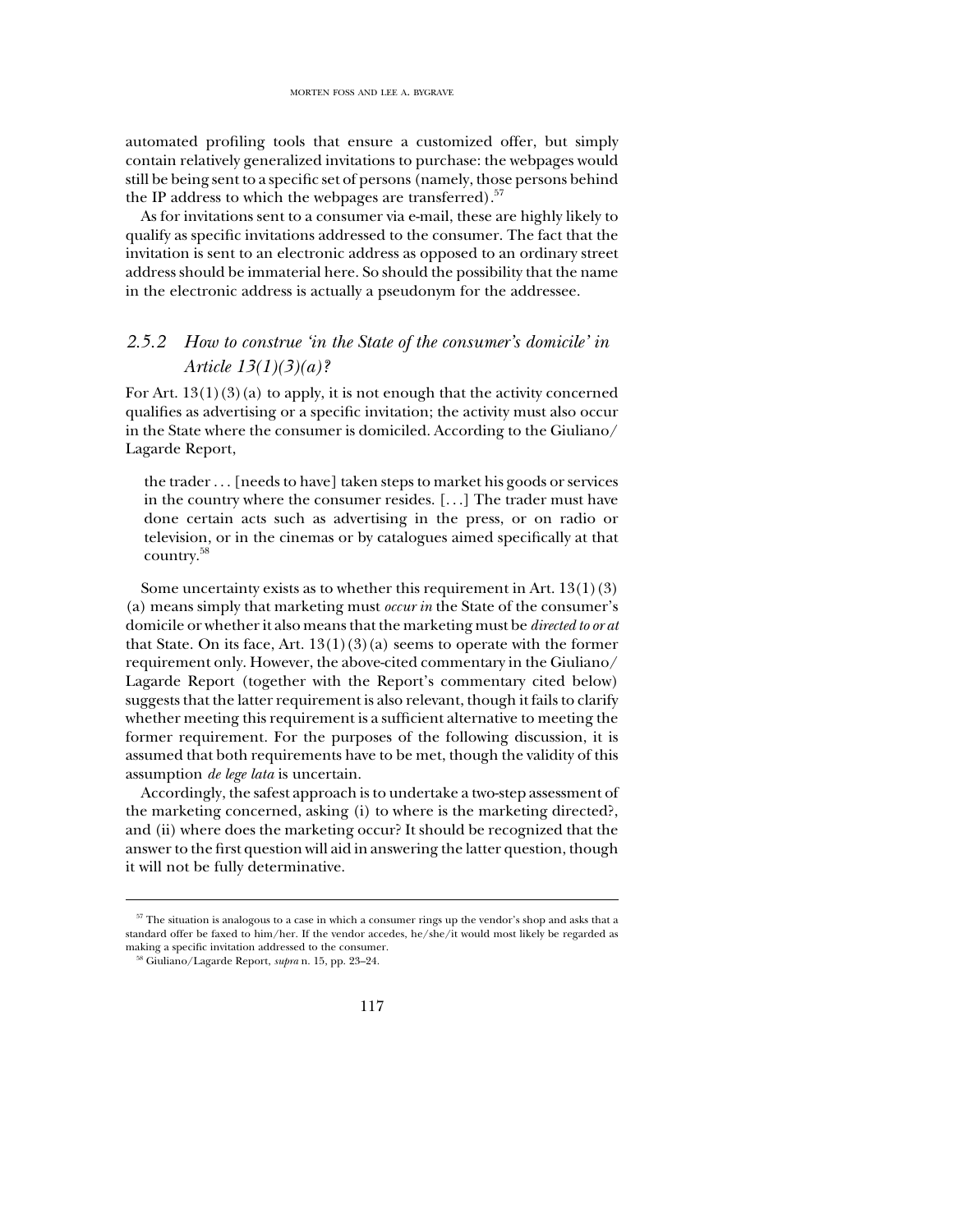Further to the first question, some uncertainty exists as to whether the vendor's subjective intentions about which State his/her/its marketing activity is directed towards, shall be decisive when determining whether marketing by the vendor is directed at a certain State. While some statements in the Giuliano/Lagarde Report can be construed in support of treating the vendor's subjective intentions as decisive – at least when the statements are considered in isolation – the stronger argument is in favour of considering as decisive the vendor's imputed intentions based on an objective assessment of all of the facts of the marketing activity concerned – an argument that also fits with the thrust of the Giuliano/Lagarde Report.

The requirement that the vendor's marketing activity must occur in, and/or be directed to, the State of the consumer's domicile is elaborated upon in the Giuliano/Lagarde Report as follows:

If, for example, a German makes a contract in response to an advertisement published by a French company in a German publication, the contract is covered by the special rule. If, on the other hand, the German replies to an advertisement in American publications, even if they are sold in Germany, the rule does not apply unless the advertisement appeared in special editions of the publication intended for European countries. In the latter case the seller will have made a special advertisement intended for the country of the purchaser.<sup>59</sup>

These statements indicate that whether the promotional information *can* be accessed in a certain State is not decisive for determining the application of Art.  $13(1)(3)(a)$ ; neither is the fact that a vendor could reasonably *expect* the information to be accessed there. Rather, what is decisive is whether the promotional information is intended, objectively speaking, to be accessed in that State. In working out this intention, regard may be had to (at least) the nature of the medium by which the promotional information is transmitted.

It could be strongly argued that the open, expansive nature of the Internet as a whole permits the inference to be drawn that a vendor using the net as a marketing medium intends (objectively speaking) to direct the marketing at most, if not all, countries of the world. Concomitantly, it could be strongly argued that the marketing is directed at all States from which there is the possibility of accessing the vendor's website – at least if the website is interactive (i.e. allows for exchange of information between

<sup>59</sup> *Id*., p. 24.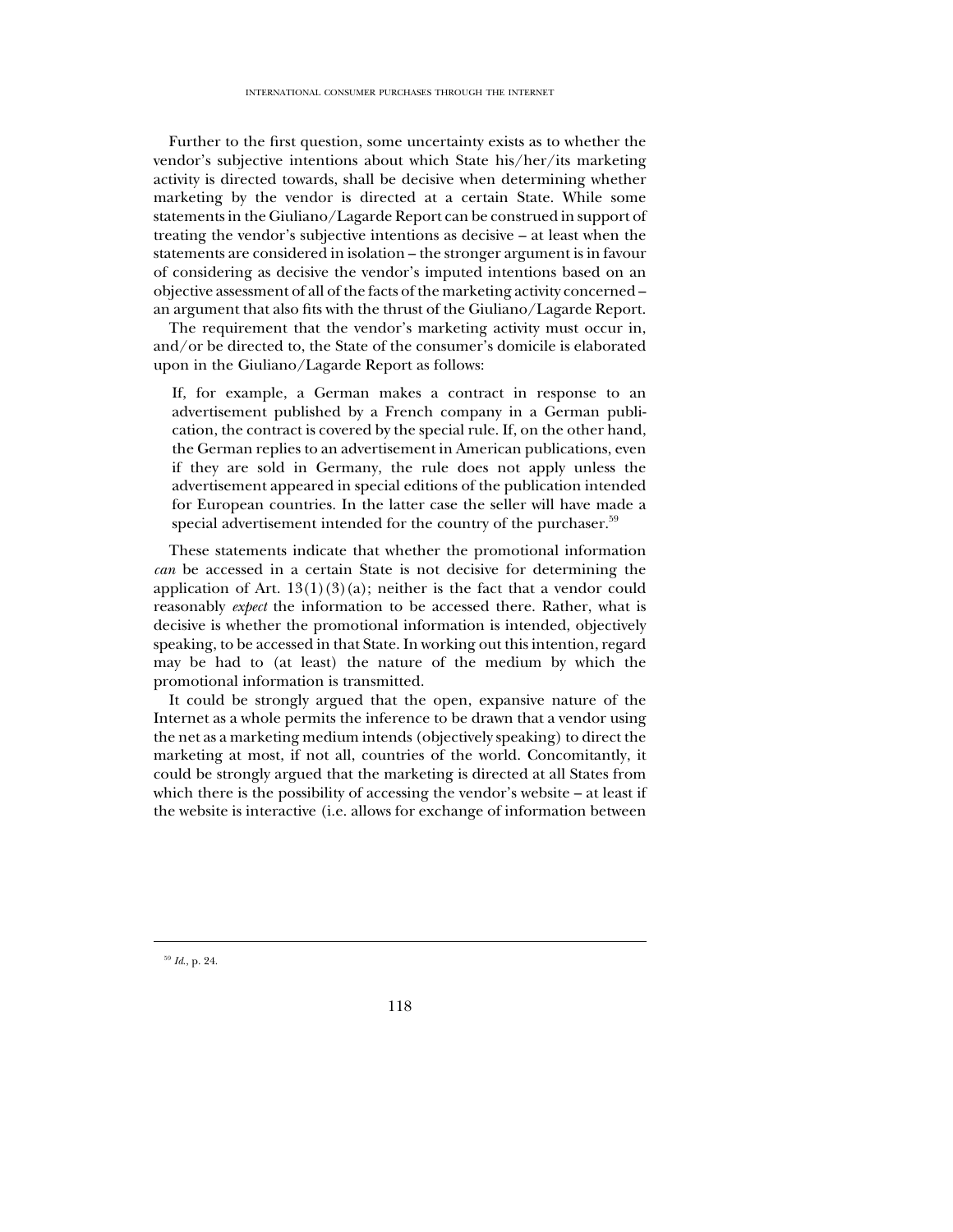the site and the site visitor, including online placement of purchase  $orders).<sup>60</sup>$ 

Alternatively, one could run an argument that would potentially restrict jurisdiction to the courts of a more limited set of States, based on the approach taken in some of the case law of the European Court of Justice and US courts. Regarding the ECJ, its decision in the Shevill case is particularly pertinent here.<sup>61</sup> The case involved the Court applying Art. 5(3) of the Brussels Convention in a situation where a newspaper containing a libellous article was distributed to several European States. Rather than ruling that jurisdiction to hear an action for libel could be conferred on the courts of all States where it was possible to purchase the newspaper in question, the Court held that jurisdiction was limited to the courts of those States where also the victim of the libel was known.<sup>62</sup>

As for US case law, there is now a fairly extensive number of decisions on jurisdictional issues occasioned by Internet usage.<sup>63</sup> Almost all of the cases are intranational in scope. Many of them arise in the context of alleged trademark infringements; very few concern consumer contracts. The basic line emerging from this case law is that (personal) jurisdiction shall be determined, to a large extent, on the basis of an assessment of the character and degree of contact – both through and outside the Internet – between the defendant and the State in which the plaintiff is resident. A central factor taken into account in this regard is the degree of interactivity of the defendant's website; i.e. to what extent can a visitor to the website

<sup>60</sup> Such a line is taken in, *inter alia*, Stone, *supra* n. 29, p. 8 ('by placing promotional material, along with an electronic facility for placing orders, on open access on a website which can be accessed from any country in which there is a connection to the internet, the supplier issues an invitation or advertising at every place from which an internet user electronically requests the relevant material or facility'). Hertz (*supra* n. 21, p. 206) and Nielsen (*supra* n. 25, p. 518) take the same line though without addressing a need for website interactivity. Nielsen's opinion pertains not to Art. 13(1)(3)(a) but to the equivalent provisions in Art. 5(2) of the Rome Convention.

<sup>61</sup> Case C-68/93, *Fiona Shevill and Others v. Presse Alliance SA* [1995] ECR, p. I-0415.

<sup>&</sup>lt;sup>62</sup> *Id.*, para. 29: 'In the case of an international libel through the press, the injury caused by a defamatory publication to the honour, reputation and good name of a natural or legal person occurs in the place where the publication is distributed, *when the victim is known in those places*' (emphasis added). It is noteworthy that some attempts have been made to argue that the Court's approach in Shevill should be applied to cases involving copyright infringement over the Internet: see e.g. Fuglesang & Krog, *Internett og jurisdiksjon – jurisdiksjon etter Luganokonvensjonen artikkel 5 nr. 3 ved ulovlig eksemplarfremstilling og tilgjengeliggjøring for almenheten gjennom Internett* (Oslo 1999), especially p. 60 *et seq*.

<sup>63</sup> See e.g. *Zippo Manufacturing Co. v. Zippo Dot Com, Inc.*, 952 F. Supp., p. 1119 (W.D. Pa. 1997); *Cybersell, Inc. v. Cybersell, Inc.*, 130 F.3d, p. 414 (9<sup>th</sup> Cir. 1997); *Compuserve, Inc. v. Patterson*, 89 F.3d, p. 1257 (6<sup>th</sup> Cir. 1996); *Maritz, Inc. v. Cybergold, Inc.*, 947 F. Supp., p. 1328 (E.D. Mo. 1996); *Bensusan Restaurant Corp. v. King*, 937 F. Supp., p. 295 (S.D.N.Y. 1996); *Vitullo v. Velocity Powerboats*, 1998 WL 246152 (N.D. Ill. 1998); *Park Inns International v. Pacific Plaza Hotels*, 21 F. Supp. 2d, p. 27 (D.C. 1998); *Blumenthal v. Drudge*, 992 F. Supp., p. 44 (D.D.C. 1998); *Mink v. AAAA Development LLC et al.*, 1999 WL 728101 (5<sup>th</sup> Cir. 1999). For overviews and analyses of this case law, see, *inter alia,* Rollo, 'The Morass of Internet Personal Jurisdiction: It is Time for a Paradigm Shift' (1999) 51 *Florida Law Review*, pp. 667–694; Donohue, 'Litigation in Cyberspace: Jurisdiction and Choice of Law – A United States Perspective' (1997), available at http://www.abanet.org/ buslaw/cyber/archive/jiusjuris.html (last visited 4.4.2000); Perry, 'Personal Jurisdiction in Cyberspace' (1998) *Media Law & Policy*, available at http://www.cmcnyls.edu/public/MLP/perryf98.HTM (last visited 4.4.2000).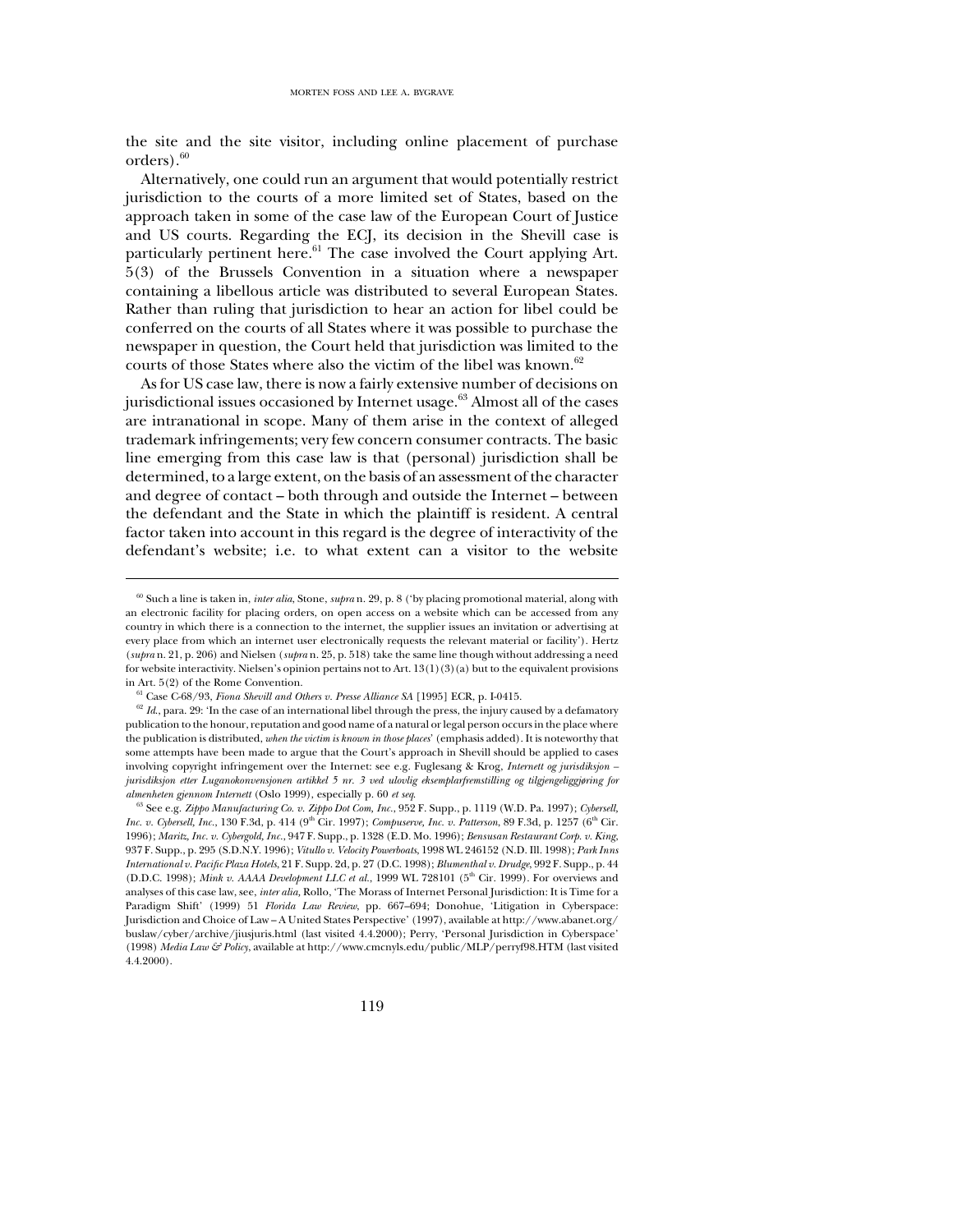exchange information with it? One can envisage a multiplicity of other factors that could also be taken into account in a truly international context: e.g. the language used on the website, the national indicia in the domain name used, the type of currency accepted for payments, etc.

Adopting an approach based on the above-cited case law makes good sense in cases when jurisdiction is to be determined *solely*through assessing whether an Internet-based activity has effects in, or is directed at, a particular country. In Europe, such cases will usually arise in the context of disputes over tortious liability. Were website operators left in such cases having to potentially fight disputes in the courts of any country from which it was possible to access their websites, they would face large problems in predicting the extent and nature of their legal liabilities. Moreover, the risk of forum shopping would increase considerably. At the same time, though, adopting an approach based on the above-cited case law will not cause problems concerned with lack of legal certainty to disappear completely.

The latter point would apply with equal force were the same sort of approach to be applied also in the context of disputes arising out of consumer contracts. The types of criteria used to determine jurisdiction pursuant to the above-cited case law would not allow vendors to predict with great certainty where their marketing activity over the Internet is deemed to be directed for the purposes of Art.  $13(1)(3)$ . Use of country-specific indicia on their websites could alleviate this problem somewhat but would not extinguish it. Take, for instance, the hypothetical case of a Greek vendor who sells a product that, offline, is normally only purchased by Greek consumers, and whose website uses only the Greek language, has a domain name ending in '.gr', and lists the product price in Greek currency only. On the basis of these factors, one would be entitled to conclude that the vendor's marketing activity is directed at consumers in Greece. But it is considerably less certain that one would be entitled to conclude that the vendor's marketing activity is *exclusively* directed there, particularly in light of the fact that large numbers of ethnic Greeks are domiciled in other countries. This would be the case *a fortiori* if it were shown that the vendor intentionally trades with the latter groups of people. The example illustrates that while reliance on country-specific indicia can greatly aid in *positively* determining which countries an Internet-marketing operation is directed at, it is much less able to determine at which countries such an operation is *not* directed.

There is considerably less justification for adopting a jurisdictional approach based on the above-cited case law in the context of disputes arising out of consumer contracts than in the context of other sorts of disputes. Under the Brussels Convention, vendors will not risk having to fight disputes in the courts of a broad range of States just because they have decided to offer their products to consumers over the Internet. If a vendor is found to direct his/her/its Internet-marketing activity at consumers domiciled in, say, Denmark, only one of several cumulative conditions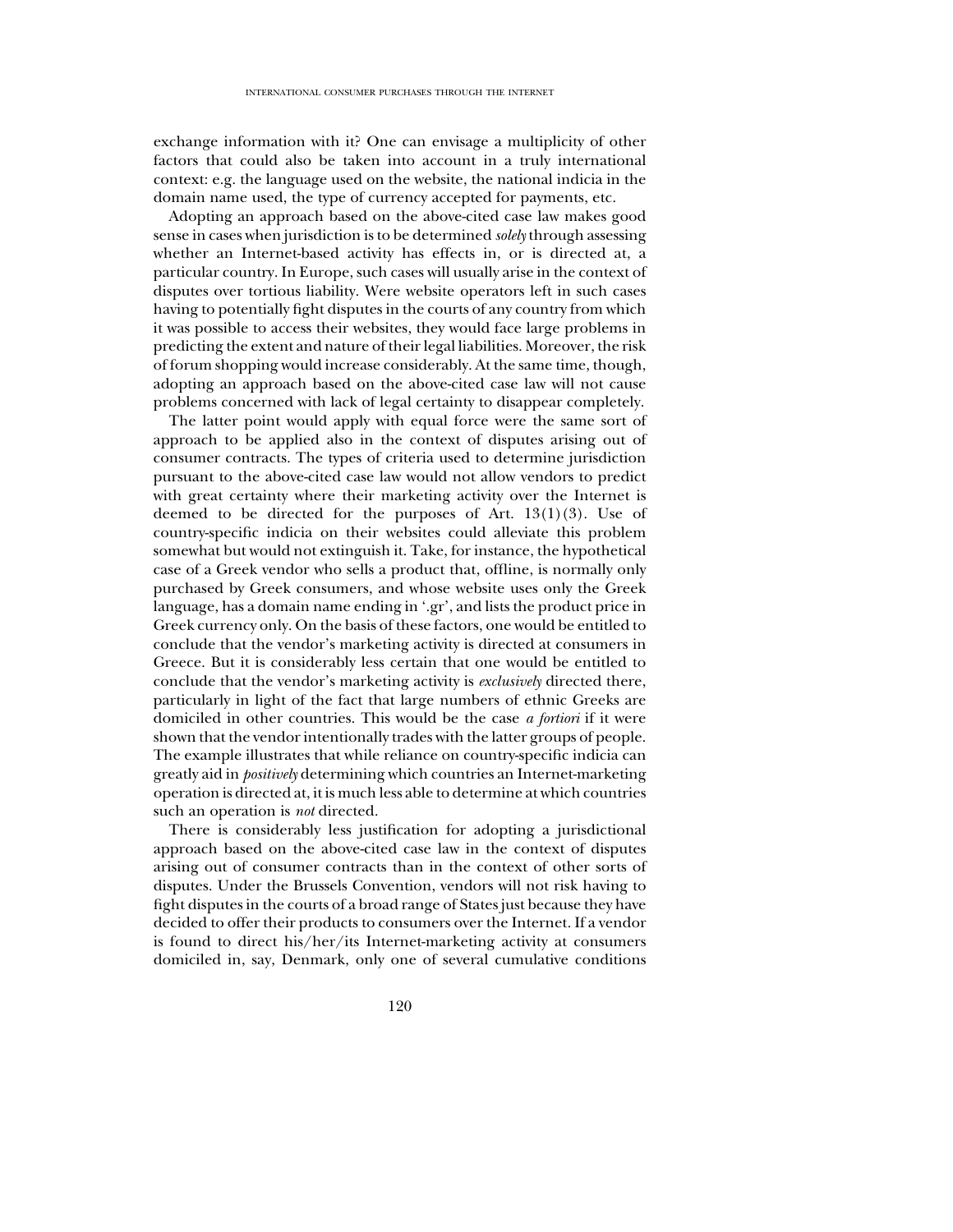has been met for a Danish court to be accorded jurisdiction pursuant to Arts. 13–15 of the Brussels Convention. Ultimately, a vendor will always be able to refrain from entering into contracts with consumers domiciled in Denmark.<sup>64</sup> Concomitantly, vendors will have the possibility to predict in which State(s) they risk being called before a court, particularly given that their good faith is protected in situations where a consumer misrepresents his/her place of domicile.<sup>65</sup> At the same time, the risk of forum shopping will be diminished due to Art. 14 (set out infra section 1). Moreover, there is little doubt that vendors will tend to be better able than consumers to cope with the difficulties associated with having to fight disputes in foreign courts.<sup>66</sup>

To conclude so far, when answering the question as to where a webpage-based marketing activity is directed, regard should be had to all States from which it is possible to access the relevant webpages if, as will often be the case, it is impossible to accurately determine a (more limited) target area for the marketing. $67$  Such a solution results in a sensible balancing of the interests of vendors and consumers, given their differing strengths. It also results in a fair balancing of these interests since it conforms with the legitimate expectations of both parties. On the one hand, a vendor who/which desires to enter into contracts with consumers

<sup>66</sup> See also Hertz, *supra* n. 21, p. 206.

<sup>67</sup> This conclusion applies also in cases where a vendor markets his/her/its products through the webpages of a third party (e.g. the webpages of an Internet edition of a newspaper or magazine). Such cases do not vary so fundamentally from those where the marketing occurs via the vendor's own webpages as to warrant a separate and different conclusion.

<sup>64</sup> See also Hertz, *supra* n. 21, pp. 205–206; Schu, *supra* n. 50, p. 213 (n. 130); Stone, *supra* n. 29, p. 9. On this point, it is interesting to note the somewhat analogous line taken by the US Court of Appeals in *United States v. Thomas*, 74 F.3d, p. 701 (6<sup>th</sup> Cir. 1996) – holding that if the defendants (who operated an electronic bulletin board for the storage and distribution of pornographic material) had not wished to submit themselves to the jurisdiction of courts in US States with relatively intolerant standards for assessing obscenity, they should have refrained from issuing passwords for accessing the pornographic material to residents in those States.

<sup>65</sup> See *supra* section 2.3 and references cited therein. A vendor can gather information about the domicile and consumer status of the parties with whom he/she/it electronically transacts by installing certain technical devices on his/her/its website. Such devices would cut out the possibility of concluding a contract unless the would-be purchaser first states his/her domicile and consumer status and the vendor accepts this information. For example, the would-be purchaser would have to register his/her consumer status on a special scroll-menu set up on the vendor's website and would have to declare that he/she is domiciled in one of the States that the vendor lists as acceptable to trade with. See further Norwegian Research Center for Computers and Law, *Technology for resolving interlegal issues*, ECLIP Research Paper, January 2000, available at http://www.jura.uni-muenster.de/eclip (last visited 3.4.2000). It could be objected that vendors' use of such mechanisms for avoiding contracts with certain classes of consumers is in conflict with the principle of non-discrimination embodied in Arts. 28–30 of the Treaty of Rome (as elaborated upon in ECJ case law). However, the objection is probably without solid legal foundation as any discrimination is due not to governmental regulation but the freedom of private parties to contract as they see fit. Nevertheless, the legal validity of such an objection warrants closer and more extensive analysis – which is beyond the scope of this paper. Such analysis should also extend to assessing whether vendors' use of disclaimer clauses and other mechanisms for discriminating between consumers is in harmony with general EC competition rules as embodied in Art. 81 *et seq*. of the Treaty of Rome (and elaborated upon by the ECJ).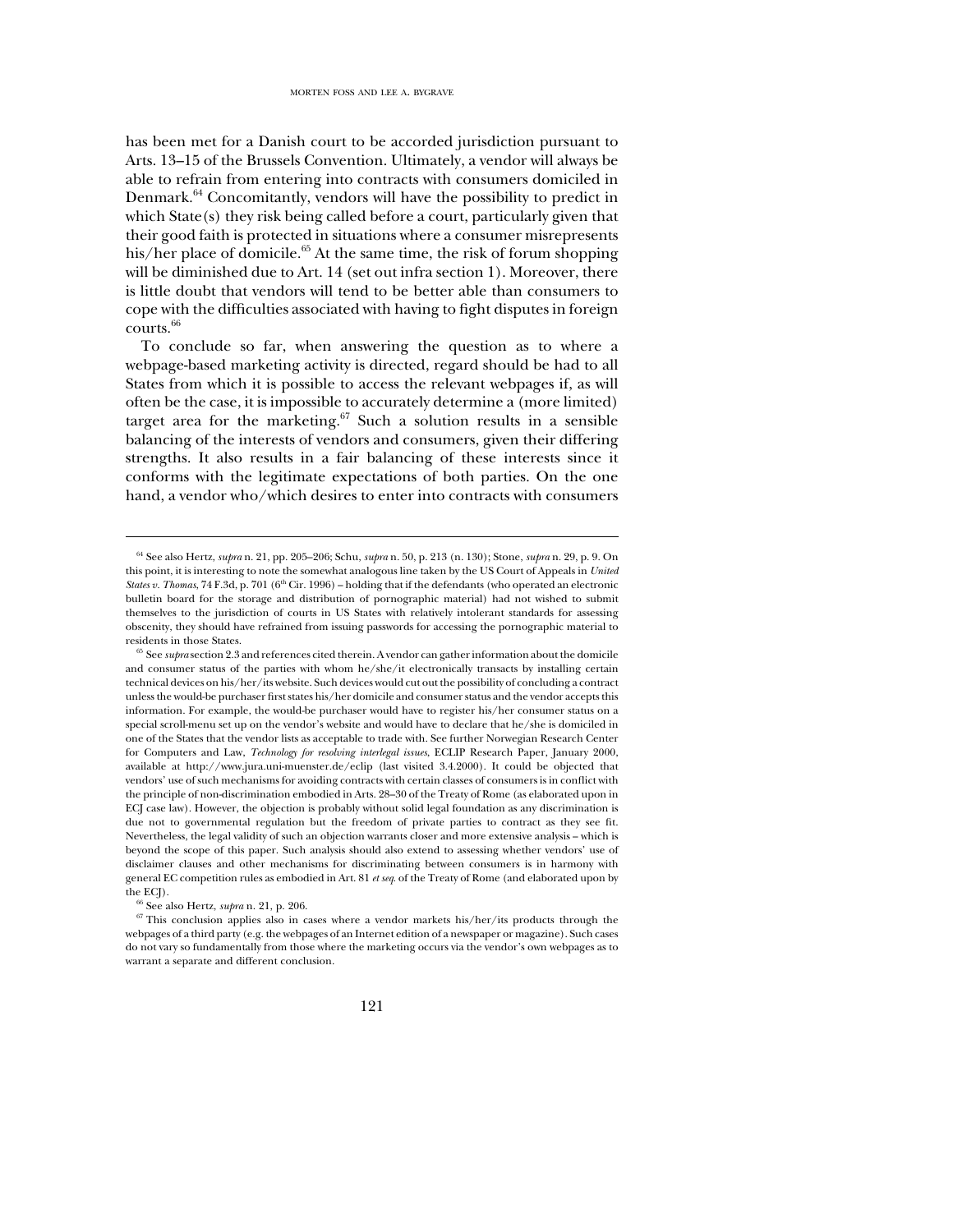in other countries than that where he/she/it is established, should expect to risk having to fight disputes arising out of those contracts in the courts of those countries. On the other hand, a consumer who is situated in his/her own country of domicile when entering into a contract with a foreign vendor should usually be entitled to expect that he/she may sue the vendor in the local courts.68

As far as marketing via e-mail is concerned, this should be regarded as directed at the State indicated by the e-mail address of the addressee. Accordingly, if promotional information is sent to an address ending with '.nl', the marketing should be treated as directed at the Netherlands. The possibility that the mailserver to which e-mail is sent is localized in another State than that indicated by the domain name should be irrelevant here – otherwise, the results for both vendors and consumers would often be quite arbitrary. The fact that the person to whom the e-mail address attaches is, at the time of receiving the vendor's communication, actually situated in another State than that indicated by the domain name, should also be irrelevant, as long as the vendor does not know of this fact. What should be of decisive importance is that the vendor believes and intends (objectively speaking) that the e-mail will most probably be read in the State indicated by the domain name.

What should be the result if the address to which the e-mail is sent does not have any country-specific indicia (e.g. it ends with '.com')? In such a case, the vendor should be regarded as directing the e-mail to the addressee's place of domicile no matter which State that is. The reason for this view is that, for the vendor, it is (objectively speaking) most likely that the addressee will receive and read the e-mail in his/her country of domicile.

As for the question of where marketing occurs (as opposed to where the marketing is directed), when answering this it is important to determine not where the vendor's marketing activity *begins* but to where the marketing *spreads* (as a result of the actions of the vendor or his/her/its agents).<sup>69</sup> Moreover, it cannot be assumed that just because marketing is initiated in one State, the marketing does not carry over to, and occur in, other States.

Looking more closely at how the question might be answered in an e-commerce context, let us consider a situation in which a vendor operates with a website located on a server in Germany and the website contains several webpages with promotional information about the vendor's products. Let us assume that the promotional information is undoubtedly intended for consumers domiciled in France; in other words, the first-listed

<sup>68</sup> Cf Powell & Turner-Kerr, *supra* n. 6, p. 26 (apparently questioning the veracity of this point). <sup>69</sup> See also Kaye, *supra* n. 13, p. 835 *et seq*.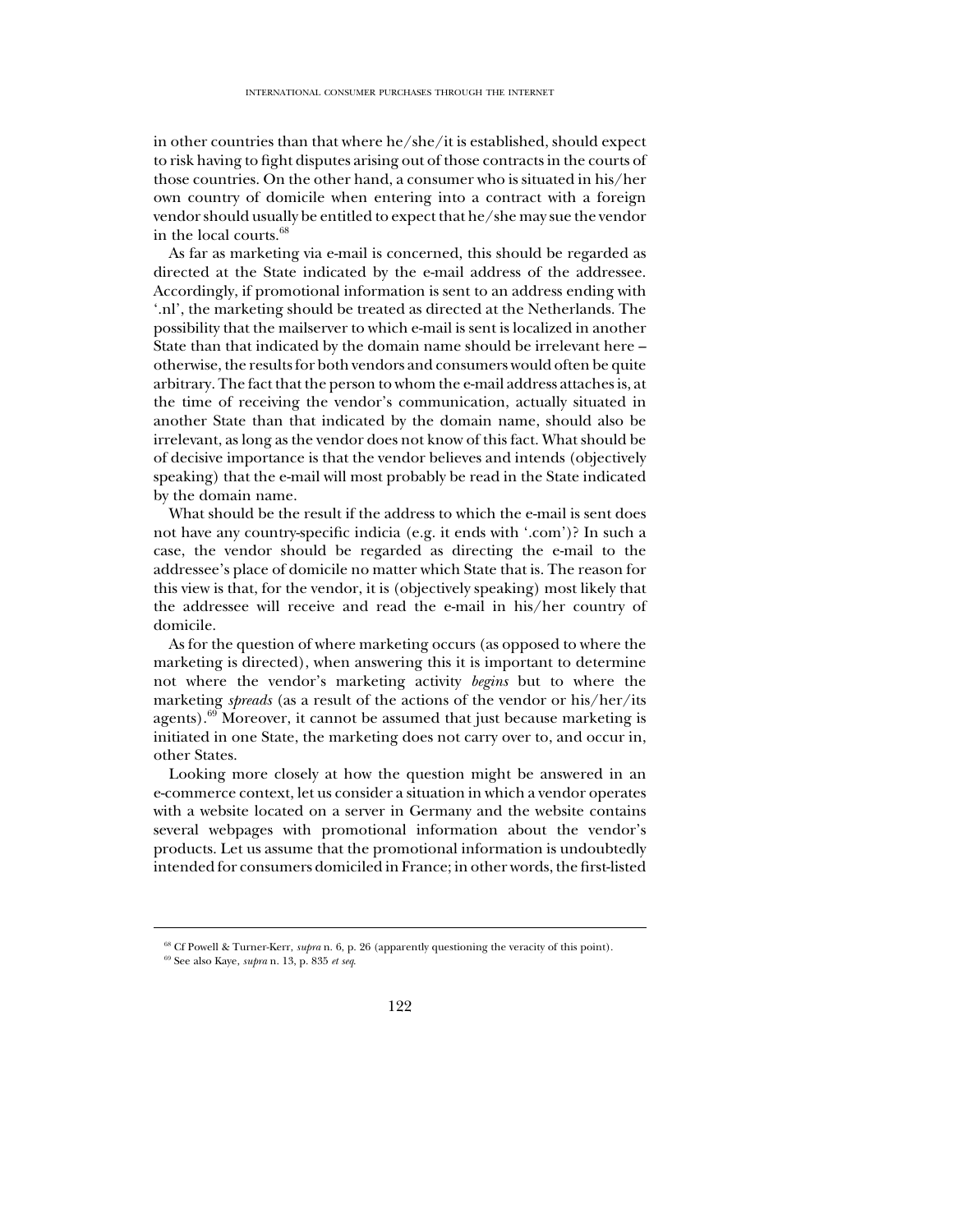of the above questions is answered.<sup>70</sup> The question then arises as to where the marketing occurs.

To begin with, it could be argued that marketing occurs in the country where the server supporting the vendor's website is located – i.e. Germany. The argument rests on the fact that, in order to access the promotional information, the browser of a French consumer must visit the website, and it is through the server in Germany that the contents of the relevant webpages are made available to the consumer.<sup>71</sup>

However, even if one accepts that the marketing occurs in Germany on account of it being initiated there along the lines described, the marketing does not stop in Germany but carries on over to France (or wherever the user of the browser programme is situated at the time). It is clear that the promotional information is made manifest in France; indeed, technically, the contents of the webpages are first revealed (visually or otherwise) to the consumer only once they have been transferred to a computer there. Moreover, the consumer is not the only actor responsible for bringing the promotional information to the State of his/her domicile. The consumer does not simply collect the information; he/she requests that the information be transferred and the vendor is ultimately responsible for effectuating (or denying) that request.<sup>72</sup> Technically, the browser programme of the consumer contacts the server at which the website is located and asks for the transfer of the relevant webpages. The request is processed by a programme that is (normally) localized on the same server as where the website is. The programme will either ensure that the request is acceded to or denied.73 If the request is acceded to (which is usually the case), the webpages are transferred from the website to the consumer's computer.<sup>74</sup> Thus, the whole transaction closely resembles a situation in which a consumer telephones a (foreign) shop and asks to be sent advertising material. The only possible differences are that, with the Internet transaction, the processing of the request occurs automatically and the promotional information is not attached to a physically tangible

<sup>70</sup> Note that for some jurists (e.g. Benno: see Benno, *supra* n. 24, p. 88 *et seq*.), the fact that the marketing is directed at consumers domiciled in France would not be sufficient to bring the situation within the ambit of Art.  $13(1)(3)(a)$  (assuming that the marketing qualifies as 'advertising' or a 'specific invitation'). For present purposes, this view seems plausible though its validity is not beyond doubt. In any case, the importance of this point is diminished by the outcome of the question of where the marketing occurs.

<sup>71</sup> The argument is advanced in, *inter alia*, Benno, *id*.

<sup>72</sup> Cf. Benno (*ibid*., p. 88): 'In videotex-type systems the consumer connects up to a database, and *from* that database *collects* the information he wants to take part of, ie it is *in* the database the information is made publicly available for 'collection'. Thus, an *advertisement* must, in this context, be considered to take place in the State where the database is located'. This description pertains primarily to videotex-type systems in use in the early 1990s and not necessarily to the mechanisms of the World Wide Web. If applied to the latter mechanisms, the description is simplistic and misleading.

<sup>&</sup>lt;sup>73</sup> Denial could occur if the programme does not allow the webpages to be transferred to specified Internet Protocol (IP) addresses.

<sup>74</sup> See further Gralla, *supra* n. 51, pp. 142–149, cf. pp. 20–23, 150–157.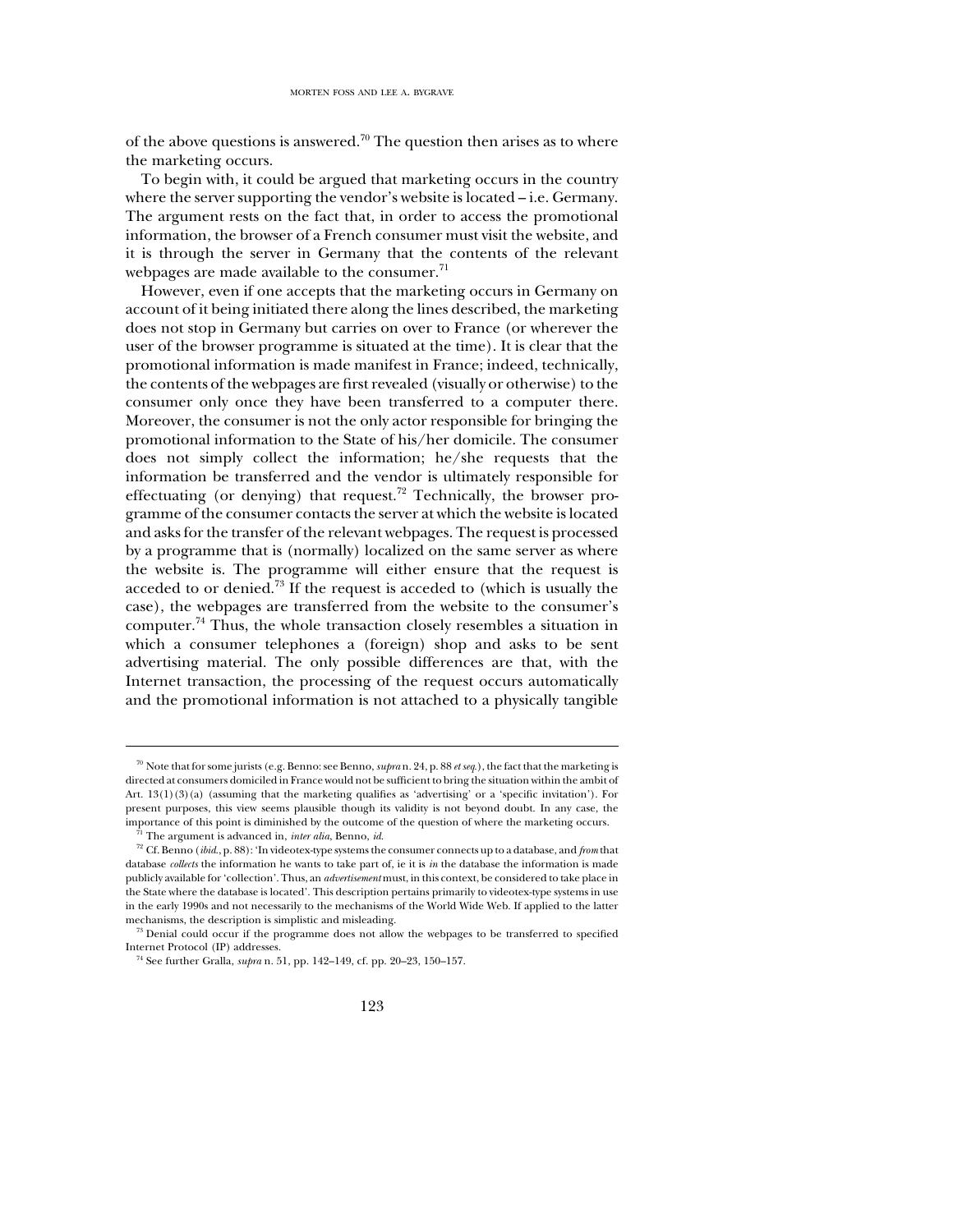object (e.g. paper) before and during the transfer phase. However, these differences are immaterial to the legal issue at hand.

To conclude, the transfer of the promotional information in the hypothetical case described above is highly likely to qualify as marketing that occurs in the State of the consumer's domicile. The same conclusion would apply, of course, were the promotional information sent (either on webpages or in an e-mail) to the consumer independent of the latter's request.

#### *2.5.3 The criteria in Article 13(1)(3)(b)*

If a consumer contract is to fall within the scope of Art.  $13(1)(3)$ , it must meet the criteria listed in Art.  $13(1)(3)(b)$  in addition to those of Art.  $13(1)(3)(a)$ . In other words, the consumer must take in the State of his/her domicile 'the steps necessary for the conclusion of the contract'.

Besides analyses in the academic literature, the only authoritative guidance on the criteria in Art.  $13(1)(3)(b)$  is to be found in the Giuliano/Lagarde Report. The guidance is meagre:

The Group [responsible for drafting the Rome Convention] expressly adopted the words 'steps necessary on his part' in order to avoid the classic problem of determining the place where the contract was concluded. This is a particularly delicate matter in the situations referred to, because it involves international contracts normally concluded by correspondence. The word 'steps' includes *inter alia* writing or any action taken in consequence of an offer or advertisement.<sup>75</sup>

From this, it would seem that the term 'steps' should be construed as denoting factual (and not merely legal) measures.<sup>76</sup> In an e-commerce context, therefore, 'steps' will consist of actions such as the consumer's typing on a computer keyboard or clicking with a 'mouse'.77

At the same time, Art.  $13(1)(3)(b)$  indicates that the only relevant steps will be those that are indispensable ('necessary') for concluding the contract. These steps would consist of the actions taken by the consumer to accept the vendor's offer to purchase or to make a counter-offer for acceptance by the vendor.<sup>78</sup> For instance, it is doubtful that the gathering of product information by an intelligent agent on behalf of a consumer prior to contractual negotiations would qualify as such steps.

Finally, Art.  $13(1)(3)(b)$  indicates that the necessary steps for concluding the contract must be taken by the consumer when he/she is actually

<sup>75</sup> Giuliano/Lagarde Report, *supra* n. 15, p. 24.

<sup>76</sup> See also, *inter alia*, Kaye, *supra* n. 25, p. 216; Schu, *supra* n. 50, p. 215; Morse, 'Consumer Contracts, Employment Contracts and The Rome Convention' (1992) *International and Comparative Law Quarterly*, p. 1, 7.

<sup>77</sup> See also Heine *et al*., *Internet.Jura* (København 1997), p. 347.

<sup>78</sup> See also Kaye, *supra* n. 25, p. 217.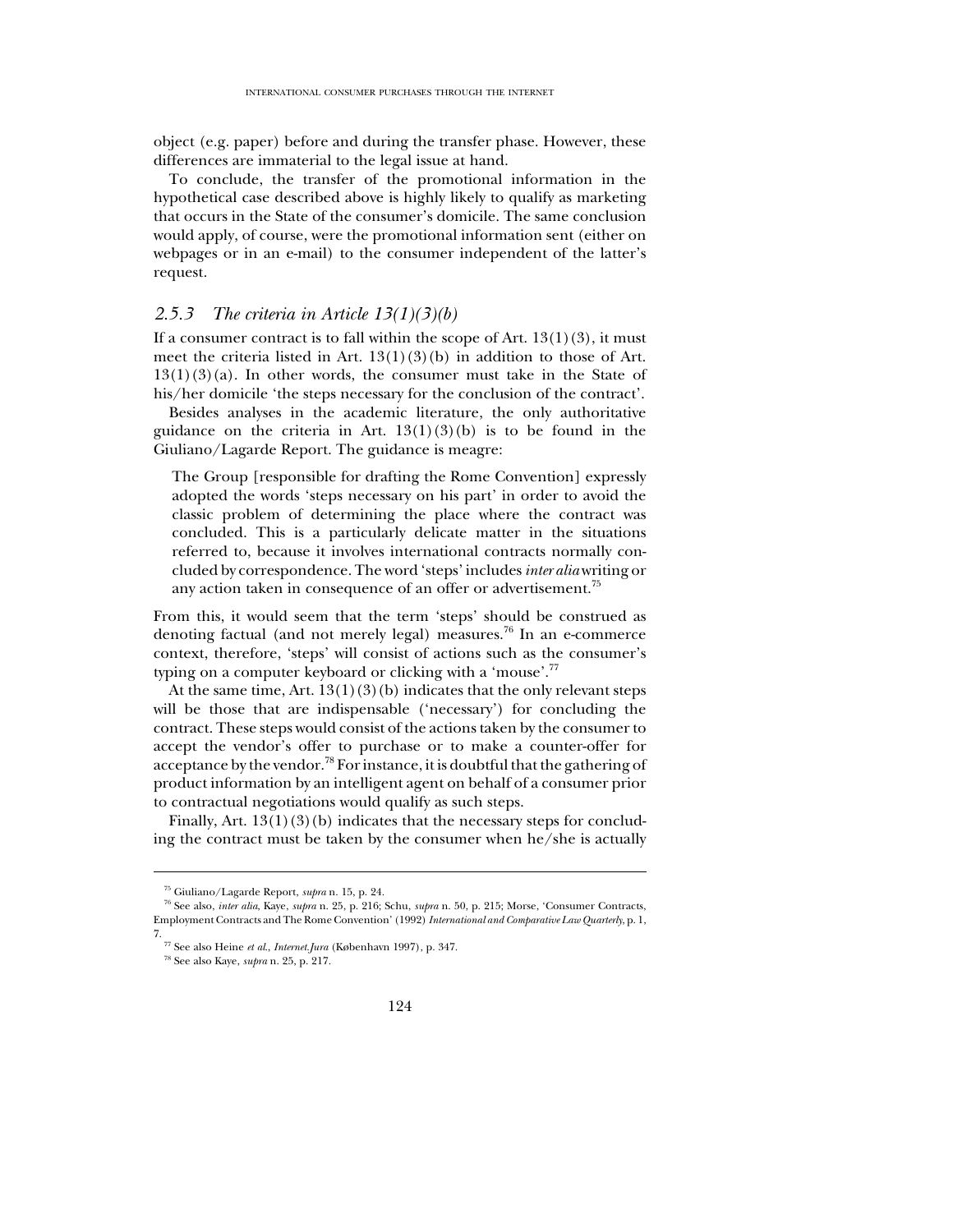situated in the State of his/her domicile. This requirement would not be met if, for example, the consumer used his/her portable computer to conclude a contract whilst on a trip to another country.

#### 2.6 *The scope of Article 13(2)*

It will be recalled that a basic point of departure for the Brussels Convention is that its provisions only apply when the defendant is domiciled in one of the Convention's Contracting States. An exception to this rule is provided by Art. 13(2), which reads:

Where a consumer enters into a contract with a party who is not domiciled in a Contracting State but has a branch, agency or other establishment in one of the Contracting States, that party shall, in disputes arising out of the operations of the branch, agency or establishment, be deemed to be domiciled in that State.

Article 13(2) will only apply if the consumer contract meets the criteria in Art. 13(1).

In the context of e-commerce, an important issue arises in the case of a vendor who/which is not domiciled in any of the Contracting States but offers products via a website that is supported by a server situated in one of those States. Can the vendor be properly deemed to be domiciled in that State pursuant to Art. 13(2)? The answer to this question hinges on whether the operations of the website and/or server can properly qualify as the operations of a 'branch, agency or other establishment'.

It need scarcely be said that the question has not been directly addressed by the ECJ nor by the *travaux préparatoires* to the Brussels, Lugano and Rome Conventions.79 There is also a paucity of ECJ decisions specifically construing the expression 'branch, agency or other establishment' in Art. 13(2). There are, however, several ECJ decisions construing the equivalent and identical expression in Art. 5(5) of the Brussels Convention. Furthermore, there is nothing to indicate that the core meanings of the two expressions are intended to be substantially different from each other.<sup>80</sup> Hence, the Art. 5(5) case law should be given significant weight when construing the expression in Art. 13(2).

In its case law pursuant to Art.  $5(5)$ , the ECJ has ruled that the expression 'branch, agency or other establishment' is to be construed independently of the domestic laws of the Contracting States.<sup>81</sup> The Court has gone on to

<sup>79</sup> Cf. Hoeren & Käbisch, *Taxation*, ECLIP Research Paper, October 1999, available at http:// www.jura.uni-muenster.de/eclip (discussing whether a website meets the criteria of 'permanent establishment' pursuant to the Model Tax Convention issued by the OECD). Their discussion has some similarities with the discussion here, but is not directly relevant.

<sup>80</sup> This also seems to be the view of Kaye: see Kaye, *supra* n. 25, pp. 590, 842 *et seq*. Note, though, the conclusion in section 3 of this paper which suggests that the two expressions may have different ambits in relation to online operations.

<sup>81</sup> Case 33/78, *Somafer SA v. Saar-Ferngas AG* [1978] ECR, p. 2183, para. 8.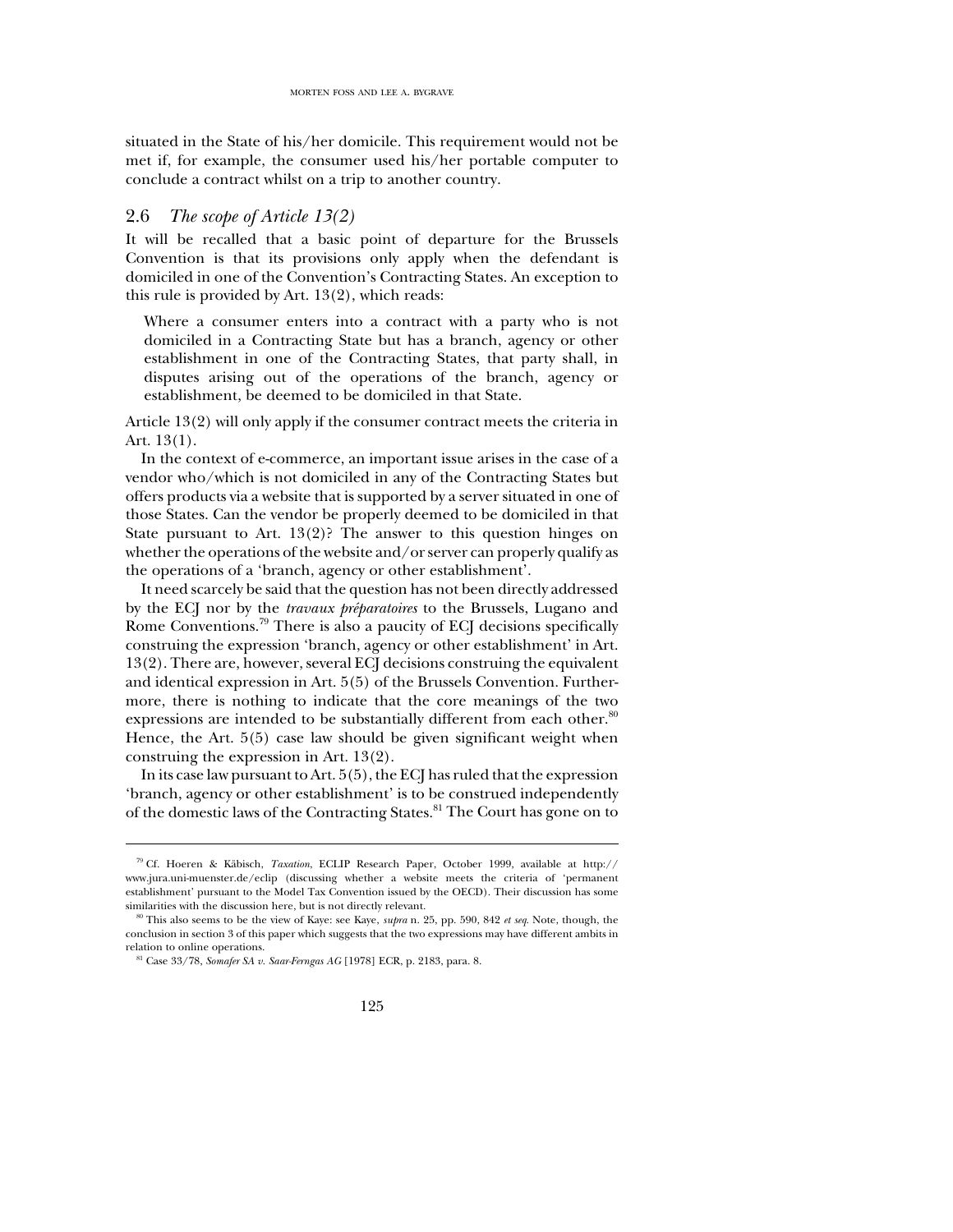hold that the notion of 'establishment' is coloured by the notions of 'branch' and 'agency': 'the spirit of the Convention requires that the concept of 'establishment' ... shall be based on the same essential characteristics as a branch or agency'.<sup>82</sup> One such characteristic is 'the fact of being subject to the direction and control of the parent body'.83 Other characteristics are delineated as follows:

the concept of branch, agency or other establishment implies a place of business which has the appearance of permanency, such as the extension of a parent body, has a management and is materially equipped to negotiate business with third parties so that the latter, although knowing that there will if necessary be a legal link with the parent body, the head office of which is abroad, do not have to deal directly with such parent body but may transact business at the place of business constituting the extension.<sup>84</sup>

Elaborating on these characteristics, a branch, agency or other establishment does not exist if it 'merely transmits orders to the parent undertaking without being involved in either their terms or their execution'.<sup>85</sup>

At the same time, some legal commentators suggest that a person/ organization must have a certain degree of independence from the parent undertaking – in effect, a management of its own – in order to constitute a branch, agency or other establishment pursuant to Art.  $5(5)$ .<sup>86</sup> Other commentators doubt this is necessary.87 The latter view seems correct. It is very difficult to find any solid legal (or other) basis for reading in such a requirement, particularly in cases when the other criteria for what constitutes a branch, agency or establishment are met. And it is arguable that the ECJ has implicitly ruled out the need for the requirement in its decision in the Rothschild case.<sup>88</sup>

A related question is whether the person/organization must have a certain ability to make decisions. One commentator claims that a 'véritable

<sup>82</sup> Case 14/76, *Ets. A. De Bloos, S.P.R.L. v. Société en commandite par actions Bouyer* [1976] ECR, p. 1497, para. 21.83 Id., para. 20; Case 139/80, *Blanckaert & Willems PVBA v. Luise Trost* [1981] ECR, p. 819, especially para.

<sup>13.84</sup> Somafer decision, *supra* n. 81, para. 12.

<sup>85</sup> Blanckaert & Willems decision, *supra* n. 83, para. 13.

<sup>86</sup> See e.g. Pålsson, *supra* n. 12, p. 98; Rognlien, *supra* n. 25, p. 154.

 $\rm ^{87}$  See e.g. Bogdan, 'Kan en Internethemsida utgöra ett driftställe vid bedömningen av svensk domsrätt och tillämplig lag?' (1998) *Svensk Juristtidning*, p. 825, 833.

<sup>88</sup> Case 218/86, *SAR Schotte GmbH v. Parfums Rothschild SARL* [1987] ECR, p. 4905. The case concerned two companies bearing the same name and effectively under the same management. These features did not prevent the Court from holding that the one company could be a branch, agency or other establishment of the other company. However, the case is somewhat special as the company that was found to be an agent for the other company was, in reality, the main steering company. At the same time, the Court laid considerable weight on how the companies appeared to third parties (*id*., para. 14 *et seq*.). Thus, if the one company presented itself to third parties as the agent of the other, the third parties were held to be entitled to rely on this impression even if it did not accord with the actual legal relations between the companies.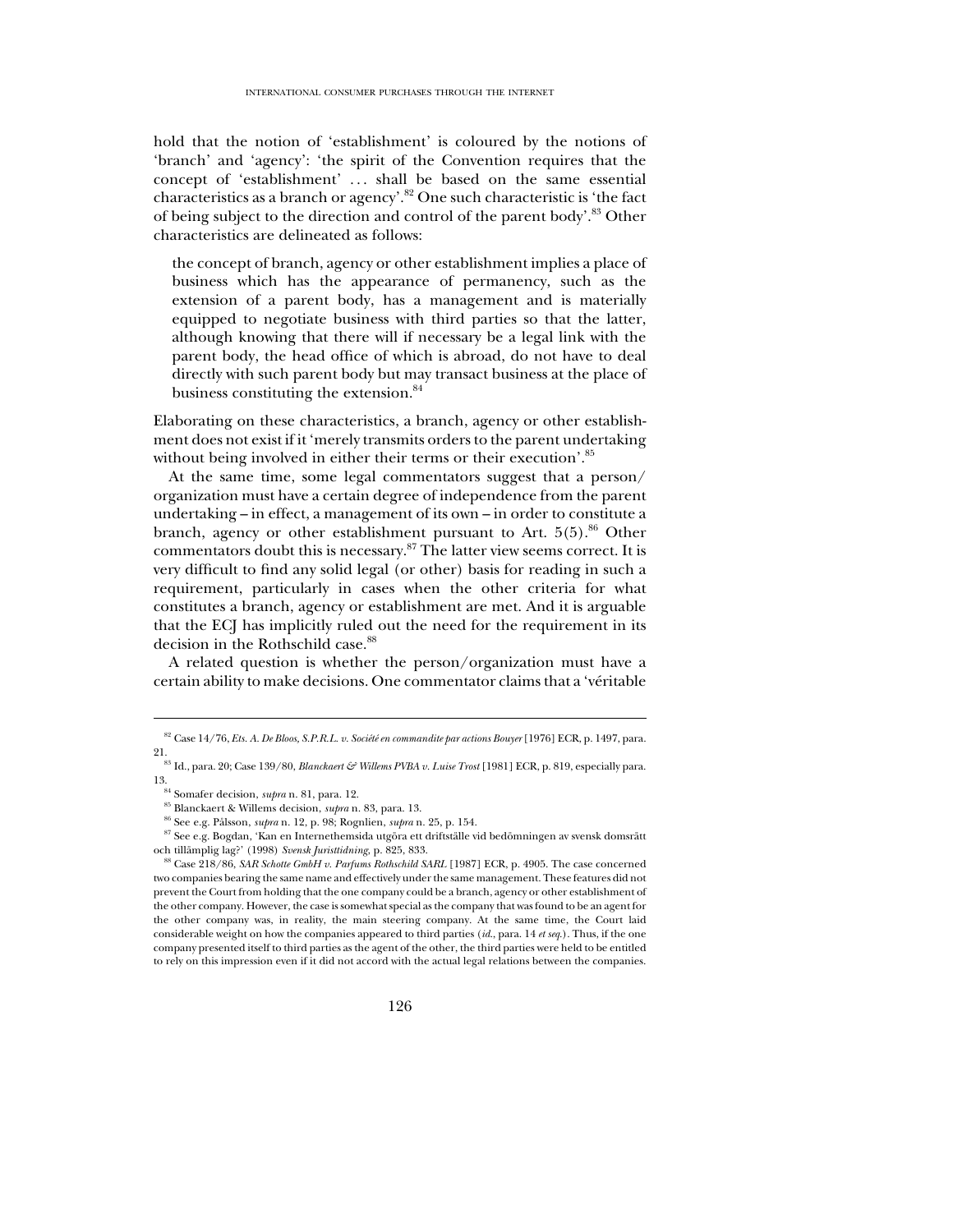pouvoir de décision' is required.89 Again, though, it is doubtful that such an ability is necessary, $90$  particularly when the other criteria for what constitutes a branch, agency or establishment are fulfilled. The only basis for reading in such an ability is the presence of the term 'negotiate' in the above-cited passage from paragraph 20 of the Somafer decision. However, the term is ambiguous and need not be construed as synonymous with a 'real decision-making ability'. Read in context, the term seems to imply that the agency in question is designed/structured in such a way that a would-be purchaser is able to enter into a sales contract directly with it (the  $a$ gency) – i.e. without having to contact the parent undertaking. This requirement could be fulfilled even if the agency operates with an automated mechanism for concluding contracts.<sup>91</sup>

Functionally, a website can play much the same role as a branch or agency – particularly if it utilizes advanced, intelligent-agent software to process and execute customer orders. Moreover, it should be relatively easy for a website to meet the control criterion laid down by the Court in the De Bloos case, especially when the site is supported by a server that is owned, run or otherwise controlled by the vendor. But even when the website is supported by a server that is not owned, run or otherwise controlled by the vendor, the control criterion is probably still fulfilled if the vendor determines the content and functions of the site. The fact that the vendor does not determine where the site is located on the server is of relatively little importance. At the same time, a server (as opposed to website) which is not owned, run or otherwise controlled by the vendor cannot meet the control criterion and cannot, accordingly, qualify as a branch, agency or other establishment of the vendor.

What of the criteria laid down by the ECJ in its Somafer decision and elaborated upon in the Blanckaert decision? To begin with, a server *per se* probably cannot be said to meet the requirement 'materially equipped to negotiate business', as it is analogous to an empty business office. Only when the server is equipped with software (i.e. develops a website) allowing a person/organization to transact with the vendor is it possible for the requirement to be met. Thus, the next question is whether a website can meet the requirement. The answer to this question is most likely to be in the affirmative if the website has the necessary software allowing for either the setting of terms for, or the execution of, business transactions between the vendor and consumer (and not merely the transmission of orders). At the same time, there is no necessity for the website to be able to handle all

<sup>&</sup>lt;sup>89</sup> Gaudemet-Tallon, *Les conventions de Bruxelles et de Lugano* (Paris 1996, 2<sup>nd</sup> ed.), p. 154.

<sup>90</sup> See also Bogdan, *supra* n. 87, p. 834.

<sup>&</sup>lt;sup>91</sup> Cf. interpretation of the notion of 'permanent establishment' in Art. 5 of the OECD Model Tax Convention. Paragraph 10 of the explanatory memorandum ('Commentary') to Art. 5 of the Convention makes clear that a 'permanent establishment' may consist of gaming or vending machines. See further Hoeren & Käbisch, *supra* n. 79.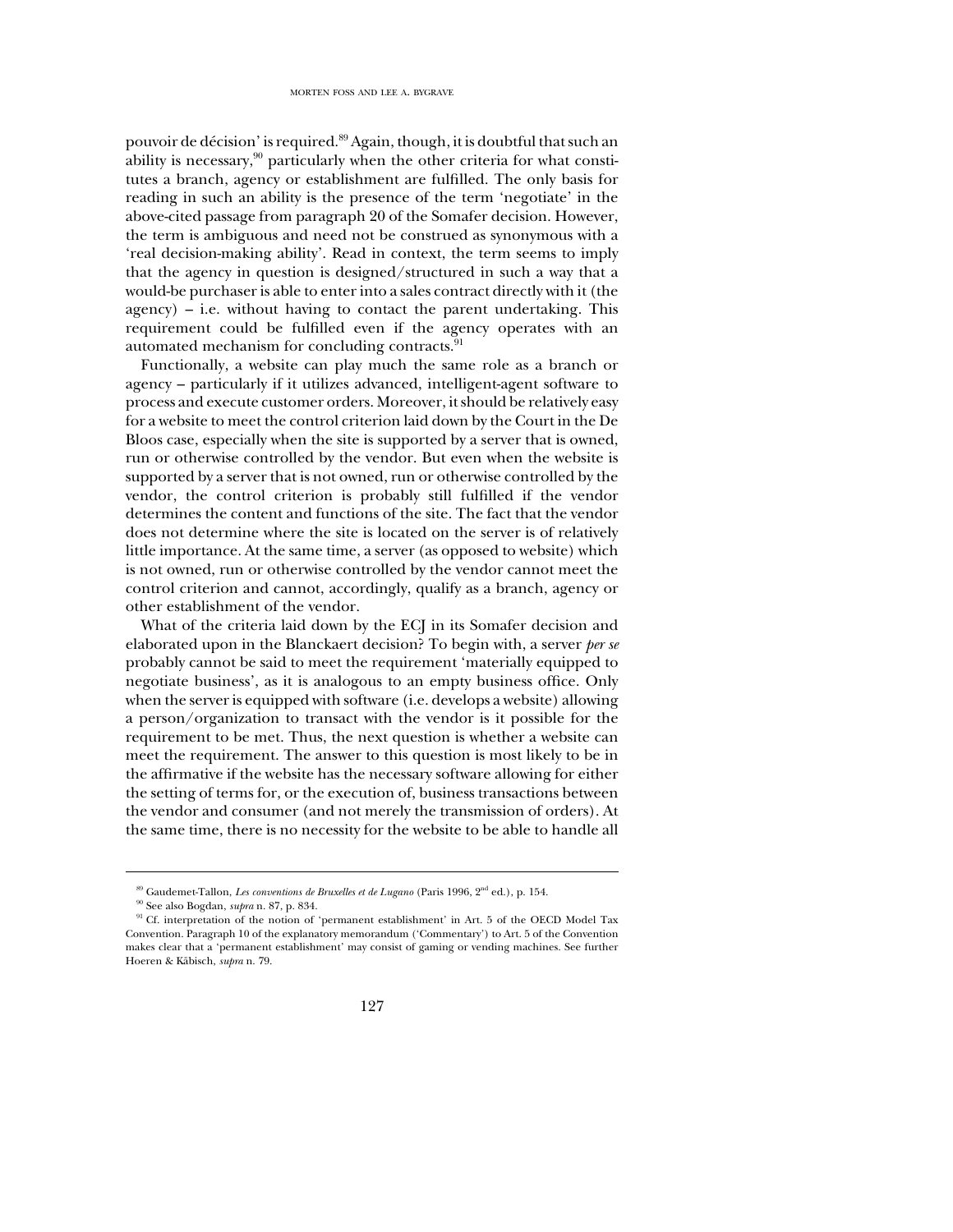sorts of enquiries (e.g. enquiries from persons/organizations wishing to place advertisments on the website).<sup>92</sup>

It should be emphasized that the webpages transferred (downloaded) from the vendor's website to the server of the customer upon the latter's request, will not satisfy the requirement. Such pages do not contain the necessary software permitting the vendor and customer to enter into a business agreement.93 The pages are analogous to, *inter alia*, advertisement material. It is trite that the presence of such material in a foreign country cannot amount to the existence of an agency, branch or other establishment for the vendor.

The next question is whether a website can properly be regarded as 'a place of business which has the appearance of permanency'. If this expression is construed as requiring an agency etc. to be continuously situated in the same physical place, a website will probably be unable to meet the criterion if it is moved about on the server of the host provider or moved from one server to another (such movement does occur). However, such movement should not be decisive for answering the question as it has no significant consequence for the ability of a website to function commercially with potential purchasers and is usually not apparent to the latter (or the vendor).<sup>94</sup> Of far greater importance is whether the website continuously operates under one unique domain name through which the site can always be found and accessed. Essentially, it is the logical/virtual area constituted by the domain name which appears to purchasers as a 'place of business'. And it is the degree of apparent permanency of this area which should be decisive for answering the question at hand.<sup>95</sup>

To sum up so far on this question, a website that continuously operates under one domain name would seem capable of qualifying as 'a place of business which has the appearance of permanency'. If the website also meets the other criteria laid down by the ECJ in the Somafer and Blanckaert decisions, it would seem capable of qualifying as an 'agency, branch or other establishment' pursuant to Arts. 5(5) and 13(2).<sup>96</sup> However, this does not mean that such a website should qualify as such, either *de lege lata* or *de lege ferenda*.

One difficulty with concluding that a website may qualify as such is that the above-cited judgments of the ECJ have been formulated in an era predating the emergence of the Internet as a major medium for

<sup>92</sup> See also Bogdan, *supra* n. 87, p. 833.

<sup>&</sup>lt;sup>93</sup> The same applies to proxy servers used to cache the vendor's webpages.

<sup>&</sup>lt;sup>94</sup> The same can be said of the fact that the various components of a website are occasionally stored on different servers.

 $95$  Exactly how long a period is necessary to satisfy the 'permanency' criterion is impossible to determine in the abstract. This issue is not dealt with here as it does not raise problems unique for e-commerce.

<sup>96</sup> See also Bogdan, *supra* n. 87, p. 834 (writing that a website 'kan tänkas' as constituting a 'branch, agency or other establishment' for the purposes of Art. 5(5) of the Brussels Convention). Cf. Hoeren & Käbisch (*supra* n. 79), who take a contrary view in the context of international tax law.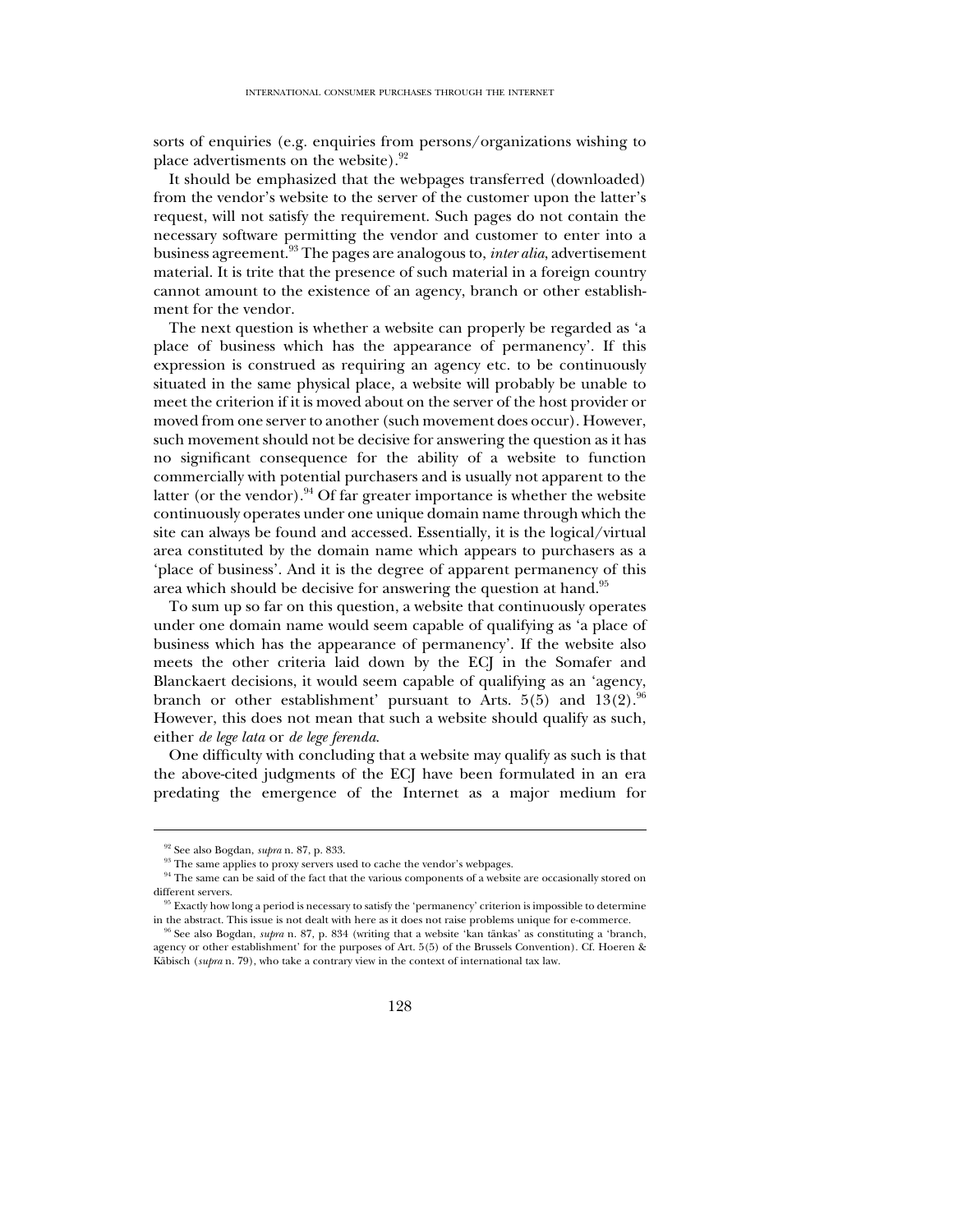communication and commerce. The judges involved can scarcely have had in mind the possibility of virtual offices/shops/agencies and the like when they construed the provisions in question. Accordingly, it can be plausibly argued that they have operated entirely within an offline paradigm and that their decisions pertain only to offline, physical manifestations of businesses. The same applies for the drafters of the Brussels Convention – and, for that matter, the Lugano and Rome Conventions.

Nevertheless, the probability that the case law, Conventions and their *travaux préparatoires* have been drafted entirely within an offline paradigm does not necessarily exclude the possibility of elements of the online world being embraced by the provisions concerned. Given the fact that none of the relevant, authoritative legal sources unambiguously support the one or other view on the main issue at hand, one is forced to assess which view is most appropriate in light of the purposes of Art. 13(2) particularly and Arts. 13–15 more generally.

In the Schlosser Report, the rationale for Art. 13(2) is expressed in terms of ensuring fairness for consumers. More specifically, the Report describes as unfair the situation in which a consumer who contracts with a vendor based outside the European Economic Community (EEC), is unable to sue that vendor in the courts of his/her own State even though the vendor has a branch or agency in the EEC.<sup>97</sup> The Report does not elaborate on what is unfair about this situation. Yet it is safe to assume that the existence of a branch or agency of the vendor in the State of the consumer's domicile has been regarded as creating a sufficiently strong connection between that State and the vendor's operations to justify protection of the consumer pursuant to Arts. 13–15, particularly in light of the consumer's relative weakness as a litigant. Also of probable importance are the reasonable expectations of the consumer regarding which courts he/she should be able to use in the event of a legal dispute with the vendor.<sup>98</sup>

Accordingly, what needs to be assessed is whether a vendor's website can create such a strong connection with a particular Contracting State to the Brussels Convention that the application of Arts. 13–15 is justified despite the vendor being domiciled in a non-contracting State. In undertaking this assessment, it is first necessary to clarify with which States (if any) a website can create a close connection.

To begin with, a website cannot and should not be said to have a stronger connection to one State than another solely on the basis of the geographical location of the server upon which the website is stored. The consumer will rarely be aware of where the website is physically located, as will the

<sup>97</sup> Schlosser Report, *supra* n. 15, p. 119, para. 159.

<sup>98</sup> See Giuliano/Lagarde Report, *supra* n. 15, p. 24 (rationalizing the exclusion of the contracts listed in Art. 5(4) of the Rome Convention from the ambit of the consumer protection provisions in the rest of Art. 5 on the grounds that a consumer entering into such contracts 'cannot reasonably expect the law of his State of origin to be applied in derogation from the general rules of Articles 3 and 4').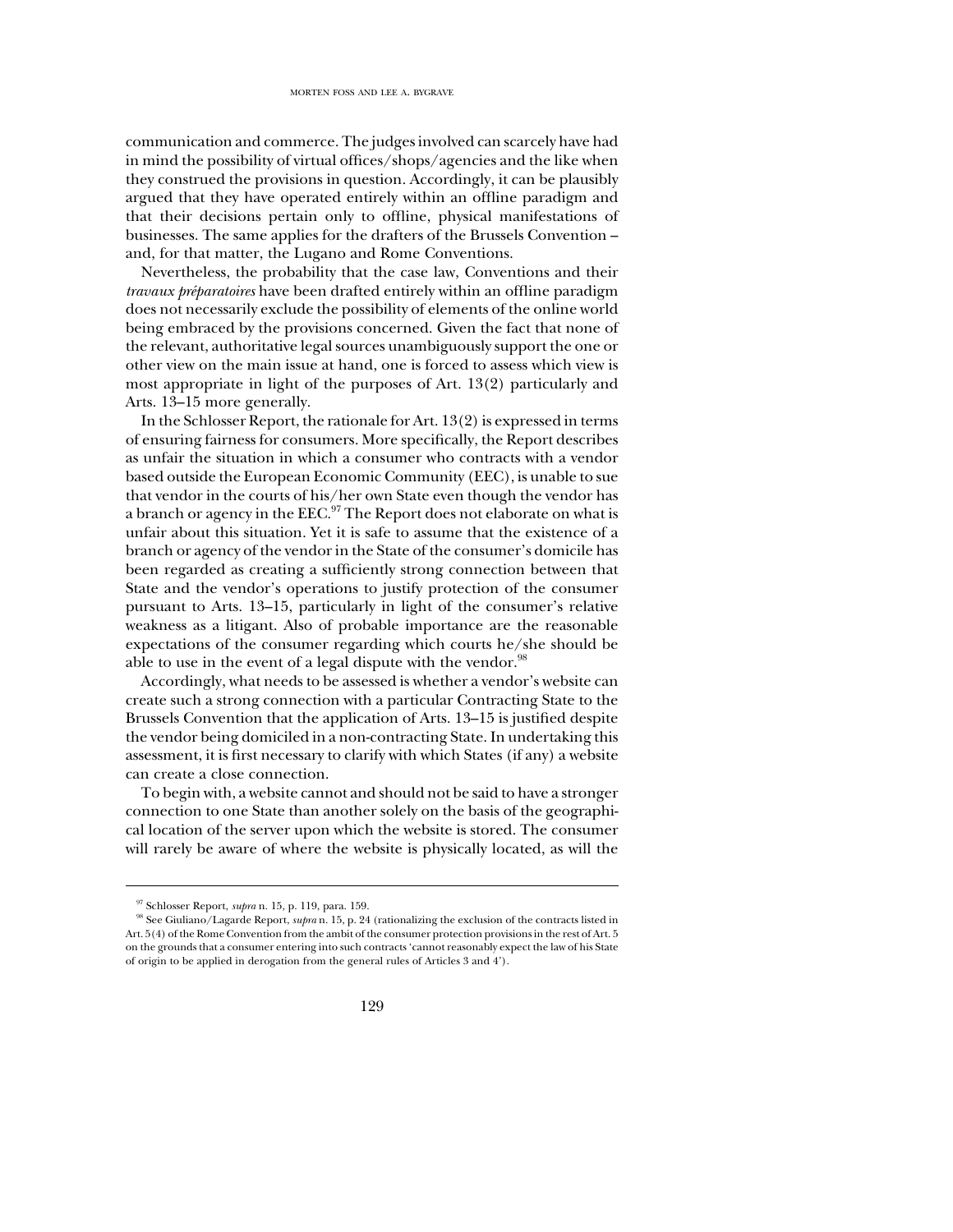vendor in those cases when he/she/it leases storage space on the server. Furthermore, were the geographical location of the server to be regarded as decisive, vendors would easily be able to avoid the application of Arts. 13–15 by simply ensuring placement of their websites on servers located outside Contracting States.

Secondly, a website cannot and should not be said to have a stronger connection to one State than another solely on the basis of the domicile of the vendor operating the site. There is no necessary link between the vendor's State of domicile and the State to which the website appears most naturally connected.

Thirdly, it is trite that a website will not always have an equally close connection to all of the States from which it can be accessed.

The determination of which State(s) is/are most closely connected with a website must rest on a concrete assessment of the design and appearance of the website concerned. Account will have to be taken of which country-specific indicia appear on the site. Such indicia include the country specification (if any) in the site's domain name, the language(s) used on the site, and the currency specified for purchases of the advertized products. Account could also be taken of other factors, such as whether the site replaces or augments an ordinary business establishment that is or has been located in a particular State.

An example of a website that has an obviously close connection with a certain State is http://www.amazon.de – the German 'branch' of the well-known parent undertaking based in the USA. The webpages of this site have a domain name ending in '.de', the sole language used in these pages is German, the book prices are only specified in 'DM' (in addition to 'EUR'), and the pages operate with best-seller lists for the German market. There can be little doubt that the site has a strong connection with Germany.

Thus, it may be concluded that a website can have a stronger connection with one (or more) State(s) than with others. Does this then mean that a website can have such a strong connection with a particular Contracting State to the Brussels Convention that the application of Arts 13–15 is justified even if the vendor operating the site is domiciled in a noncontracting State? The answer is in the affirmative when the website clearly appears to be linked to a specific State – as is the case with the amazon.de site. Regarding the latter site, a German consumer purchasing products through it would have almost, if not equally, as great expectations of being able to litigate in German courts in the event of a legal dispute with the vendor as he/she would have were he/she to purchase the book at an ordinary store established by Amazon in Germany. There can be little doubt that these expectations would be reasonable in the circumstances.

Reinforcing an affirmative answer is that it would be unfair to consumers were they to be deprived of the possibility of suing a vendor they previously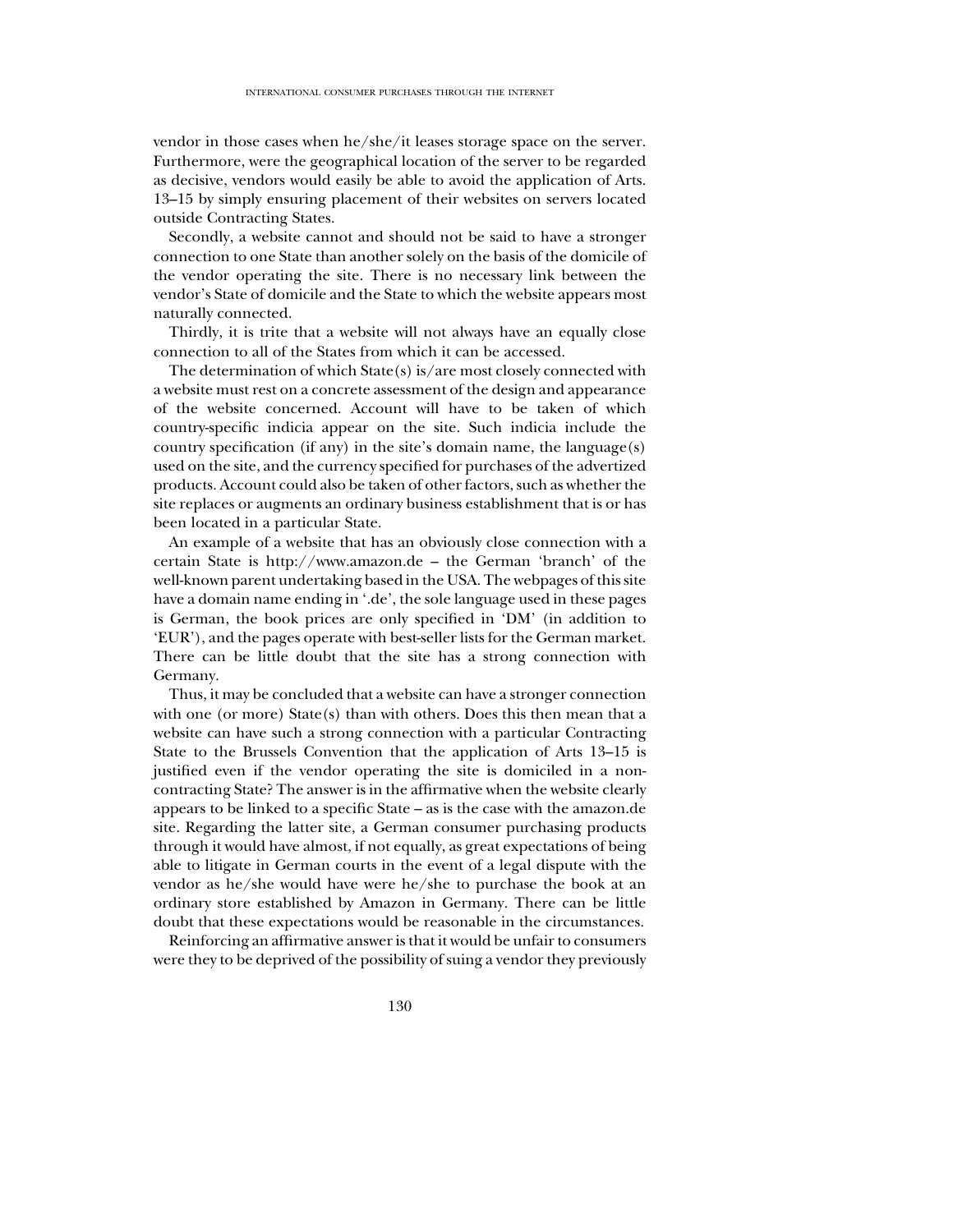could sue in the courts of their State(s) of domicile (on account of Art. 13(2)), simply because the vendor switches to an online method of conducting business with them. This applies *a fortiori* if the online method fulfils essentially the same commercial functions as the previous method. Moreover, it can scarcely be claimed that applying Art. 13(2) to the new method would be unfair to the vendor in cases when he/she/it creates the impression of a close connection between the website activity and the Contracting State(s). Further, to avoid application of Art. 13(2), the vendor needs merely to avoid creating such an impression. Finally, it should be remembered that application of Art. 13(2) does not of itself mean that a vendor can be sued in the courts of a Contracting State; the requirements of Art. 13(1) must be met too. As pointed out in section 2.5, a vendor can always avoid having to fight court battles in the State of a consumer's domicile simply by refraining from entering into a contract with the consumer.

## 3 Article 5(5)

Article 5(5) provides that the defendant party to a dispute 'arising out of the operations of a branch, agency or other establishment' may be sued 'in the courts for the place in which the branch, agency or other establishment is situated'. The application of this rule is not limited by Arts. 13–15. And, in contrast to the latter, the rule in Art. 5(5) may be utilized by both consumers and non-consumers. Thus, a person who does not fall within the category of consumer for the purposes of Arts. 13–15, or who enters into a consumer contract that does not meet the criteria laid down in Art.  $13(1)$ , may apply the rule in Art.  $5(5)$ . At the same time, Art.  $5(5)$  – unlike Art. 13(2) – may only apply when the defendant party is domiciled in a Contracting State to the Brussels Convention.

The major issue arising with respect to the application of Art. 5(5) in the context of e-commerce is identical to that canvassed in section 2.6; i.e. can the operations of a website properly qualify as the operations of a 'branch, agency or other establishment'? Given the conclusions in section 2.6 with respect to Art. 13(2), there would appear at first sight to be very strong grounds for answering the question in the affirmative. However, close analysis of the case law on Art. 5(5) provides arguably even stronger grounds for answering the question in the negative.

A basic point of departure for this case law is that the terms of Art. 5(5) are to be construed in light of the purposes and scheme of the Brussels Convention. The rationale for the exceptions in Art. 5 to the general rule on jurisdiction in Art. 2 is described by the ECJ as the 'interests of due administration of justice' or, more specifically,

the existence, in certain clearly defined situations, of a particularly close connecting factor between a dispute and the court which may be called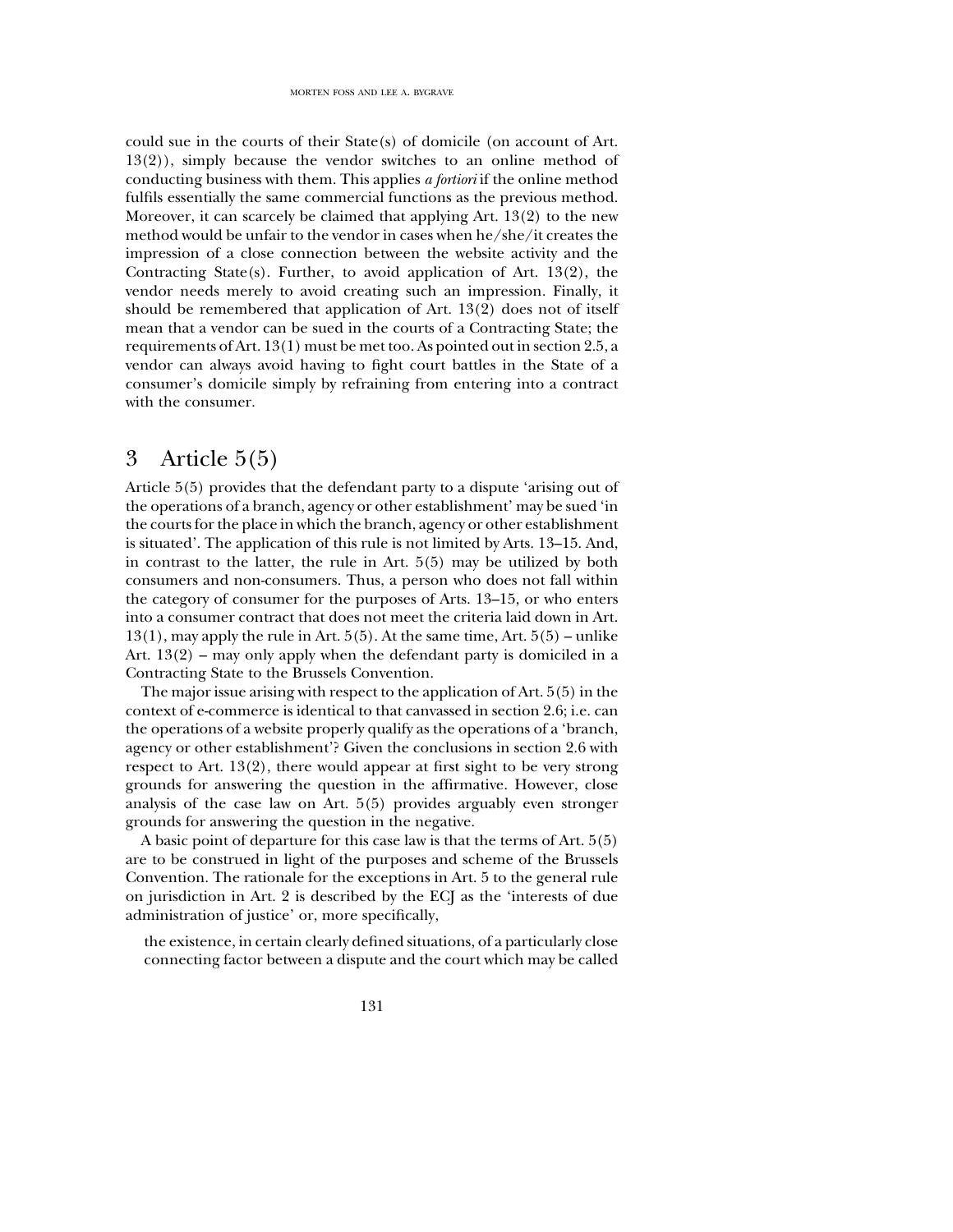upon to hear it, with a view to the efficacious conduct of ... proceedings.<sup>99</sup>

Concomitantly, Art. 5(5) is not intended to promote the possibility of a party to a dispute 'to escape the jurisdiction of a foreign court'.100

Further, because Art. 5(5) constitutes an exception to the basic rule on jurisdiction in Art. 2(1), its terms are to be construed restrictively:

Multiplication of the bases of jurisdiction in one and the same case is not likely to encourage legal certainty and the effectiveness of legal protection throughout the territory of the Community and therefore it is in accord with the objective of the Convention to avoid a wide and multifarious interpretation of exceptions to the general rule of jurisdiction contained in Article 2.<sup>101</sup>

These statements of the Court make abundantly clear that Art. 5(5) is intended to serve different purposes to those served by Art. 13. Determination of whether a website can properly qualify as a 'branch, agency or other establishment' pursuant to Art. 5(5) must hinge on an assessment of the extent to which the website may create such a close connection to one or more specific States that the court(s) of those States should be given jurisdiction in the 'interests of due administration of justice' or the 'efficacious conduct' of litigation. This sort of assessment is quite unlike the equivalent assessment that should be undertaken with respect to Art. 13(2).

Before undertaking such an assessment, it is necessary to make some comments as to why it is in the 'interests of due administration of justice' to accord jurisdiction to the courts of the State where the defendant's 'branch, agency or other establishment' is located. Neither the case law of the ECJ nor the *travaux préparatoires* to the Brussels and Lugano Conventions expressly address this point. Yet it is safe to say that the reason is primarily of a practical nature. Given that the dispute must have arisen out of the operations of the branch/agency, the staff of the latter will tend to be amongst those persons who know the details of the dispute best. As a result, they will tend to be called before the court as witnesses or representatives of the defendant. In addition, much of the relevant evidence (documentation, etc.) will be found at the branch/agency. When a local court is given jurisdiction, the costs and delays involved in sending persons and evidence to another country are avoided.

When one considers litigation of a dispute arising out of the operations of a website, it is very difficult to see how the factors identified above can

<sup>99</sup> Somafer decision, *supra* n. 81, para. 7.

<sup>100</sup> *Id*.

<sup>&</sup>lt;sup>101</sup> *Id*. See also the Mietz decision, *supra* n. 18, para. 27 ('... the rules of jurisdiction which derogate from the general principle on jurisdiction ... cannot give rise to an interpretation going beyond the cases envisaged by the Convention . . .').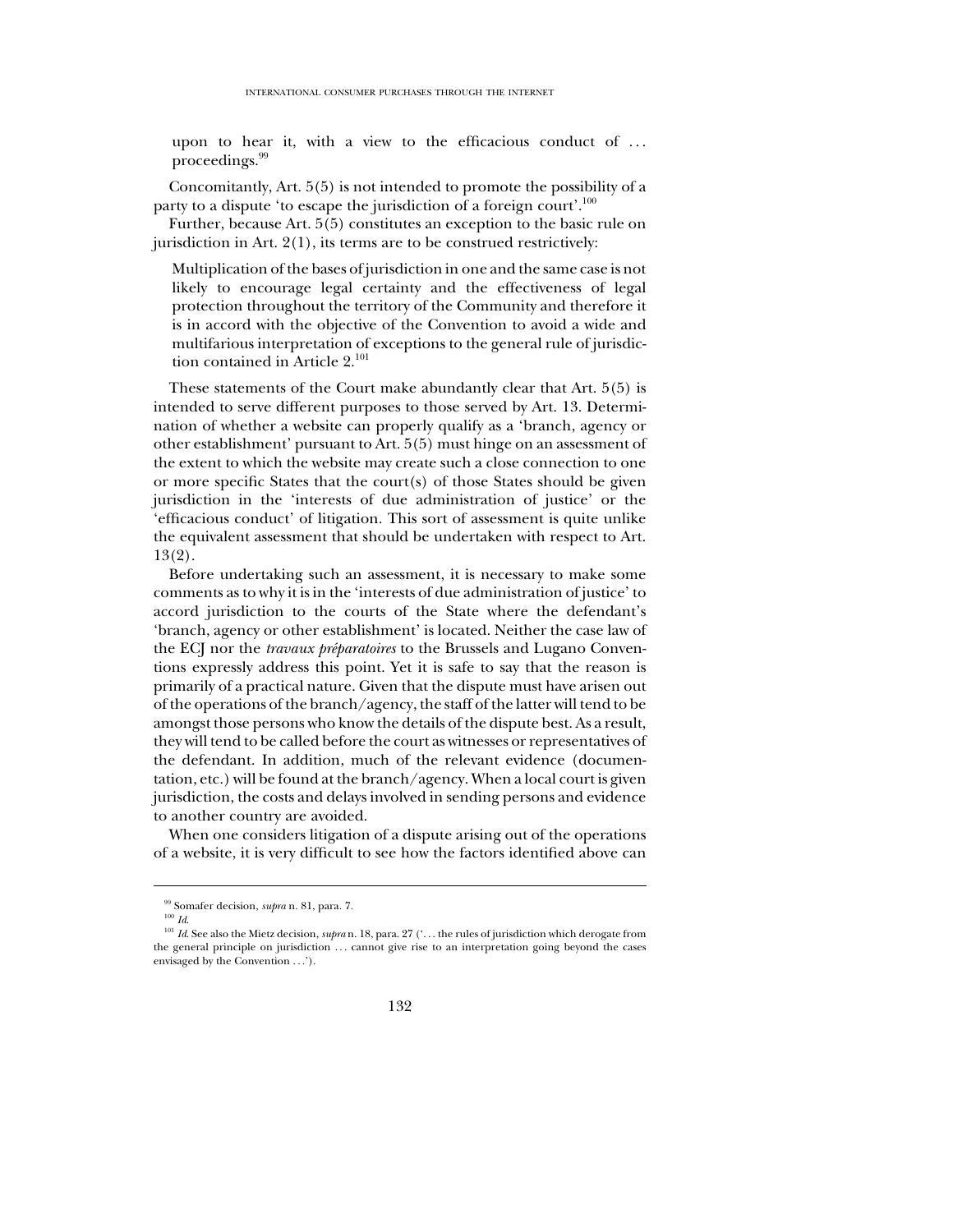have much, if any, real relevance. To begin with, there are no persons at the website who can act as court witnesses. Secondly, evidential information stored at the site will tend not to be any easier to access from the State where the site is regarded as located than from other States from which the information can be accessed.

To conclude, a website is highly unlikely to qualify as a 'branch, agency or other establishment' pursuant to Art. 5(5). This conclusion is reinforced by the probability – noted in section 2.6 – that the above-cited case law, along with the Conventions and their *travaux préparatoires*, have been drafted entirely within an offline paradigm that could not entertain the possibility of virtual offices/shops/agencies and the like. It is further reinforced by the fact that the terms of Art. 5(5) are to be construed restrictively.

## 4 Proposed revision of the Brussels and Lugano Conventions

Moves are afoot to revise the Brussels and Lugano Conventions. As noted at the beginning of this paper, the EC Commission has recently issued a proposal for a Regulation (under the new Title IV of the EC Treaty) which would replace the Brussels Convention and update its provisions to reflect, *inter alia*, the development of e-commerce.<sup>102</sup> The text of the proposed regulation is intended to steer revision of the Lugano Convention as well. It will also exercise significant influence on the work of the Special Commission of the Hague Conference on Private International Law when finalizing the draft Hague Convention on Jurisdiction and Foreign Judgements in Civil and Commercial Matters.103

The Commission proposal seeks to amend and replace the current

 $^{102}$  Proposal for a Council Regulation (EC) on jurisdiction and enforcement of judgements in civil and commercial matters, COM(1999) 348 final, 14.07.1999.

<sup>&</sup>lt;sup>103</sup> A preliminary draft Convention on Jurisdiction and Foreign Judgements in Civil and Commercial Matters (available at http://www.hcch.net/e/conventions/draft36e.html (visited 4.4.2000)) was adopted by the Special Commission of the Hague Conference on Private International Law on 30.10.1999. Article 7 of the preliminary draft Convention reflects and follows Arts. 13–15 of the Brussels and Lugano Conventions, and, with one major exception (see *infra* n. 113), accords with Art. 15 of the proposed Regulation (set out below). At the same time, a committee has been set up to assess whether the provisions of the preliminary draft Convention take sufficient account of e-commerce. Cf. the OECD *Guidelines for Consumer Protection in the Context of Electronic Commerce*, approved 9.12.1999, (available at http:// www.oecd.org/dsti/sti/it/consumer/prod/guidelines.htm (visited 4.4.2000)) which do not specify any particular line with respect to jurisdictional and choice-of-law matters. During the process of drafting the new Hague Convention, some consideration has been given to a proposal that would allow consumers to contract out of the rules on special jurisdiction in Art. 7: see Federal Attorney-General's Department of Australia, *International Jurisdiction and the Enforcement of Foreign Judgements in Civil Matters*, Issues Paper No. 2, July 1999, para. 3.14 *et seq.*, available at http://law.gov.au/publications/hagueissue2/issuespaper2.html (visited 4.4.2000). However, the proposal has met resistance from the majority of delegations for fear that its implementation would be abused by businesses to the detriment of consumers.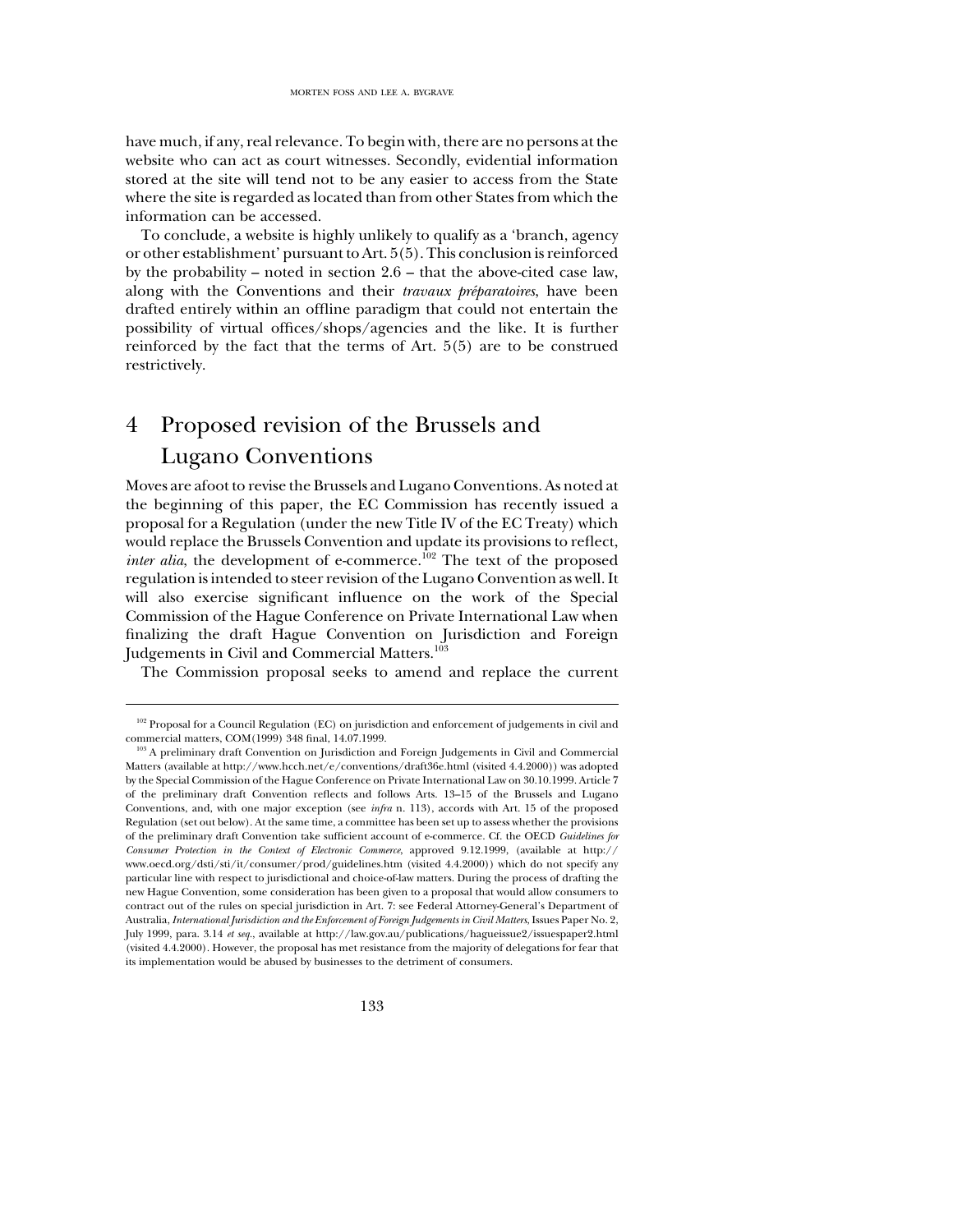provisions of Article 13 of the Brussels Convention (and, indirectly, the Lugano Convention) through the provisions of Art. 15 in the proposed Regulation. Article 15 reads as follows:<sup>104</sup>

**In matters relating to a contract concluded by a person, the consumer**, for a purpose which can be regarded as being outside his trade or profession, jurisdiction shall be determined by this Section, without prejudice to Article 4 and Article 5(5), if:

(1) it is a contract for the sale of goods on instalment credit terms; or

(2) it is a contract for a loan repayable by instalments, or for any other form of credit, made to finance the sale of goods; or

(3) **in all other cases, the contract has been concluded with a person who pursues commercial or professional activities in the Member State of the consumer's domicile or, by any means, directs such activities to that Member State or to several countries including that Member State, and the contract falls within the scope of such activities.**

Where a consumer enters into a contract with a party who is not domiciled in a Member State but has a branch, agency or other establishment in one of the Member States, that party shall, in disputes arising out of the operations of that branch, agency or establishment, be deemed to be domiciled in that Member State.

This section shall not apply to a contract of transport **other than a contract which, for an inclusive price, provides for a combination of travel and accommodation.**

It will be readily apparent that the proposed Art. 15 introduces some significant changes to Art.  $13(1)(3)$  of the Brussels Convention. If introduced, these changes should make it easier to bring Internet-based marketing and contractual operations within the ambit of the special jurisdictional rules for consumer contracts.

It is largely this feature of the proposed provisions which has raised the ire of many businesses involved or planning to become involved in e-commerce. Their basic concern is that the proposed extension of the present jurisdictional rules governing transnational consumer contracts to the online environment will bring about significant legal uncertainties and costs for businesses, thereby discouraging them from employing electronic communications networks as media for trade.<sup>105</sup> At the same time, they point to empirical evidence suggesting that the current jurisdictional rules for consumer contracts frequently do not result in effective protection for consumers in the event of cross-border legal disputes.<sup>106</sup> Further, they

<sup>&</sup>lt;sup>104</sup> The text in bold indicates where the proposed provisions differ from the current provisions of Art. 13. <sup>105</sup> See references cited *supra* n. 6.

<sup>106</sup> The evidence is summarized in the EC Commission's Action Plan on consumer access to justice and the settlement of consumer disputes in the internal market (COM (96) 13 final, 14.02.1996), pp. 8–11.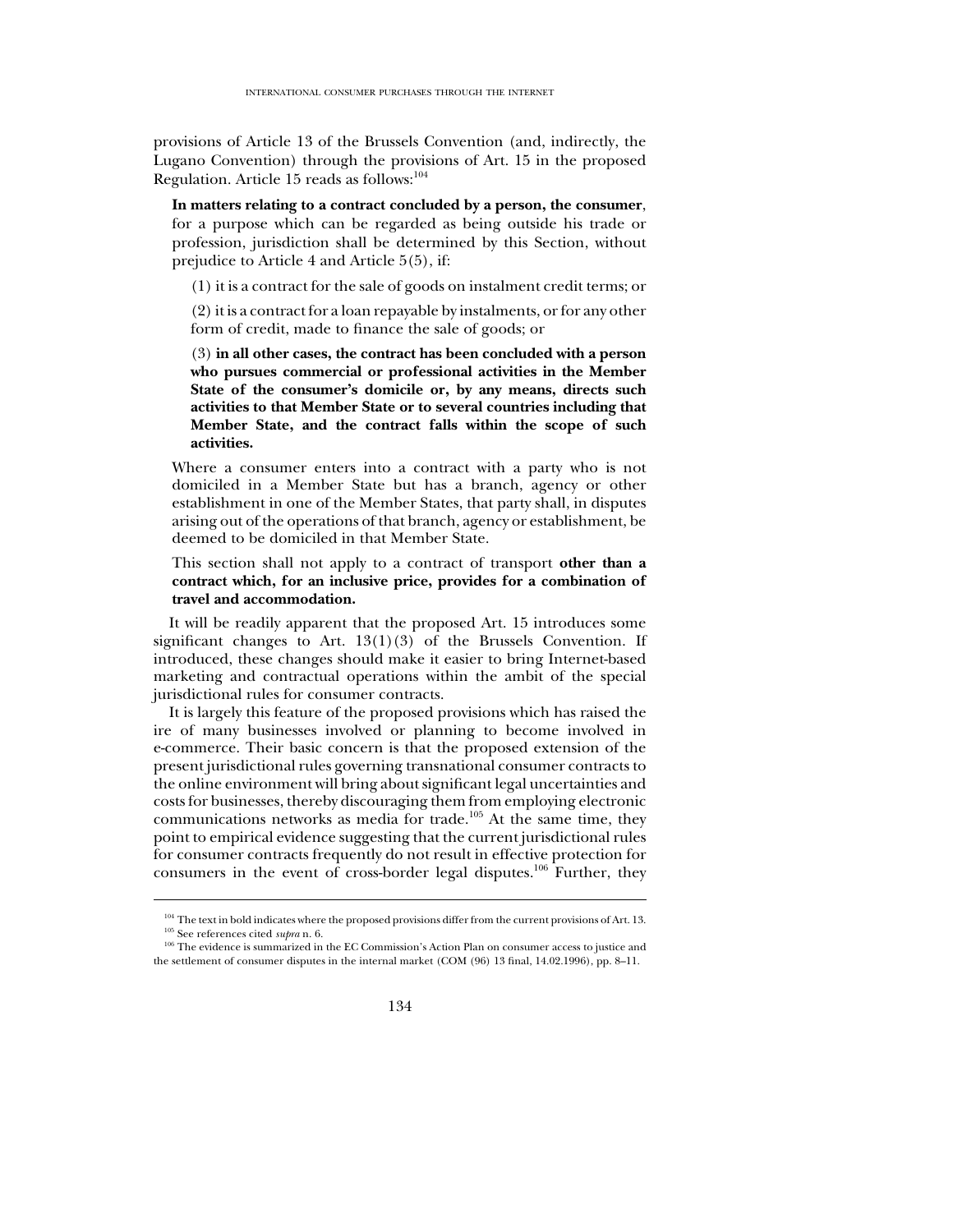argue that the jurisdictional rules for e-commerce transactions with consumers – and the equivalent rules governing applicable law – should be changed to better reflect the 'country of origin' principle that is embodied or in the process of being embodied in much of the EC legislation on information services.107 More specifically, they claim that there is a tension between Art. 15 of the proposed Regulation on jurisdiction and Art. 3 of the proposed Directive on certain legal aspects of electronic commerce.<sup>108</sup>

The latter claim, however, is misleading. The proposed e-commerce Directive does not touch on the matter of court jurisdiction. It does deal, though, with the issue of applicable law, but makes specific exemption for consumer contracts (see Art. 3 and Annex).<sup>109</sup>

As for the other above-mentioned criticisms from business groups, these need to be weighed against the fact that consumers' need for special protection in jurisdictional matters is just as great in an e-commerce context as it is in a traditional transactional context. Similarly, consumers' expectations of being able to sue in their local courts are probably much the same in both situations.110 As for vendors, their expectations about the risk of being sued in foreign courts are probably not diminished in relation to e-commerce transactions; if anything, such expectations are probably heightened. Even if vendors are faced with significant uncertainties and costs because of the extension of current jurisdictional rules governing consumer contracts to the online environment, they are probably better able and better placed, on average, to cope with such problems than are consumers. As pointed out in section 2.5, a vendor can avoid having to face litigation in the State of a consumer's domicile simply by refraining from entering into a contract with the consumer.

Moreover, e-commerce is unlikely to flourish if consumers lack confidence in their ability to expeditiously maintain and pursue their domestic legal rights. Even if there is empirical evidence indicating that the current jurisdictional rules for consumer contracts frequently fail to result in effective protection for consumers in the event of cross-border legal disputes, these rules are likely to be of significant *symbolic* value for consumer confidence. Nevertheless, there can be little doubt that the rules need to be supplemented by serious efforts to improve the efficacy of transnational dispute resolution procedures, particularly when small claims are at stake.

<sup>107</sup> Again, see references cited *supra* n. 6. For an overview of the relevant provisions in this body of legislation, see Bing, *The Identification of Applicable Law and Liability with Regard to the Use of Protected Material in the Digital Context*, ECLIP Research Paper, January 2000, available at http://www.jura.uni-muenster.de/ eclip (last visited 3.4.2000), sections 5.2–5.3.

See Amended proposal for a European Parliament and Council Directive on certain legal aspects of electronic commerce in the Internal Market (COM (1999) 427 final, 17.08.1999). The proposed Directive has now been adopted, with minor changes, in May 2000. See text of Common Position (EC) No. 22/2000 (Official Journal 2000 C 128, p. 32).

<sup>109</sup> Further on this matter, see e.g. Dutson, 'Transnational E-Commerce' (2000) 10 *Computers and Law*, issue 6, pp. 25–27; Stone, *supra* n. 29, p. 12.

<sup>110</sup> Cf Powell & Turner-Kerr, *supra* n. 6, p. 26 (apparently questioning the veracity of this point).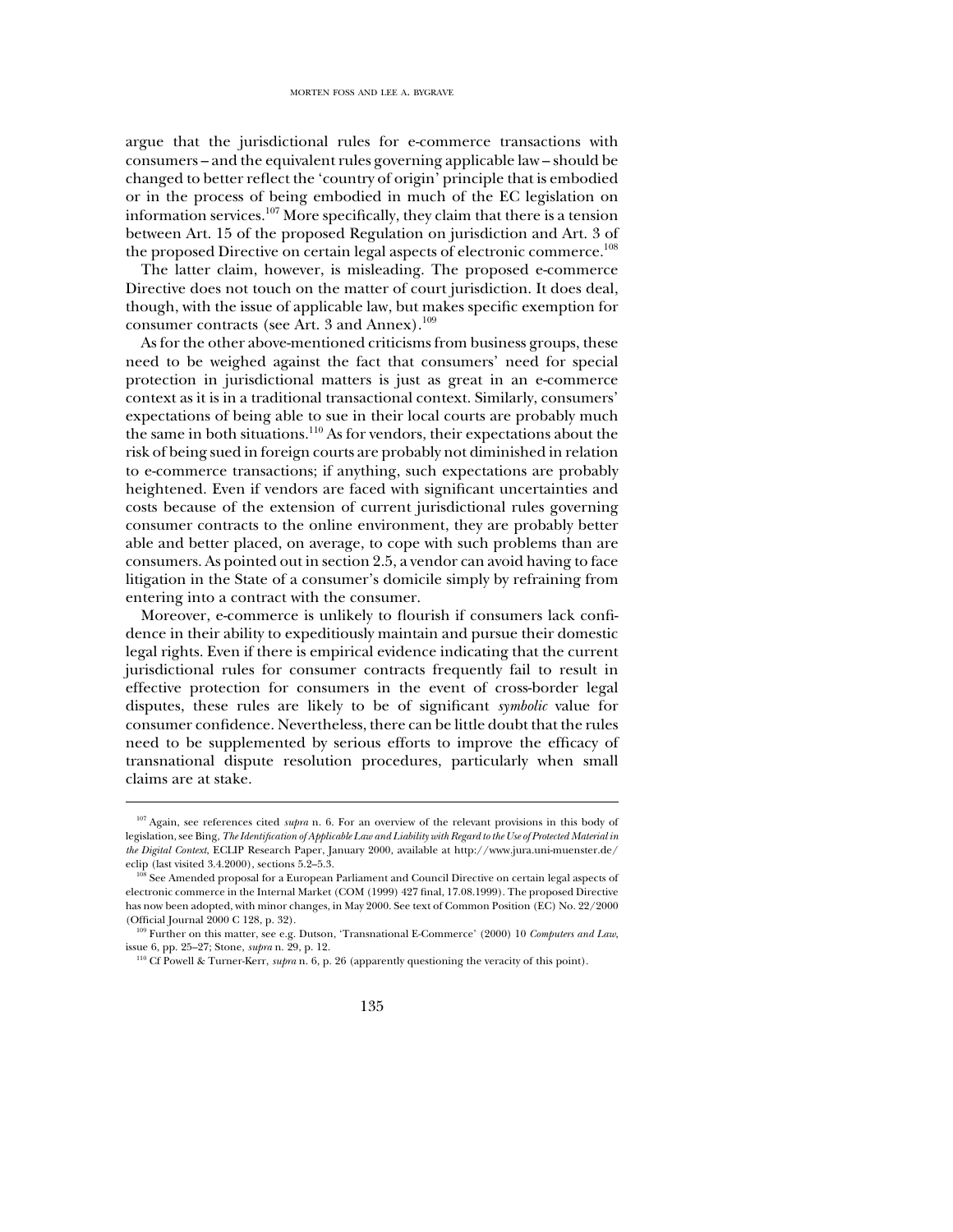What is most problematic with the provisions of the proposed Regulation, along with the Commission commentary on them, is that they fail to resolve – let alone address – many of the major issues that are dealt with in this paper. To begin with, there is a failure to provide detailed guidance on the meaning of the expression "directs such activities" (Art.  $15(1)(3)$ ) in the context of Internet-based marketing and contracting. Recital 13 in the preamble to the proposed Regulation seems to indicate that the mere fact that a vendor's website is accessible from a particular state is sufficient to deem the vendor as having 'directed' activity to that state for the purposes of Art.  $15(1)(3)$ .<sup>111</sup> In its explanatory memorandum, however, the Commission appears to limit inclusion of such activities within the scope of Art. 15(1)(3) to those carried out via *interactive* websites:

[t]he concept of activities pursued in or directed towards a Member State is designed to make clear that point (3) applies to consumer contracts concluded via an interactive website accessible in the State of the consumer's domicile. The fact that a consumer simply had knowledge of a service or possibility of buying goods via a passive website accessible in his country of domicile will not trigger the protective jurisdiction. The contract is thereby treated in the same way as a contract concluded by telephone, fax and the like, and activates the grounds of jurisdiction provided for by Article  $16.^{112}$ 

Unfortunately, the Commission does not elaborate on what is exactly meant by an 'interactive' website. It seems safe to assume, though, that interactivity entails a facility for exchange of information between the website and those visiting it, including a facility for placement of purchase orders.

A second major uncertainty concerns the vexed issue of whether digitized products may constitute goods. The proposed provisions do not bring any clarity to this issue, neither does the Commission's explanatory memorandum. Admittedly, the issue loses some of its significance in relation to the proposed Art. 15 given that Art.  $15(1)(3)$  refers to 'all other cases'; i.e. even if digitized products are found not to constitute 'goods' pursuant to Arts.  $15(1)(1)$  and  $15(1)(2)$ , their purchase may still fall within the ambit of Art.  $15(1)(3)$ . This notwithstanding, it would be advantageous for consumers that such products were found to be 'goods', as the purchase of the products could then fall under either of the first two (relatively uncomplicated) paragraphs of Art. 15 (granted, of course, that the purchases also satisfy the other conditions of these paragraphs).

One possible strategy worth pursuing would be to make it clear in the *travaux préparatoires* and/or recitals to the proposed Regulation that the

<sup>&</sup>lt;sup>111</sup> Recital 13 reads: '...whereas, in particular, electronic commerce in goods or services by a means accessible in another Member State constitutes an activity directed to that State . . .'.

<sup>112</sup> COM(1999) 348 final, 14.07.1999, p. 16.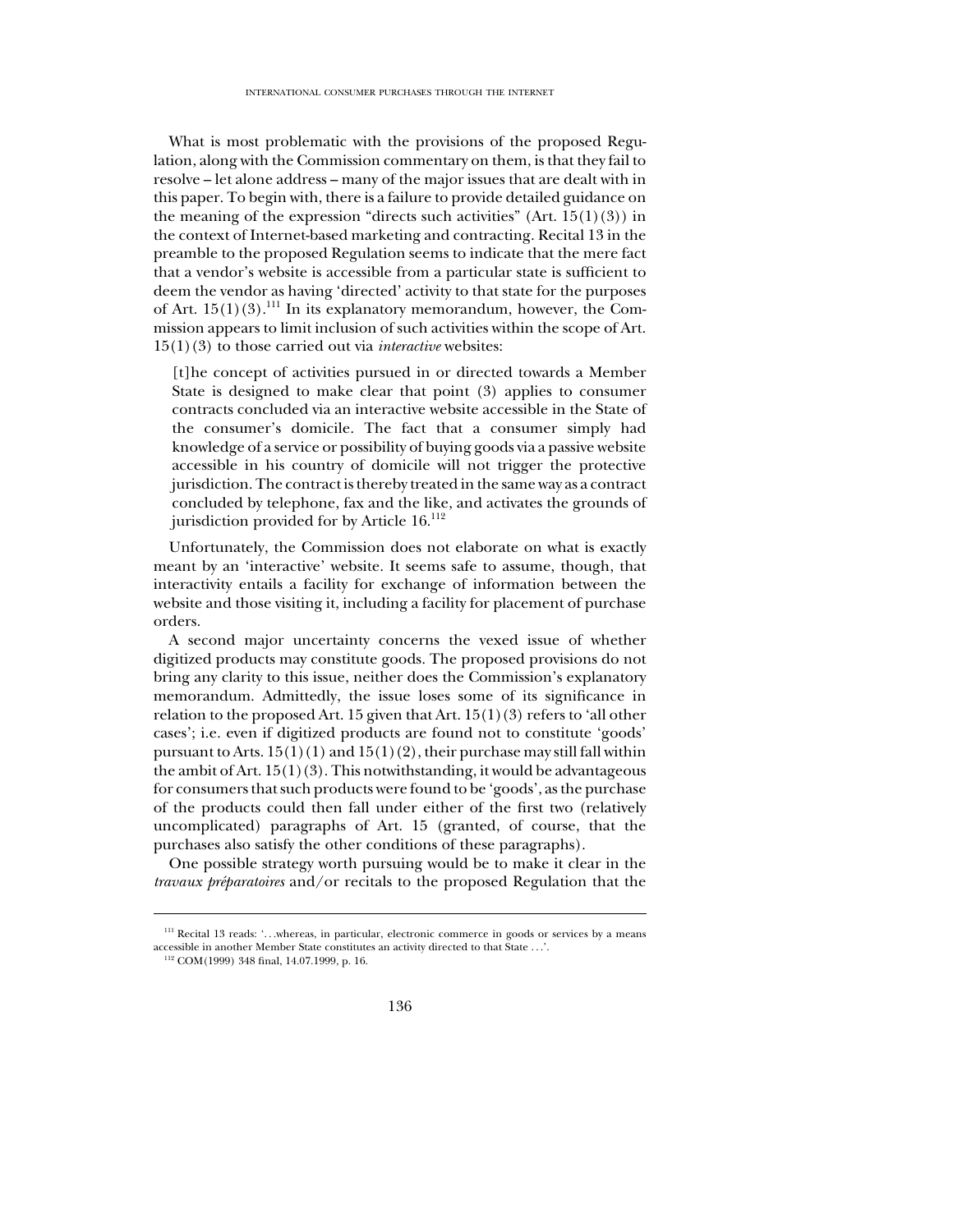concept of 'goods' in Art. 15 covers digitized products. Another possible strategy would be to include a specific reference to digitized products in the proposed provision, such that references to 'goods' become references to 'goods and digitized products'.

Other unfortunate omissions in the proposed Regulation and Commission commentary on it include:

1. failure to address whether a website may constitute a 'branch, agency or other establishment' (Art. 15(2)); and

2. failure to address the issue of protection of the vendor's good faith (including the extent of such protection).

At the same time, the proposed provisions dispense with the requirement set down in Art. 13(1)(3)(b) of the Brussels Convention ('the consumer took in that State the steps necessary for the conclusion of the contract'). $^{\rm 113}$ This omission breaks with the basic assumptions upon which current law builds and will probably enable a consumer who is situated in e.g. the vendor's State when he/she enters into an electronic contract with the vendor, to enjoy the special protection extended by Art. 15 even when it is doubtful that the consumer expects or should be entitled to expect that he/she can sue in the court of the State where he/she is domiciled. For instance, under the proposed Art. 15, a consumer who is domiciled in Germany but who travels to Italy and, whilst there, accesses an Italian website (using e.g. a portable computer), then orders and picks up a product from that site, and subsequently takes the product back to Germany, will apparently still be able to sue in a German court with respect to a dispute over the product or contract. Such a result is problematic as it is extremely doubtful that the consumer in that scenario would expect or should be entitled to expect that he/she could sue in a German court.

## 5 Conclusion

This paper shows that the provisions of Art. 13 of the Brussels and Lugano Conventions can be interpreted in a such a manner that they are able to satisfactorily meet the legitimate interests of both vendors and consumers in the context of e-commerce. This possibility notwithstanding, much uncertainty surrounds the exact scope of these provisions in such a context. Concomitantly, much uncertainty accompanies how the provisions will be construed by the ECJ or other judicial bodies with respect to Internet transactions. Hence, it cannot be taken for granted that the judiciary will interpret Art. 13 in the manner argued for in this paper. Unfortunately, Art. 15 of the proposed Regulation on jurisdiction fails to

<sup>&</sup>lt;sup>113</sup> Cf. Art. 7(1)(b) of the preliminary draft Hague Convention on Jurisdiction and Foreign Judgements in Civil and Commercial Matters which retains such a requirement.